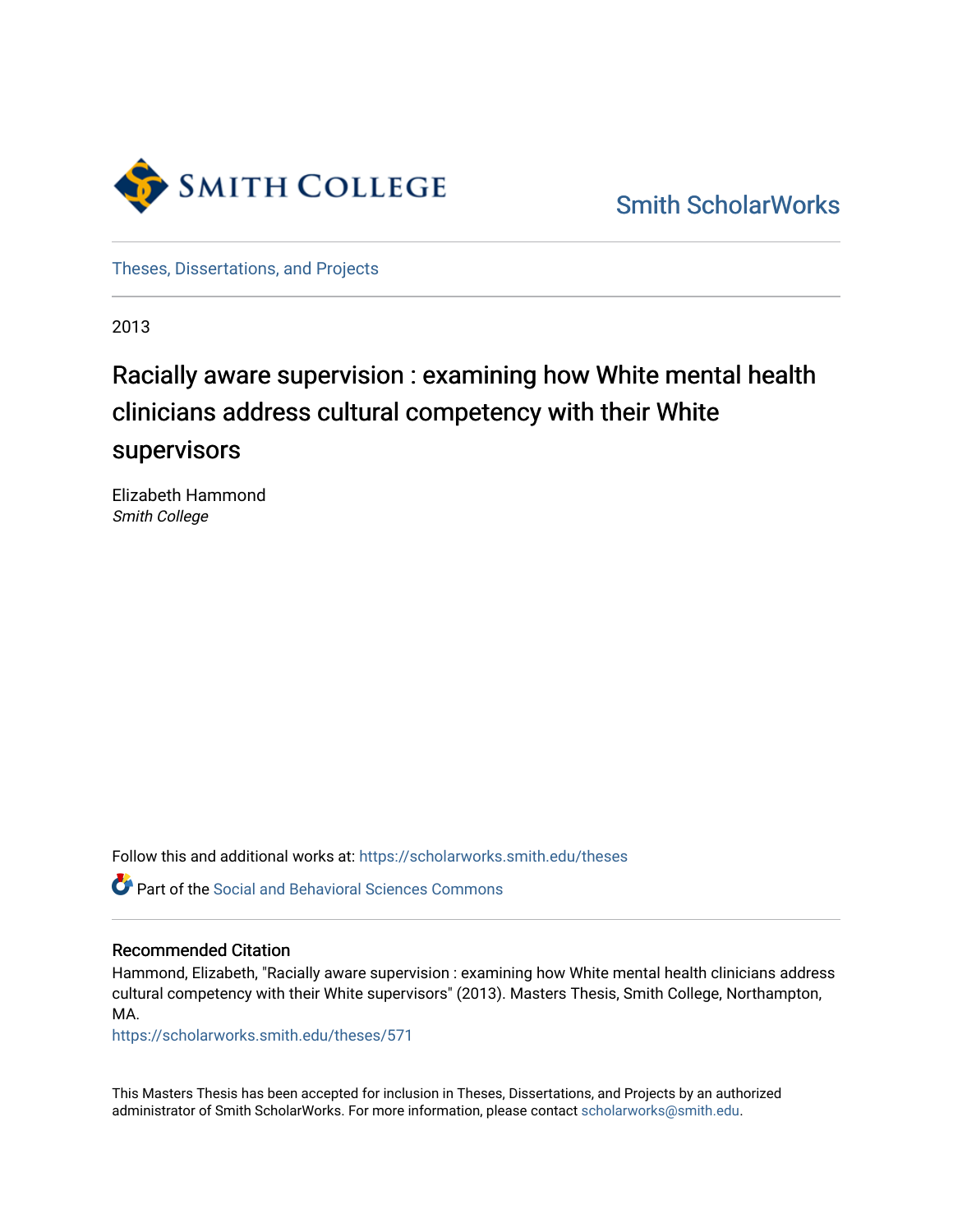Elizabeth Sweeney Hammond Racially Aware Supervision: Examining How White Mental Health Clinicians Address Cultural Competency with Their White Supervisors

#### **ABSTRACT**

This research examines how multicultural competency and racial difference are addressed in supervision between White mental health clinicians and their White supervisors in mental health settings that serve primarily clients of color. The researcher completed a qualitative case study analysis of five participants who were asked to discuss the content and nature of their supervision with their White supervisors. Three research questions served as the foundation to explore supervisors' and clinicians' attention to cultural competence in the supervisory relationship: (1) How are multicultural issues, race, and racism addressed in supervision? (2) How does attention to clinician-client cultural issues in supervision impact the supervisory relationship? and (3) How do clinicians conceptualize the development of cultural competence and their own White racial identity? For participants in the study race, racism, and cultural competency was not often addressed in supervision. All five participants felt that they had to initiate conversations about race, racism, and cultural competency with their White supervisors. The participants also felt that when they did raise issues of cultural competency that their supervisors were supportive. Many participants reported that addressing race, racism, and cultural competency was not a priority neither at their organization nor in their work with their supervisor. Many felt limited time in supervision impacted the frequency of these conversations. Participants shared a perception that training and supervision about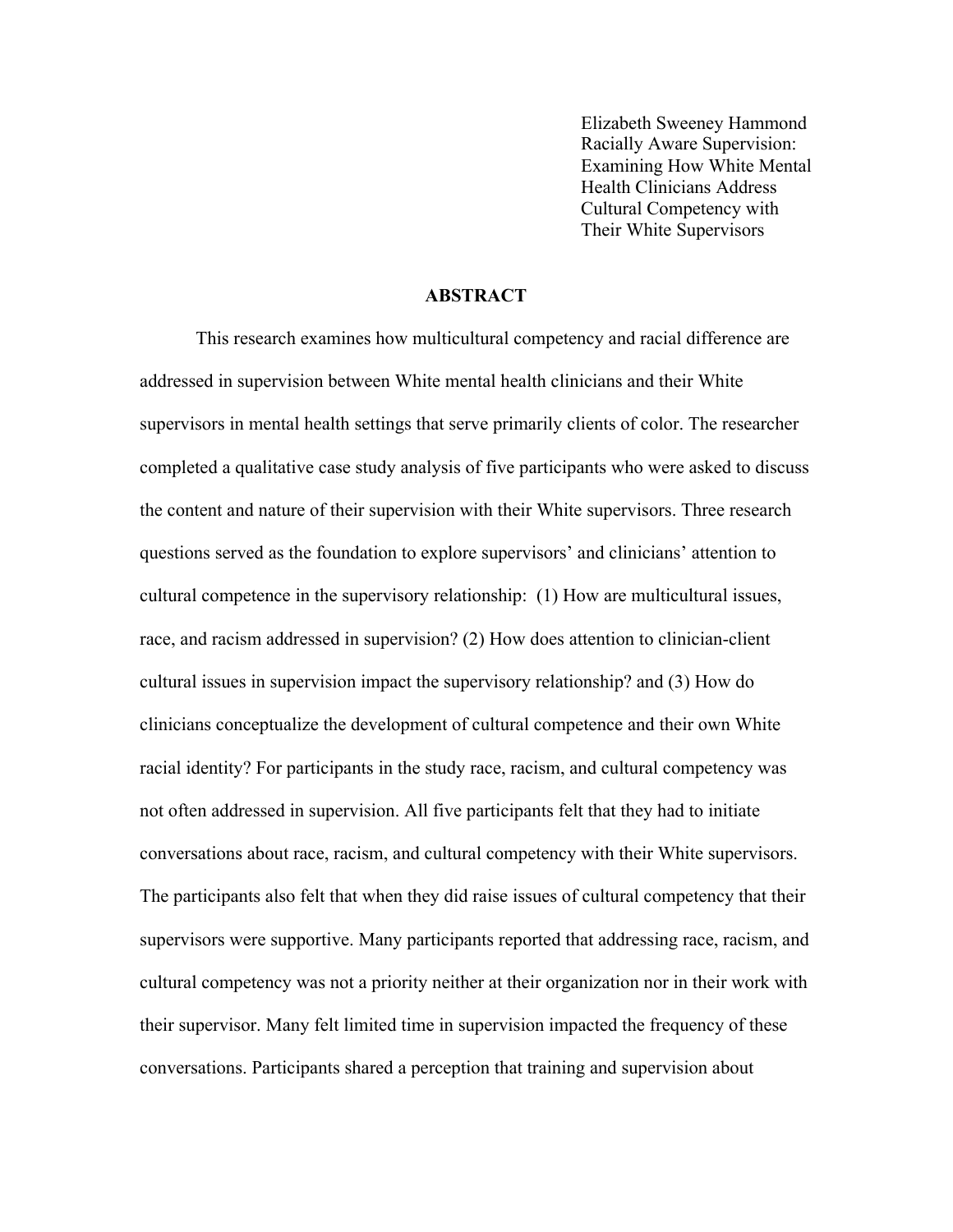cultural competency was most often found in their graduate education and not in their professional organizations or supervision. This research suggests the need for intentional discussions with clinicians about addressing race, racism, and cultural difference in academic institutions, organizations, and in supervision, and that more research is needed on how addressing such issues impact treatment.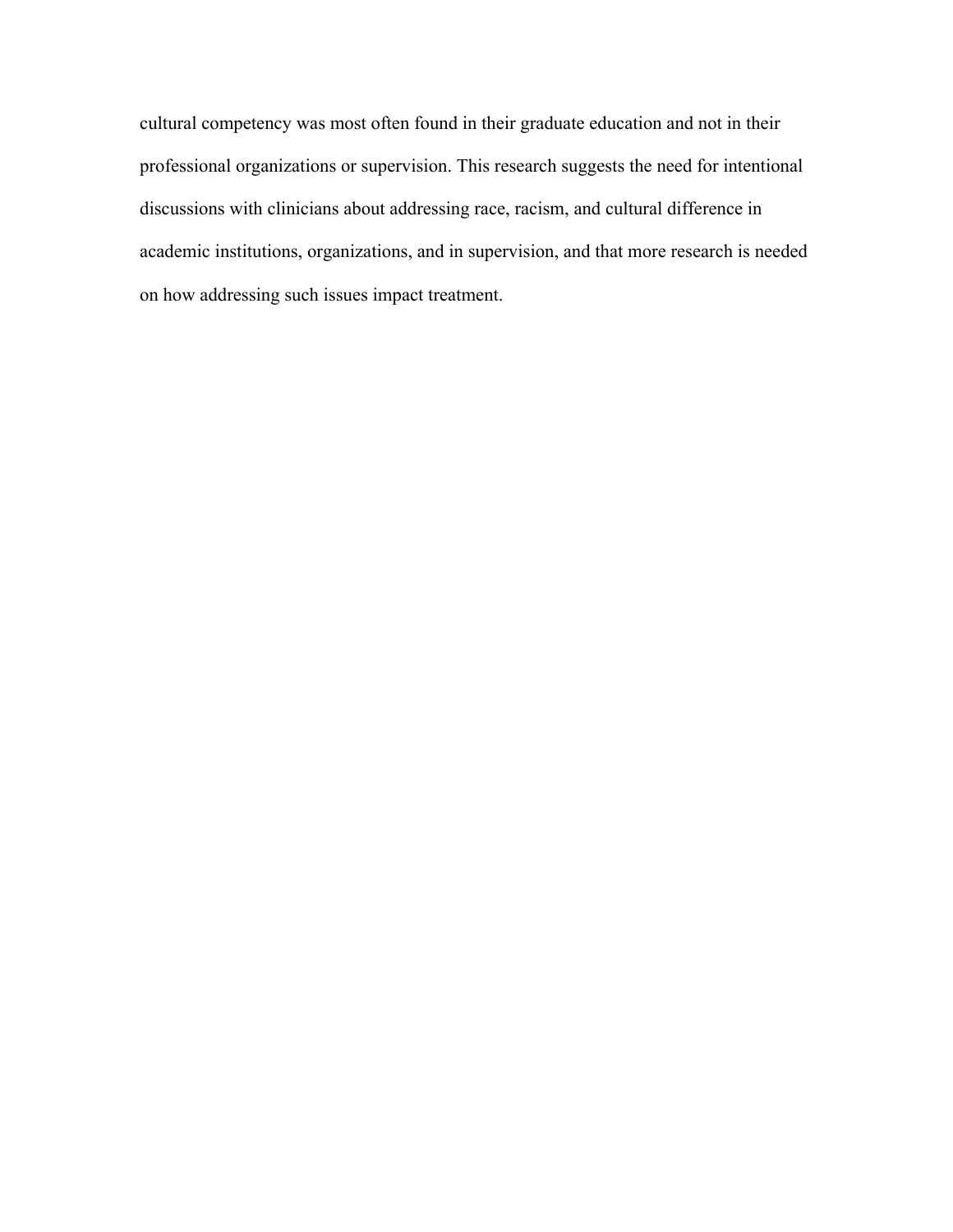# RACIALLY AWARE SUPERVISION: EXAMINING HOW WHITE MENTAL HEALTH CLINICIANS ADDRESS CULTURAL COMPETENCY WITH THEIR WHITE

**SUPERVISORS** 

A project based upon an independent investigation, submitted in partial fulfillment of the requirements for the degree of Master of Social Work.

Elizabeth Sweeney Hammond

Smith College School for Social Work Northampton, Massachusetts 01063 2013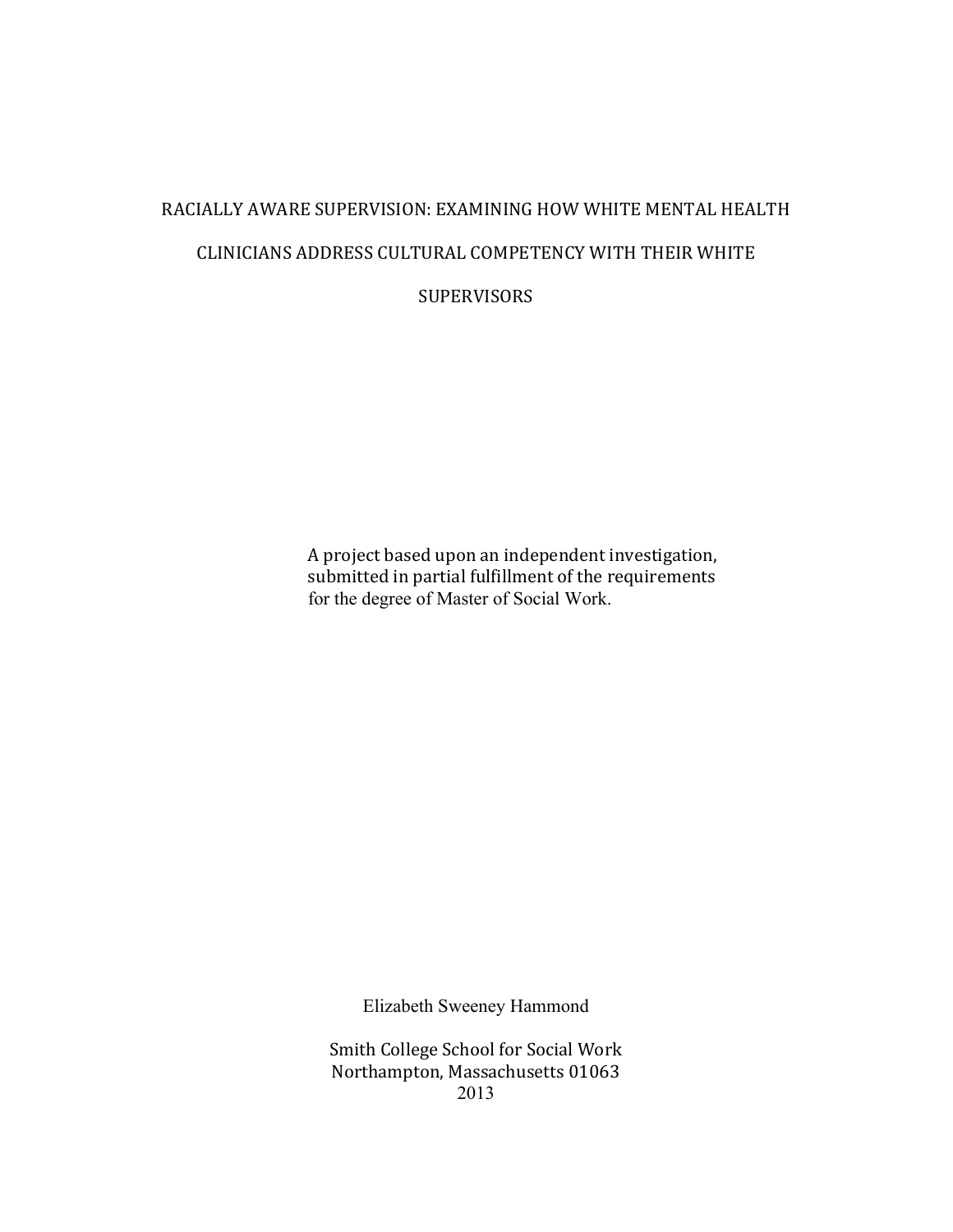#### **ACKNOWLEDGEMENTS**

"Let's not let this slide." One of my participants shared this in an interview referring to an important moment where she felt she had to address racial and cultural difference, because she thought it was important in her work with her client. This phrase has stuck with me throughout the research process. The topic of race, racism, and cultural difference is one that can engender many fears, worries, and challenges, but the importance of not letting it slide and making the conversation happen continues to be paramount. This thesis has been a learning process that I have truly appreciated. I want to thank my participants for sharing their stories, giving their time, and being open to candidly answer many challenging questions. Thank you to my thesis advisor, Narviar C. Barker, whose wisdom and encouragement was always near despite our physical distance. Thank you to my Smith family, even though we live many states apart, somehow I always felt like my fellow students and friends were there with me whenever I was reading, writing, or trying to put to words all that I was thinking and learning. I want to thank my many cheerleaders: my mom, dad, and brother, because with their love and support I know I can do almost anything; my fabulous New Haven family; and my friends from all over the country. All of these wonderful people consistently helped to remind me of why I am passionate about this topic, and encouraged me to examine it so closely through the research process. I also want to thank my partner and soon-to-be husband, Andrew Swartzell, for always helping me to see the best in myself and for giving me the encouragement and support to be able to strive for more. Without this wonderful community of friends, mentors, and family none of this would have been possible. Thank you.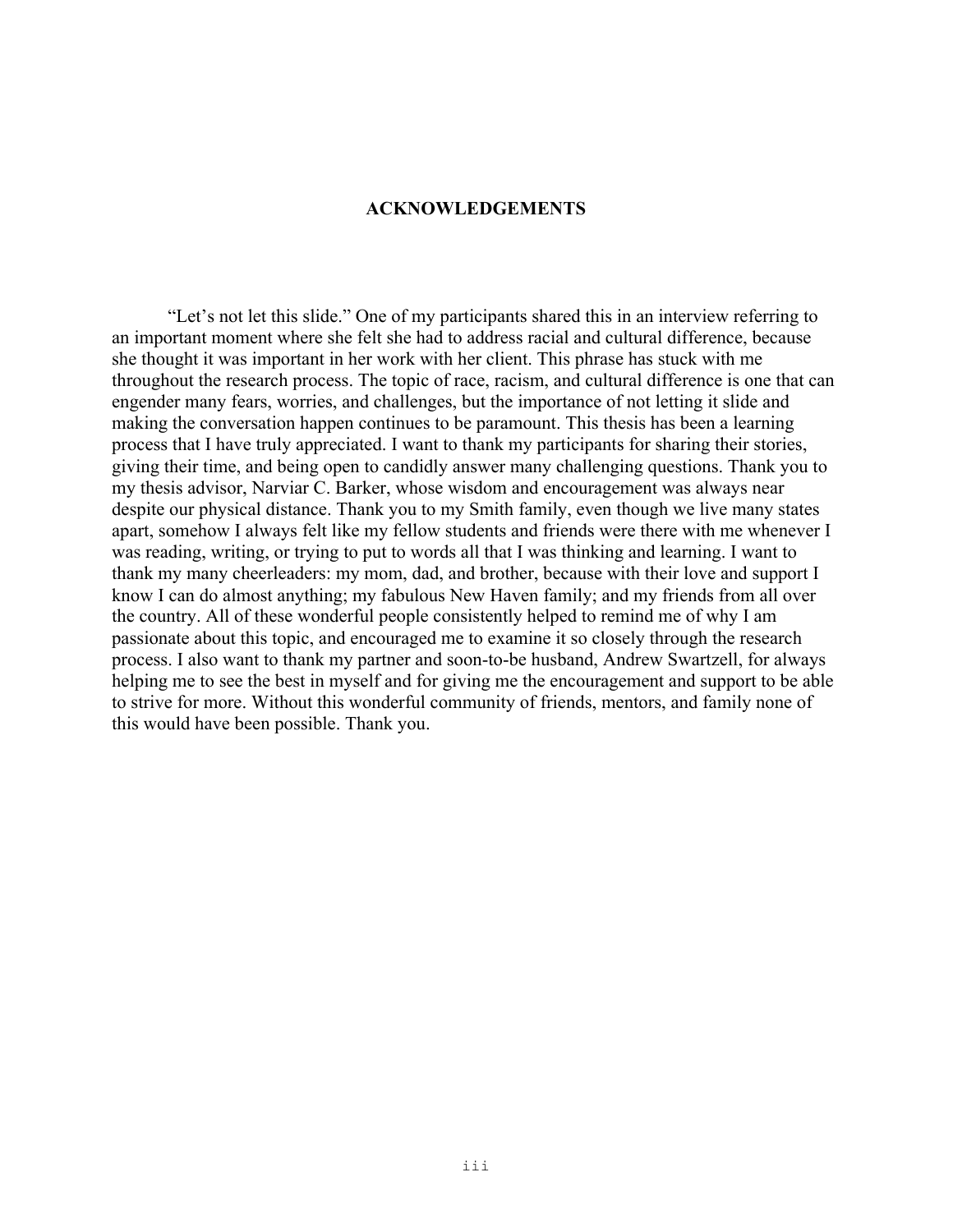# **TABLE OF CONTENTS**

### **CHAPTER**

| $\mathbf{H}$      |  |  |  |  |  |  |
|-------------------|--|--|--|--|--|--|
| III               |  |  |  |  |  |  |
| IV                |  |  |  |  |  |  |
| V                 |  |  |  |  |  |  |
|                   |  |  |  |  |  |  |
| <b>APPENDICES</b> |  |  |  |  |  |  |
|                   |  |  |  |  |  |  |
|                   |  |  |  |  |  |  |
|                   |  |  |  |  |  |  |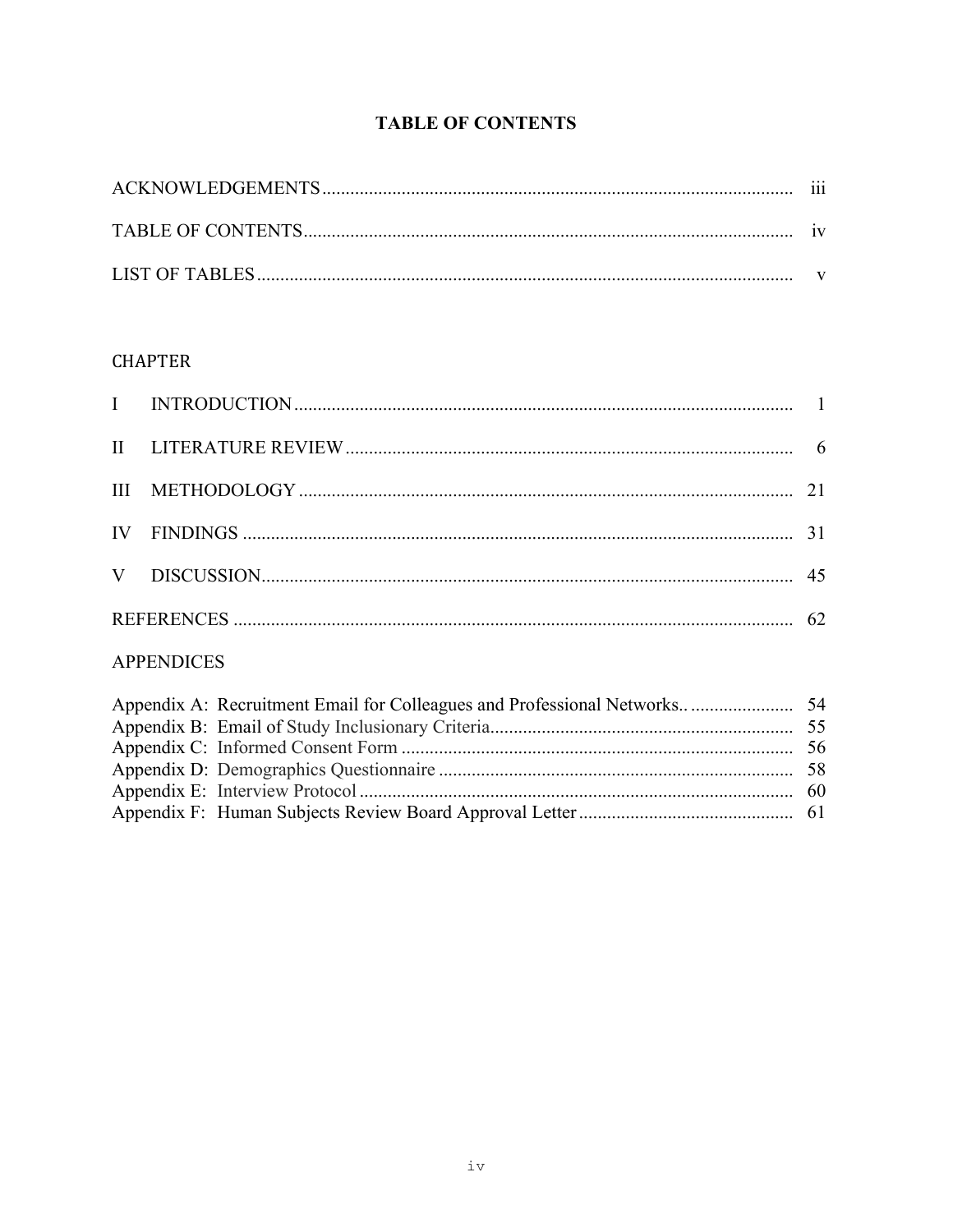# **LIST OF TABLES**

| Table |  |  |
|-------|--|--|
|       |  |  |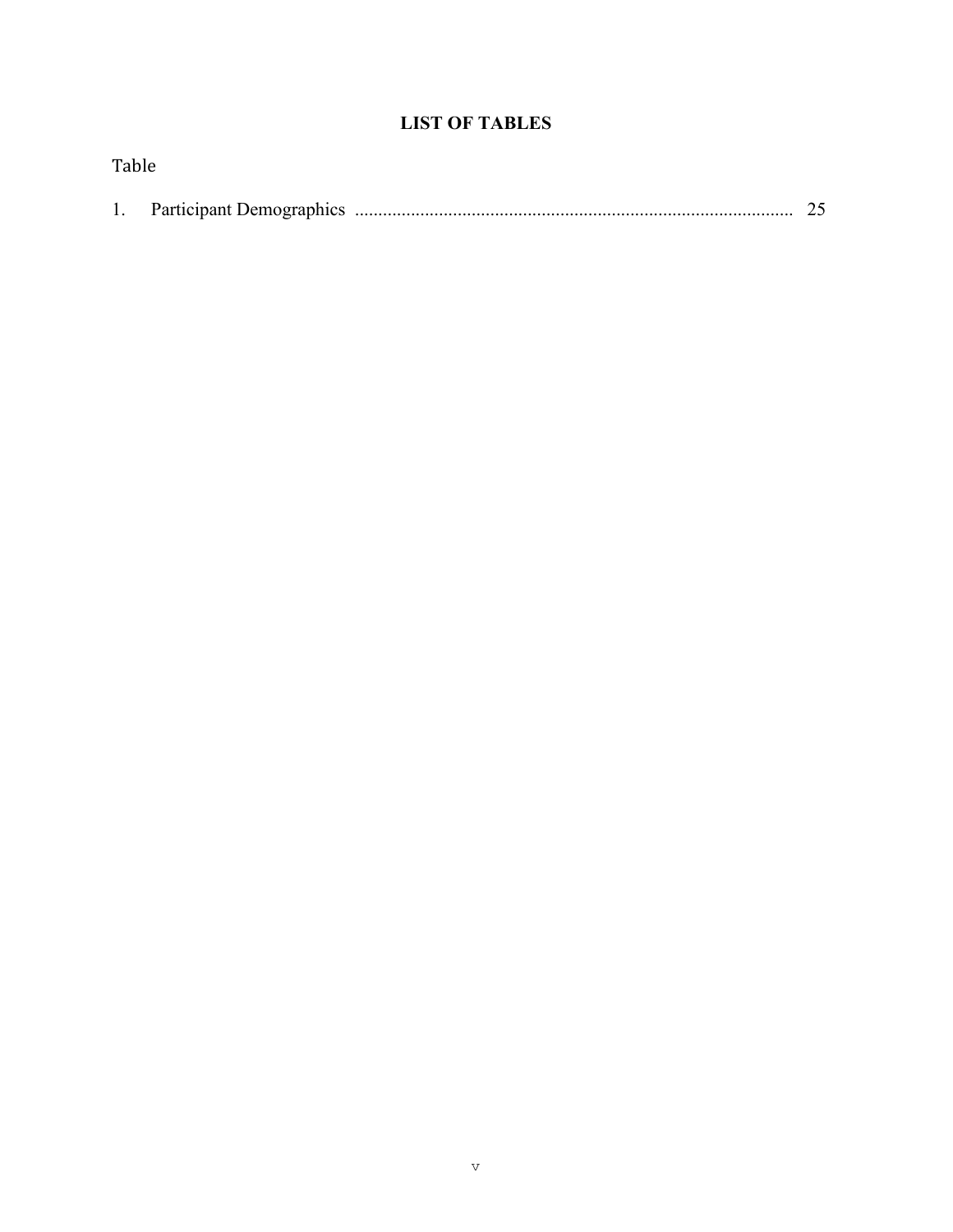#### CHAPTER I

#### **INTRODUCTION**

This research examines how multicultural competency and racial difference are addressed in supervision between White mental health clinicians and their White supervisors in mental health settings that serve primarily clients of color. The researcher completed a qualitative case study analysis of five participants who were asked to discuss the content and nature of their supervision with their White supervisors. This approach was used to explore the level of cultural sensitivity and responsiveness that exists in same race supervisory relationships.

Three research questions served as the foundation to explore supervisors' and clinicians' attention to cultural competence in the supervisory relationship: (1) How are multicultural issues, race, and racism addressed in supervision? (2) How does attention to clinician-client cultural issues in supervision impact the supervisory relationship? and (3) How do clinicians conceptualize the development of cultural competence and their own White racial identity? Question 1 examined how attention is given to cultural issues, race, and racism in supervision and ultimately speaks to supervisor cultural competence. This was important because nearly all supervisory and client relationships encounter some aspect of multiculturalism and diversity; thus supervisors' cultural competence is important in fostering clinicians' development of cultural competence. Question 2 and Question 3 explored the impact of clinician-supervisor experiences when cultural issues were addressed in supervision, and is important because positive supervisory relationships support supervisee risk taking and growth. Questions 2 and 3 build upon previous research studies that examined cultural issues in supervision, and supervisory relationships and supervisee development of multicultural competence (Burkard et al., 2006; Constantine & Sue, 2007; Fukuyama, 1994; Toporek et al., 2004). Question 3 also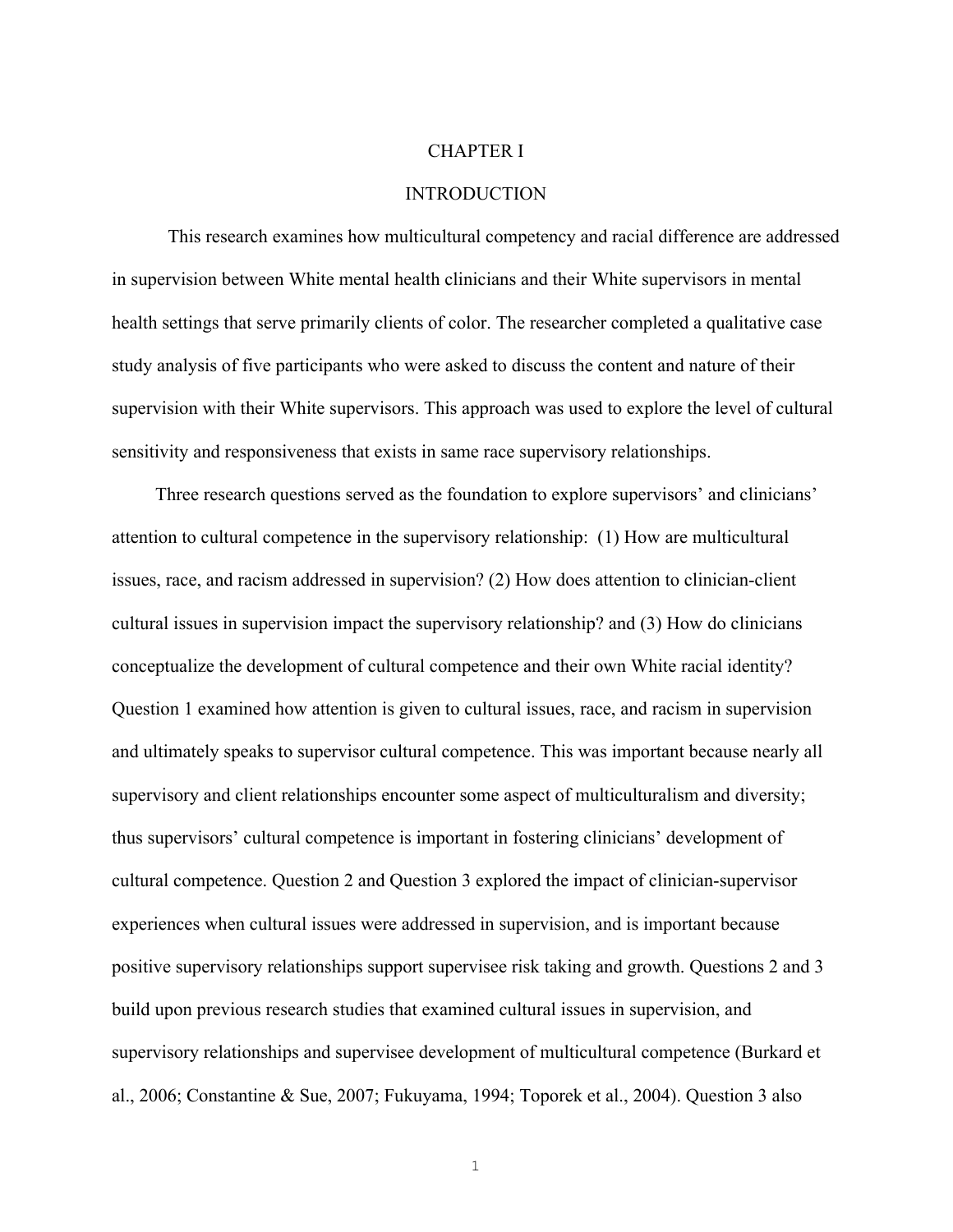examined how clinicians conceptualize the development of cultural competence and White racial identity, which has significant implications for training.

These questions allowed the researcher to identify how cultural competence 'plays out' in the supervisory relationship, and whether clinicians feel that they or their supervisors are culturally responsive during their supervision. Burkard et al's definition of cultural responsiveness in supervision (2006), a modification of Atkinson and Lowe's (1995) definition, is used for this study:

"Supervisor responses that acknowledge the existence of, show interest in, demonstrate knowledge of, and express appreciation for the client's [and supervisee's] ethnic and culture and that place the client's [and supervisee's] problem in cultural context." (Burkard et al, 2006, p. 288).

The term "cultural competency" has been used broadly throughout the mental health profession, research, and literature. The definition of cultural competency in this study is that of NASW:

"Cultural competence refers to the process by which individuals and systems respond respectfully and effectively to people of all cultures, languages, classes, races, ethnic backgrounds, religions, and other diversity factors in a manner that recognizes, affirms, and values the worth of individuals, families, and communities and protects and preserves the dignity of each" (NASW Standards for Cultural Competency in Social Work Practice, 2001, p. 11).

The policies and values that the Social Work Code of Ethics promotes are mandates that should be demonstrated in conscious and evolving ways to reflect clinician awareness of cultural competence, and should be felt by clients who seek services from these clinicians. Therefore it is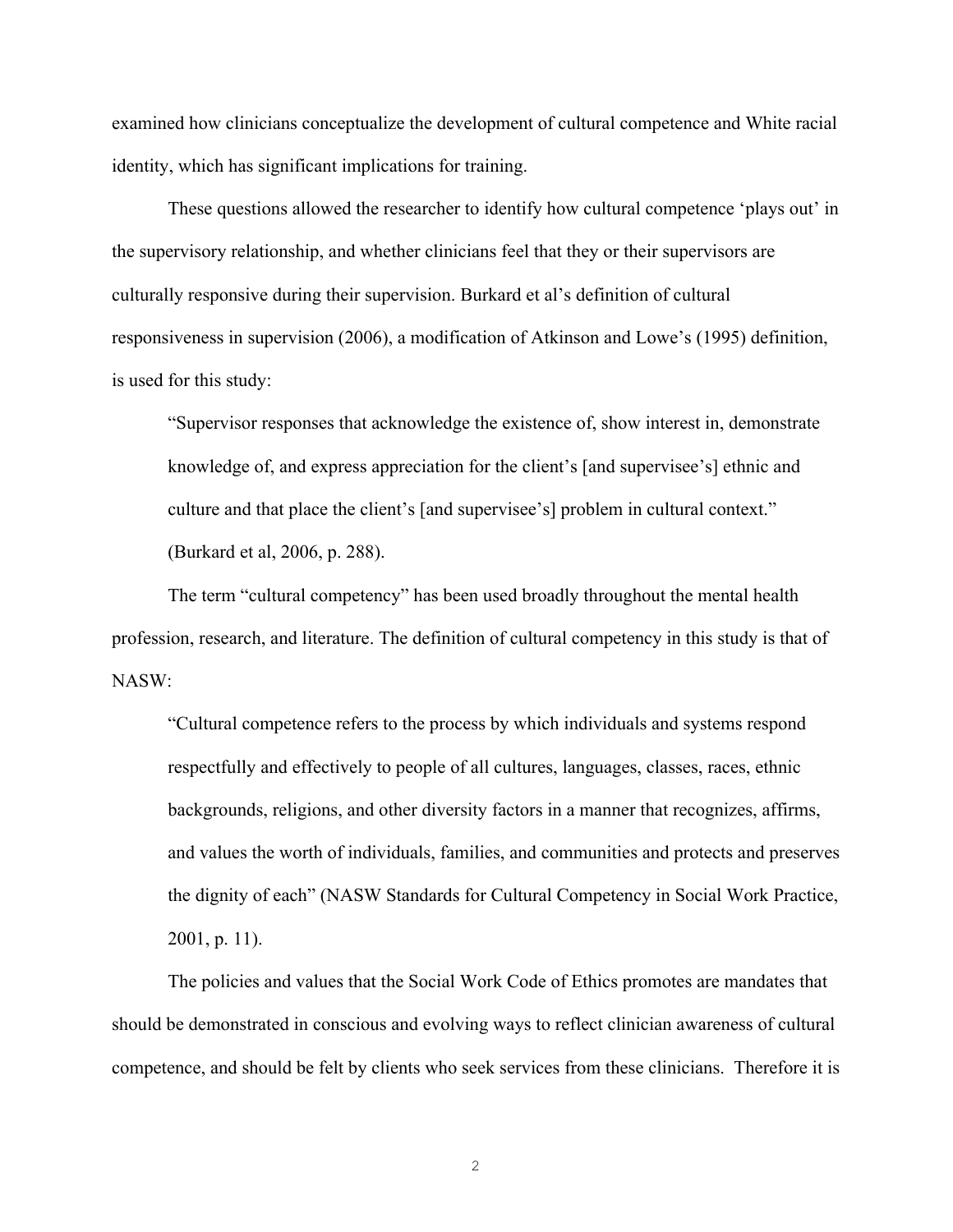important to know how self-identified White social workers use cultural competence in their work in organizations that may or may not support this NASW cultural standard. It also is important to know whether self-identified White clinicians that work with clients from a different ethnic, racial, and cultural identity than their own reflect upon these differences as they work with clients inside and outside of the therapeutic relationship.

Organizations that support their clinicians' work through open dialogue about racial differences when discussing the clinical support of their clients promote more positive mental health outcomes for both clinician and client, as well as create a healthier clinician-client relationship. Wade and Bernstein (1991) stated that "persons of color report more satisfaction with counseling and return for more counseling sessions when counselors are more culturally responsive in therapy than culturally unresponsive" (Ponteretto et al., 2003, p. 466). A clear understanding of how cultural responsiveness is achieved in the therapeutic alliance with crossracial clients and clinicians is important for the betterment and improvement of therapeutic outcomes.

Examining the nature of educationally and clinically supervised sessions between supervisors and clinicians is an important aspect of mental health training and practice. The current researcher posits that there is a large discrepancy between the composition of the social work labor force and the ethnic, racial, and cultural demographic profile of clients served. It is possible that this racial difference and its impact on the client-clinician relationship are not often addressed directly in supervision. Mental health organizations have instituted cultural competency trainings within their organization, but where and how this dialogue continues is not well documented. While a likely place for this dialogue to occur is in the supervisory relationship, the reality is that often it does not. Bernard and Goodyear (1998) explain there are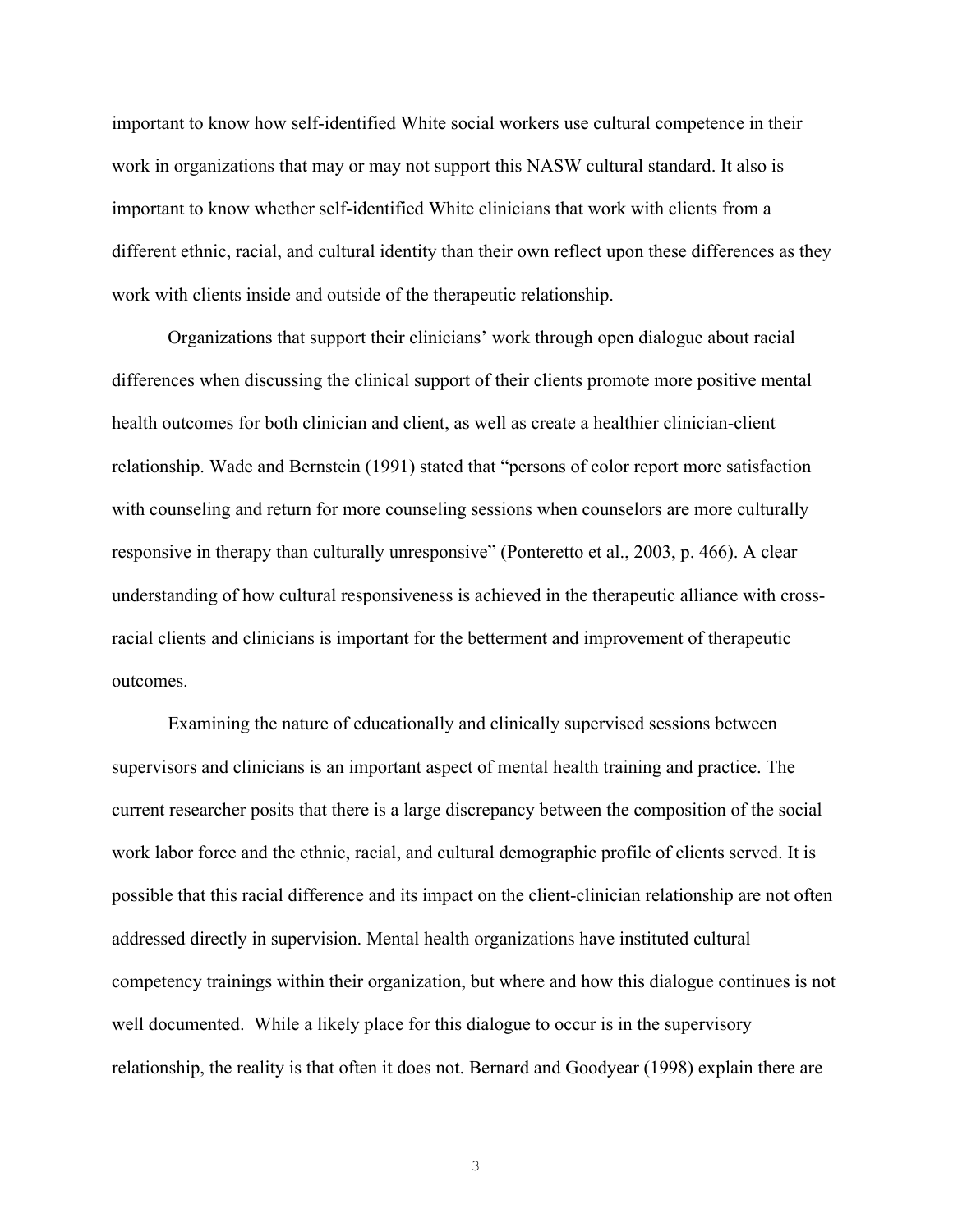explicit differences between training and supervision and yet they are often seen as interchangeable in the mental health field. Supervision is one component of training. In this study Bernard and Goodyear's (1998) description of supervision as cited by Jernigan et al (2010) will be used:

"An evaluative relationship between a junior and senior member of the counseling profession in which the senior member's task was to enhance the professional functioning of the junior member, monitor the quality of professional services for clients that are being serviced, and to service as a gatekeeper for those who are entering the profession of psychology" (Jernigan et al, 2010, p.63).

The NASW Code of Ethics requires that organizations address cultural competence with their clinicians, but how they accomplish this is unknown and largely unregulated. It is important to document how the field of social work and other clinical practitioners address cultural competency, and to identify best practices so that clinicians can better understand clients that have different racial, ethnic, and cultural identities from their own. Findings from this research improves knowledge of the extent to which White Supervisors and supervisees address cultural competence and racism in their supervisory sessions with White clinicians who work primarily with clients of color. These findings also may suggest patterns of behavior and insight into how to more effectively address cultural competence and racism in supervisory relationships between same race supervisor and supervisee.

There are several limitations to this study. First, findings from this study are generalizable only to the participants in this study and do not apply to all White supervisors or supervisees. There were five participants in this study, and the findings will only illuminate their experiences. Second, the sample is restricted to clinicians in the state of Connecticut, which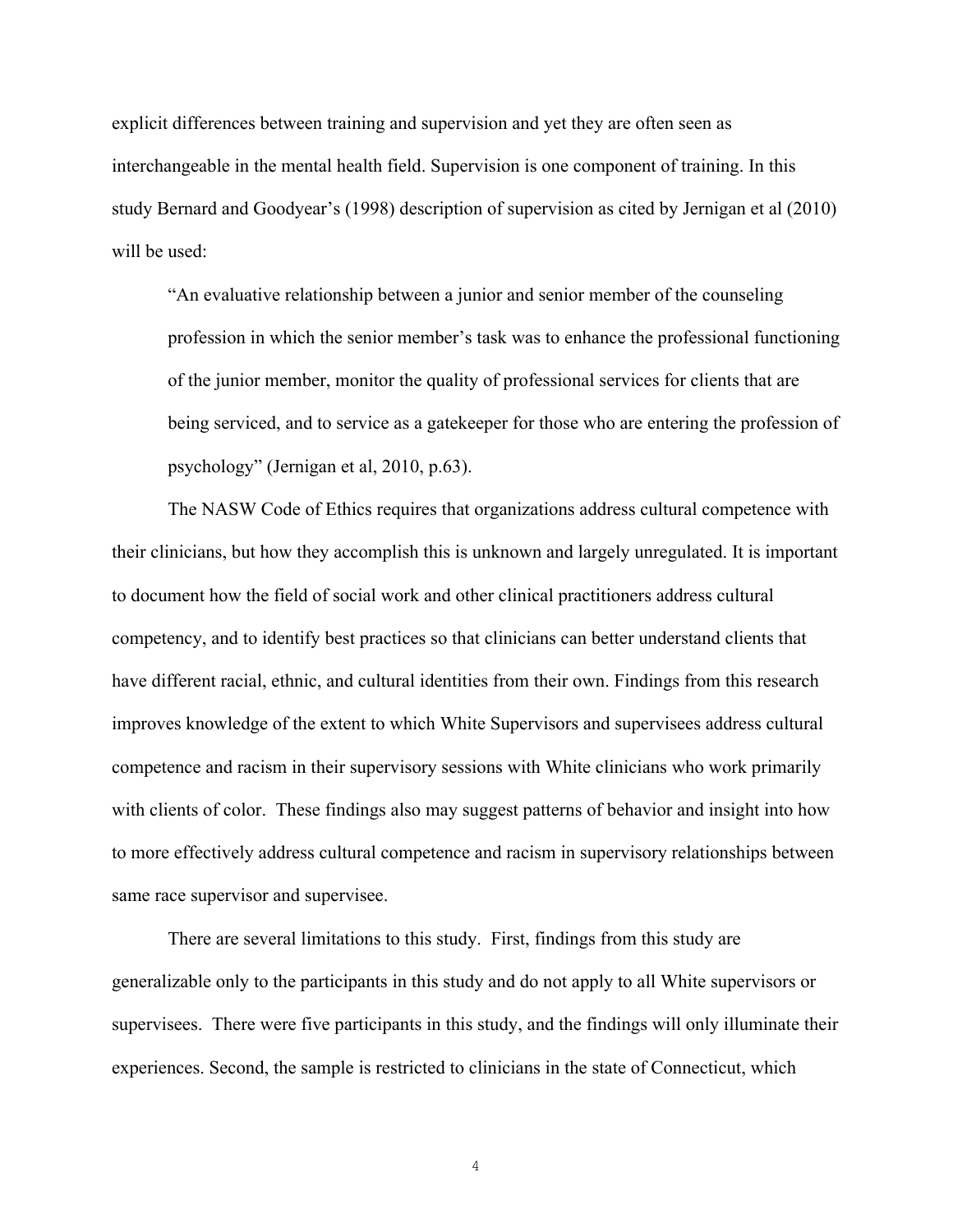presents different demographics and characteristics from other states. Third, even though the study was open to psychiatrists and psychologists, all five participants have Master's in Social Work, which limits the findings to the social workers' experience for these five participants. Fourth, there are some limitations to exploratory studies; they seldom provide conclusive answers to research questions: "They can only hint at the answers and give insights into the research methods that would provide definitive answers" (Rubin and Babbie, 2013, p. 51). These limitations are barriers to the current study because these findings are not generalizable to all supervisors, communities, organizations, and clinicians. Finally, the kinds of research methods used in the study rely on self-reporting, and Ladany, Inman, Constantine, and Hofheinz (1997) found that their participants overestimated the extent of their multicultural competence, and so this must be kept in mind as it may have influenced how the participants in this study answered this researcher's questions. Despite these limitations, the study has merit. Research on cultural competence and racism and same race supervisor-supervisee relationships is thus far scant. This study will add to that body of knowledge. Also findings of this research may offer reflection on how to create a more effective and supportive balance when addressing cultural competency in supervision and service delivery.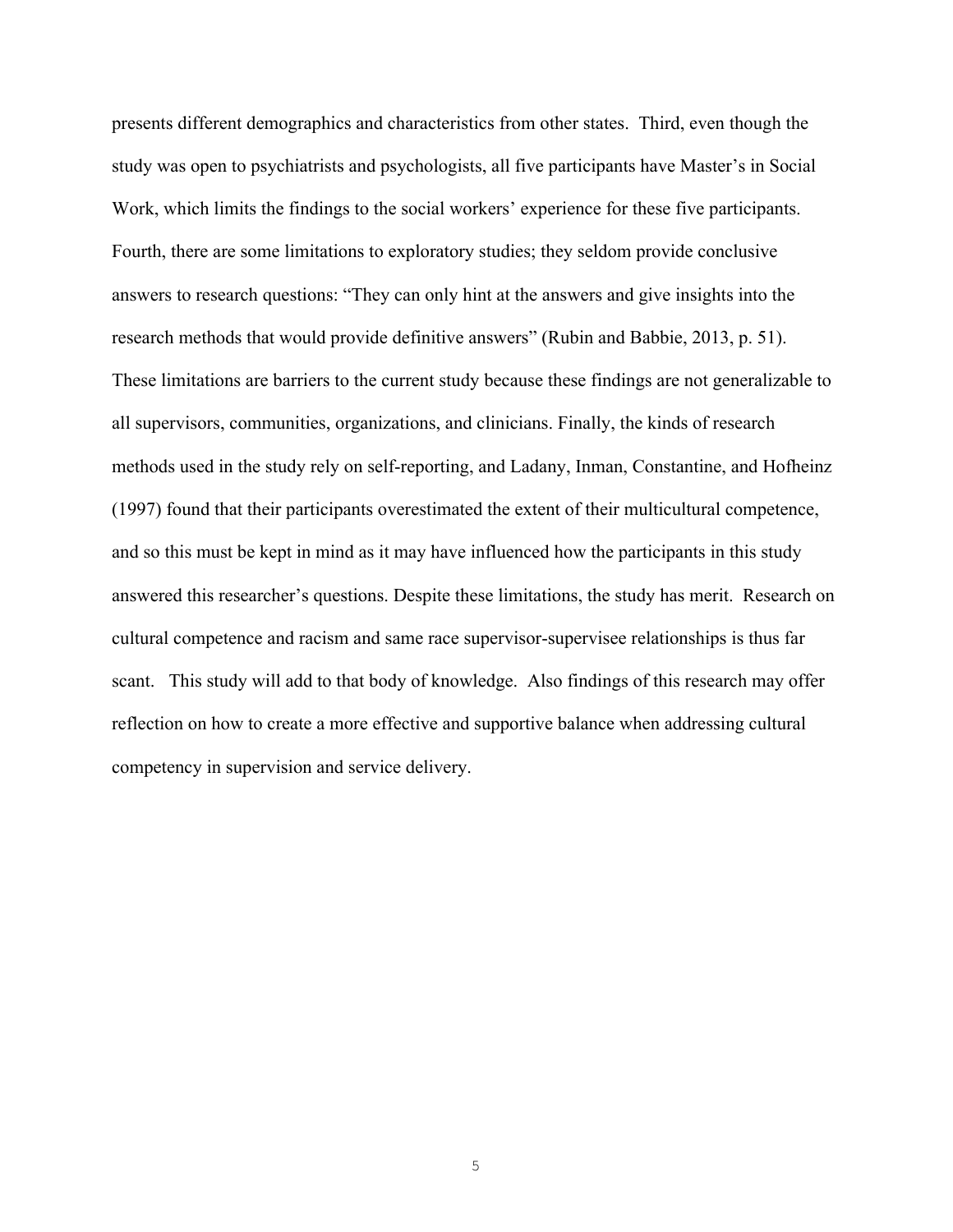#### CHAPTER II

#### LITERATURE REVIEW

This literature review examines cultural competency in mental health supervisors and supervisees, as well as cultural responsiveness in supervision. It also explores how clients and their therapists perceive race, racism, or cultural difference in cross-racial clinician-client dyads. Research has shown that addressing cultural and racial difference both in supervision and in therapy influences the supervisor-supervisee relationship and clinician-client alliance, and can impact therapeutic outcomes.

#### **Cultural Competency in Training and Organizations**

Multicultural training in psychotherapy has evolved over the past 30 years. Gil and Drewes (2005) explored the history of what was called "cultural issues" in therapy, and found that in the 1970s theoretical discussions largely gave "cookbook" formulations that did not address the nuances of racial and ethnic differences and their impact on the therapeutic alliance. The idea exists that cultural competency is achieved when a clinician reads a book or watches a documentary about the "population" with whom they are working. This notion however does not account for nuance and the uniqueness that individuals from varying cultures bring to the therapeutic relationship. It also is void of clinician's personal reflection and acknowledgement of culture in context and in relationship with the client whose culture or race may be similar or different from their own. Utsey, S. O. and Gernat, C. A. (2002) reported that it is only recently that scholars have recognized the limited scope of support in counselor training programs for White counselor trainees who work with clients from diverse racial and ethnic backgrounds (Helms and Cook, 1999; Richardson and Molinaro, 1996; Sue, Ivey, and Pedersen, 1996; Thompson and Carter, 1997). Traditional training programs focus on learning cultural nuances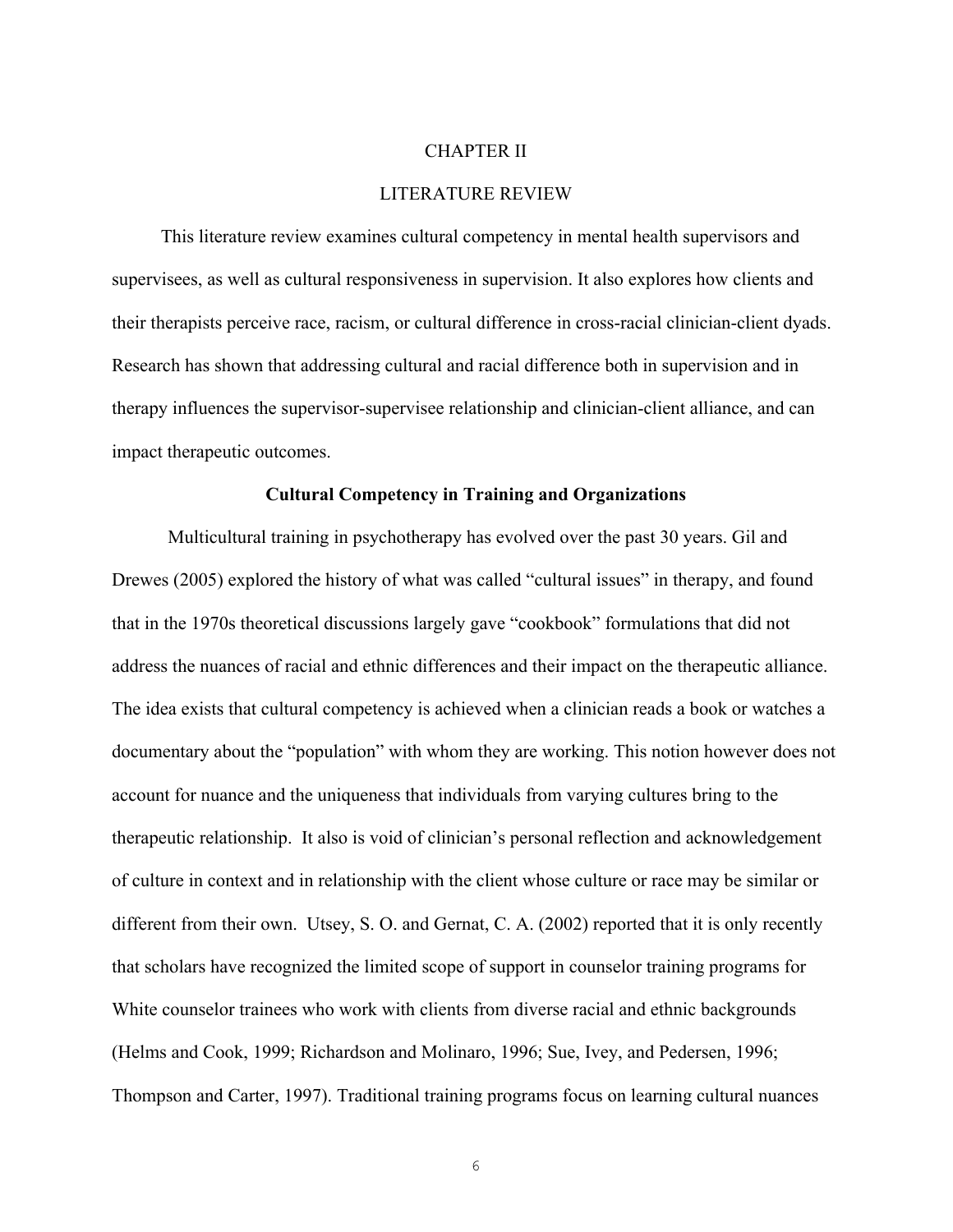specific to ethnic groups and gaining specific skill sets like understanding that direct eye contact is not a sign of respect in certain cultures. These programs foster nonracist attitudes towards racial and ethnic minority clients, but they often do not explore the anxiety White clinicians may feel as they may confront their "Whiteness" and struggle with acknowledging the ways they collude or benefit from racism. Allen and Majidi-Ahi (1998) explained that this can sometimes lead to conversations about culture were clinicians have a "a tendency either to deny that race is an issue in the interaction [with clients] or to over compensate by attributing all of the client's problems to cultural and racial conflict" (Allen and Majidi-Ahi, 1998, p. 153).

Knox, Burkard, Johnson, Suzuki, and Ponterotto (2003) explored therapists past educational experiences and found that both African American and European American therapists shared largely similar graduate school didactic experiences that focused on race, and that both groups took classes, workshops, and special trainings when they examined the curriculums. In terms of perception, however, "only European American therapists reported receiving minimal or no didactic training that addressed race" (Knox, Burkard, Johnson, Suzuki, and Ponterotto, 2003, p. 476). They also found that European American therapists, after their graduate education, did not attend multicultural workshops or conferences while the African American therapists did. Knox et al (2003) suggested "European American psychologists had comparatively fewer experiences that focused on race which may contribute to their greater reported discomfort addressing race in the cross-racial dyad they described" (Knox, Burkard, Johnson, Suzuki, and Ponterotto, 2003, p. 476). This study was limited to 12 participants but the exploration of the impact of graduate education and post-graduation education allows for continued discussion about how training is perceived by participants who were African American and those who were European American. It also shows that in this sample there was a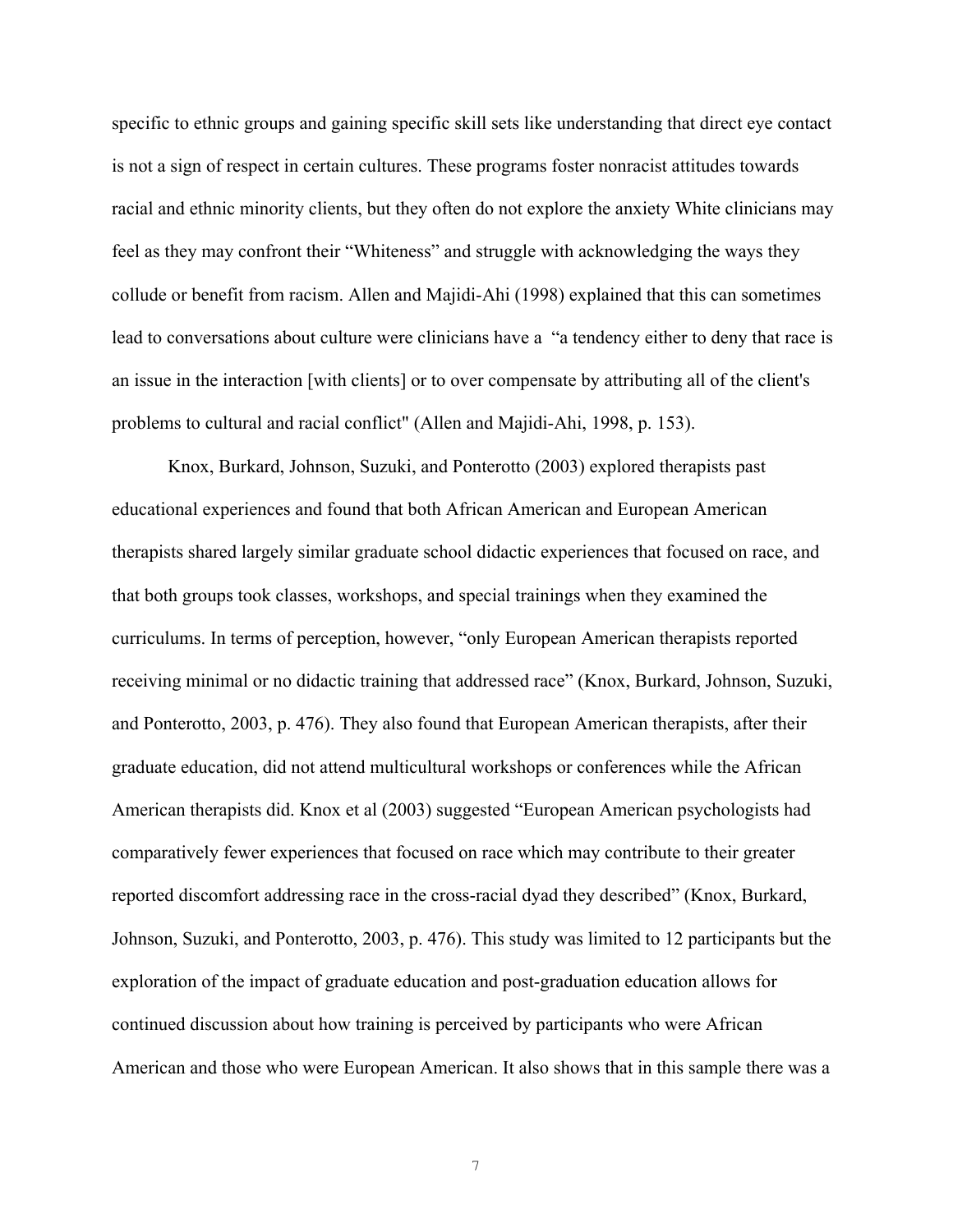difference in comfort and skill level as the European American therapists reported feeling fear and hesitation when race or racial difference surfaced in therapy and were not grounded in knowing how the conversation would go, and felt unprepared to have that conversation with their client.

Darnell and Kupermic (2006) used "hierarchical linear modeling to indicate that agencies with culturally competent mission statements and training had significantly higher member perceptions of cultural competence within the organization" (Darnell and Kupermic, 2006, p. 194). In this study the researchers interviewed 350 participants in 12 public mental institutions in Atlanta. Fung et al. (2012) did another study that examined institutional and direct service cultural competence. "The institution's documents, including policies, procedures, and patient demographic information, were reviewed. Focus groups involving 133 participants and in-depth interviews with 26 individuals were conducted, targeting five groups: (a) senior management; (b) program heads and managers; (c) frontline staff; (d) consumers; and (e) community stakeholders" (Fung, 2012, p. 169). Their findings revealed a relationship between culturally competent care and effective patient outcomes that were strengthened by the relationship between the supervisor and supervisee.

#### **Cultural Competency through Self-Reflection**

Leary (1995) reported that the literature on cultural competency increasingly asks clinicians and clients to explore the meaning of race as it may facilitate psychotherapeutic work and promote clinician-client success. This perspective supports the current research as it suggests there is merit to examining racial differences in the therapists and clients' relationships. Maiter (2009) explained that cultural competency is not enough, and believes that clinicians should be using an anti-racist framework to address race and racism with clients, instead of just a broad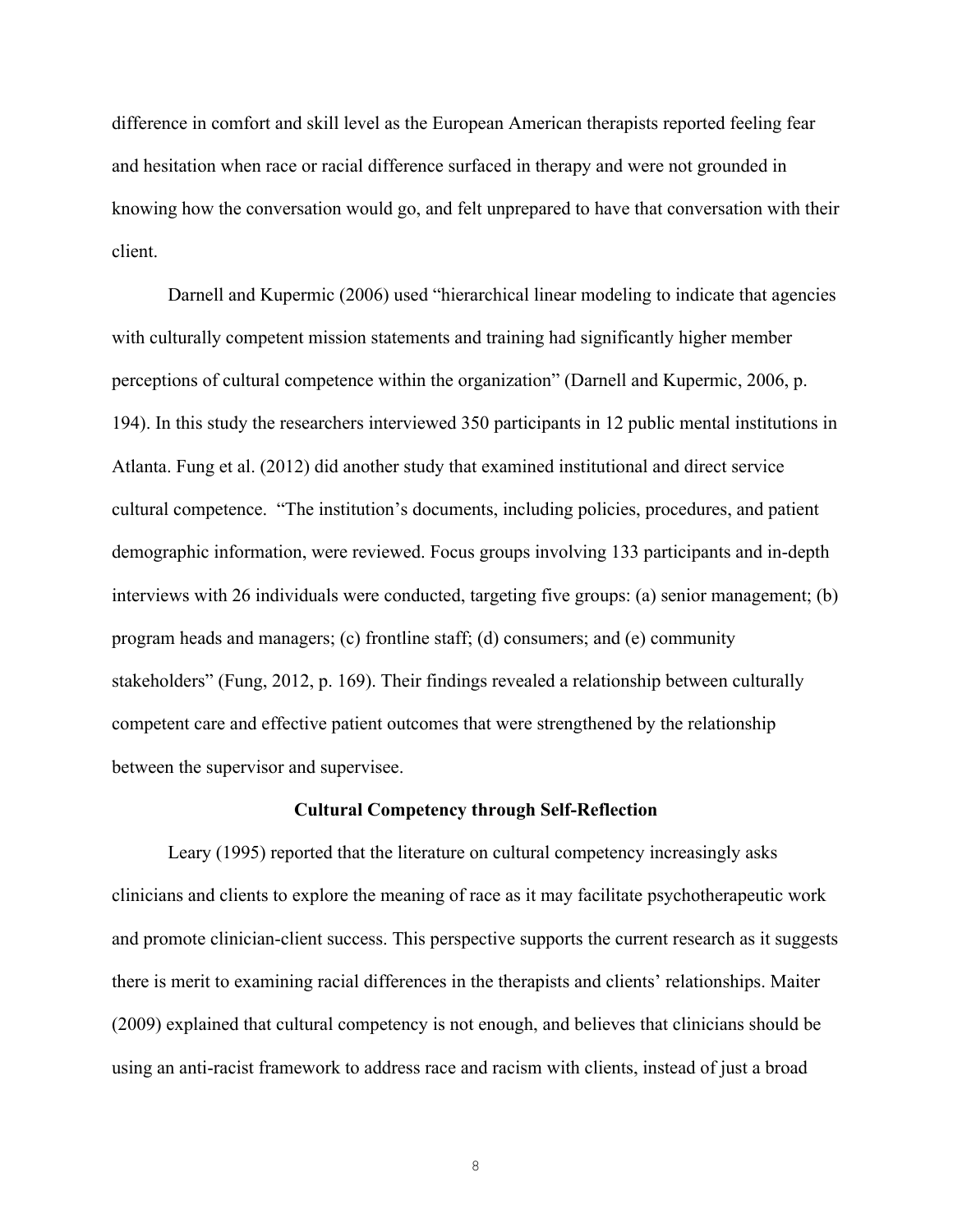cultural framework in order to better serve patients of traditionally oppressed ethno-racial backgrounds. She asserted that "when the central element of our work with members of diverse ethno-racial groups is culture, we may then tend to inadvertently exclude the effects of race and racism in the lives of people of color while at the same time clients themselves will not bring up issues relating to race" (Maiter, 2009, p. 269). She examined errors in her own clinical understanding because of her focus on culture rather than the effects of race and racism.

Dyche and Zayas (2001) focused on cultural empathy when creating trainings and educational objectives for cultural competence in the mental health field and reported that this can be a more effective way to teach appropriate skills to clinicians. They also focused on the value of self-reflection for clinicians, and the importance of examining and re-examining their own ethno-cultural and racial identities. When this is done, it may be possible that clinicians are better able to address cultural and racial differences in an open way and will find understanding in the unique experiences of the client.

#### **Addressing Difference in Therapy**

Carter (1995) reported that the literature suggests that racial and cultural attitudes of both the therapist and client affect therapy. He further stated that it is unclear, however, how race influences the interactional dynamics during therapy, and that it is difficult to determine the specific ways in which a client may experience race or culture and how each may influence their personal identity, their identity within their family, their racial attitudes, and therapy (Carter, 1995, p.65). A few researchers have taken on this task of learning how attitudes, perceptions, and cultural and ethnic beliefs influence the therapeutic relationship.

Research on clients' perceptions of the significance of race in cross-racial therapy relationships shows that racial, ethnic and cultural difference has an effect on the therapeutic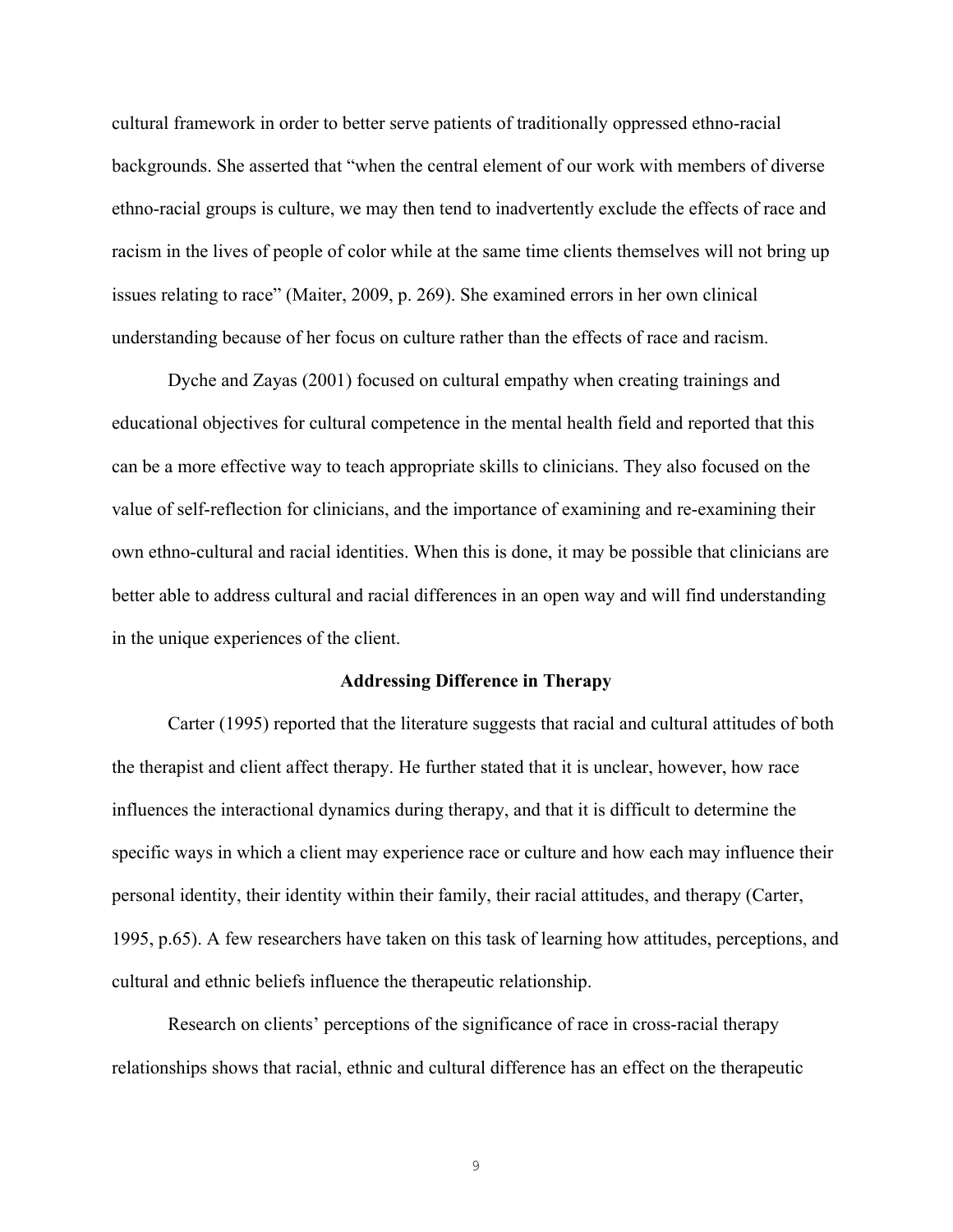relationship. Chang and Yoon (2011) did a qualitative study interviewing clients of color about their experience in a yearlong therapeutic work with non-Hispanic White clinicians. Noting that there are limitations to asking for retrospective accounts of the therapeutic relationship, they found that clients felt that race was a "salient aspect of the participant's experience of crossracial therapy, affecting decisions regarding self-preservation and self-disclosure, as well as feelings of trust and comfort in the relationship" (Chang and Yoon, 2011, p. 578). This impact was found in clients who reported both satisfaction and dissatisfaction with their overall experience in therapy. Chang and Yoon (2011) found that participants felt that White therapists could not appreciate how their minority status and culture shaped their psychological development, and the reality of discriminatory treatment. Alternatively the research also discovered that a few clients felt more comfortable addressing what may be perceived as culturally incongruent with their White therapist, who they perceived were more open and understanding than a therapist of their own race or culture. One Hispanic male also talked about when he addressed discrimination he experienced his White therapist responded with a level of concern and interest that he imagined a therapist from his own culture might have normalized. Chang and Yoon found that "70% of the participants felt that racial difference receded in importance if the therapist was perceived as compassionate, unconditionally accepting, and comfortable talking about REC [race, ethnic, and culture] differences" (Chang and Yoon, 2011, p. 579). Vasquez (2007) highlighted that therapeutic alliance is an important place to work on interventions for better cross-racial therapy. Clients of color rate therapists who are perceived to convey cultural responsiveness in treatment as more credible and competent (Atkinson, Casas, Abreu, 1992; Constantine, 2002; Gim et al. 1991).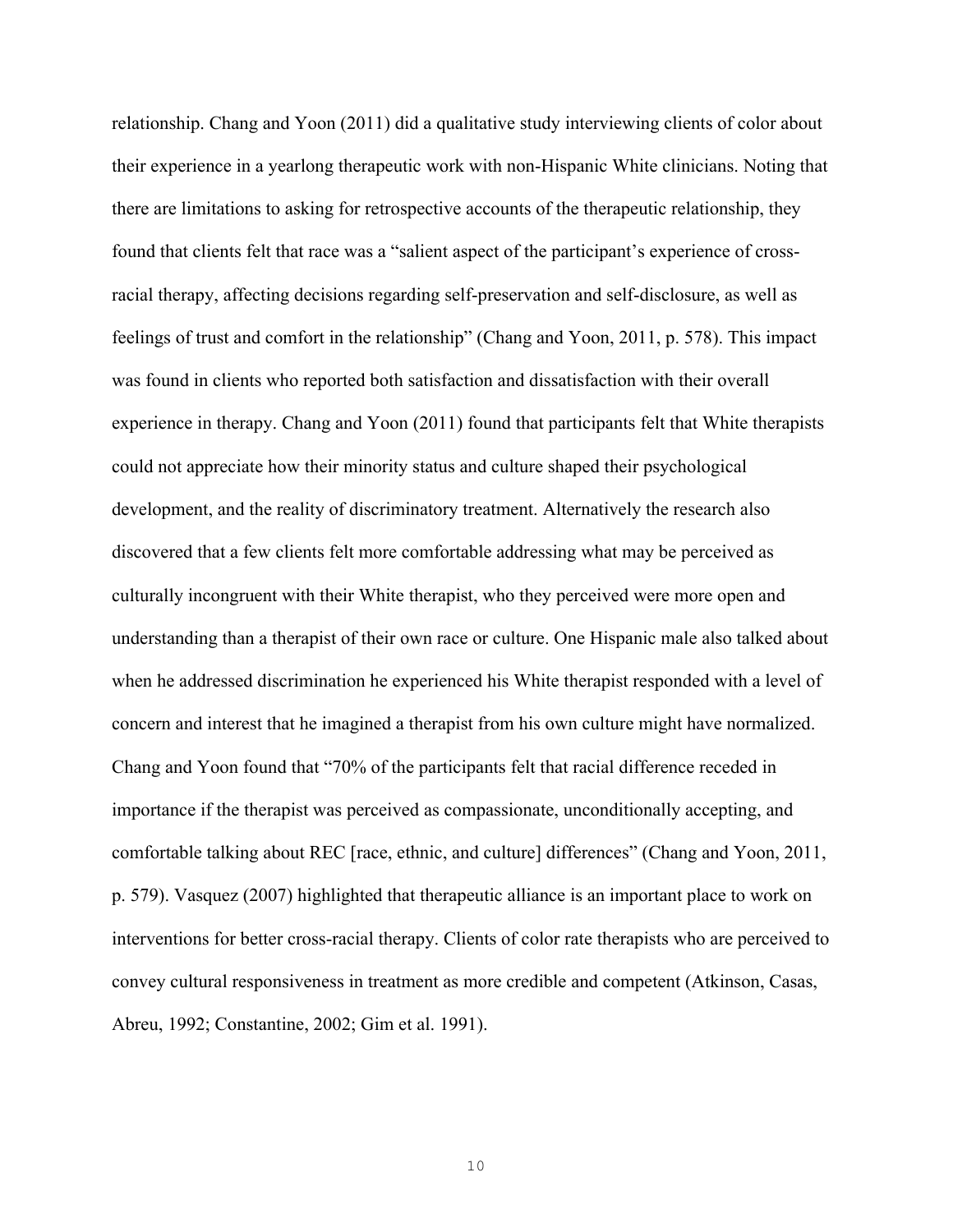The impact of "racial or ethnic match" of a therapist and their client is beginning to be explored by scholars in the field. Sue, Fujino, Hu, Tekeuchi, and Zane, (1991) research was consistent with earlier findings of Jones (1982), that suggested "ethnic match is an important consideration in length of treatment, and number of therapy sessions, but does not affect symptom reports and clinicians ratings of adjustment" (Sanders Thompson, and Alexander, 2006, p. 100). Maramba and Hall (2002), however, found that ethnic match was not a significant predictor of dropout rates, utilization of therapy, or improvement in psychotherapy. Knox, Burkard, Johnson, Suzuki, and Ponterotto (2003) did a qualitative research study with 12 psychologists (5 African American, and 7 European American) examining the discussion of race in their therapy sessions with ethnically or racially different clients. The research indicated that European American therapists typically did not address race with racially different clients, and more African American therapists reported feeling comfortable addressing race in their crossracial dyads than did European American therapists.

Research on clients' reactions to therapy when race or cultural difference is addressed in therapy is limited. Sanders Thompson, and Alexander's (2006) research examined interviews from 44 African American clients, who were randomly assigned an African American or European American therapist. Half of these therapists had a "no therapist-initiated discussion of race" condition where the therapist was instructed to address racial issues "when initiated by the client or as deemed appropriate by therapeutic content" (Sanders Thompson, and Alexander, 2006, p. 103). The other therapists were designated a "therapist-initiated discussion of race" condition, and given a protocol for their first session to acknowledge "the existence of racial difference and the role that race could play in the interpersonal reactions" (Sanders Thompson, and Alexander, 2006, p.104). They also asked about the client's reaction to racial difference, and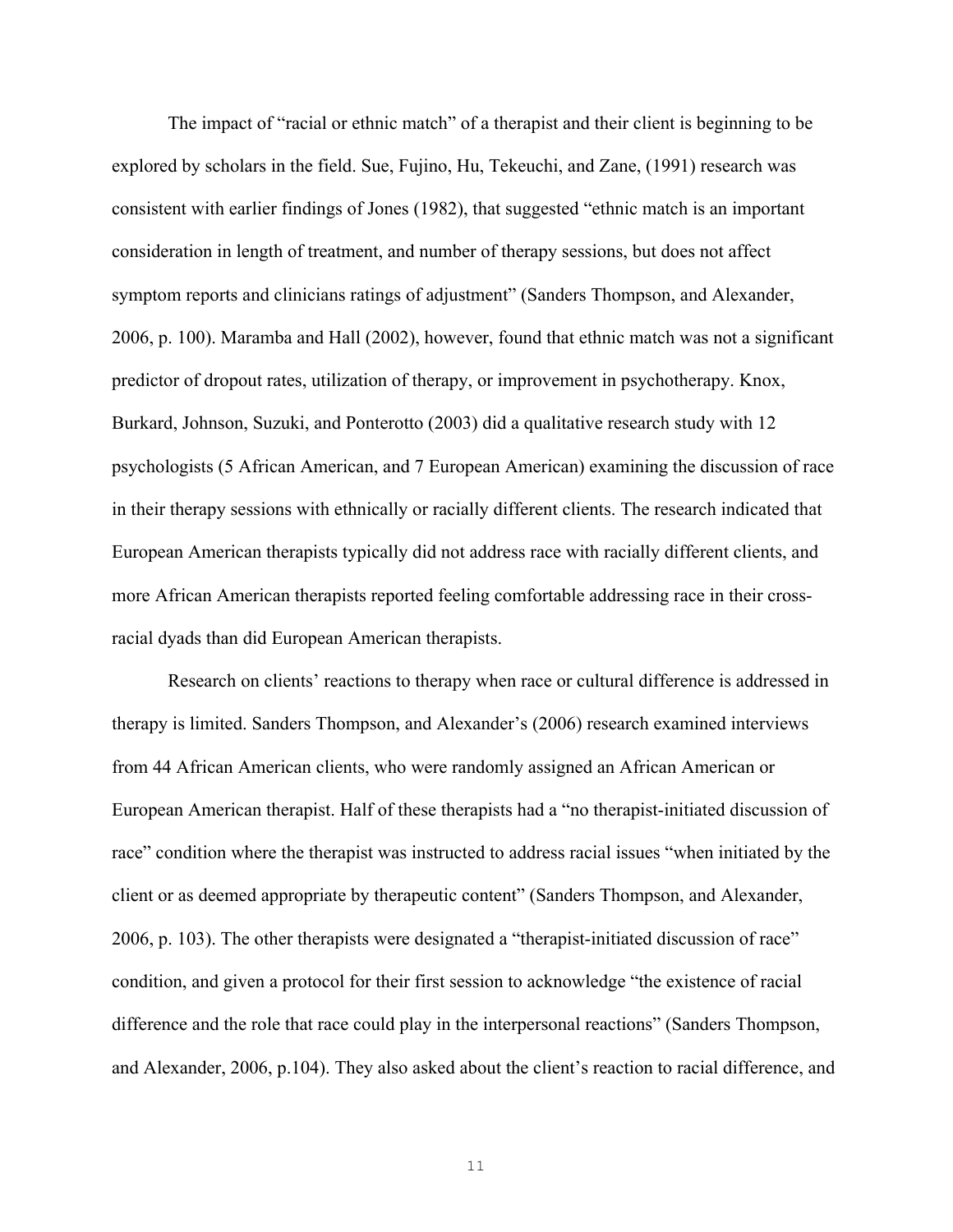responded to all of the client's questions or concerns. They also expressed a willingness to discuss race at any time during treatment process. These therapists provided ten problem solving or interpersonal therapy sessions, and the therapy type did not influence the ratings of understanding and acceptance of therapeutic goals. The only marked difference was the addition of conversation about an openness to discuss race in therapy. They found that there were only four instances of client-initiated discussions of race, and they were in same race clinician-client dyads, and cross-racial clinician-client dyads. The data "did not provide support for predictions of more positive ratings of therapy among European American therapists who acknowledged racial difference in the initial session" (Sanders Thompson, and Alexander, 2006, p.108). The researchers did report that the potential benefit of early discussion of race in therapy was not measured in this study, and the conclusion of the researchers in this case was that more study should be done with special attention to the training and supervision of new therapists, and to whether early discussion of race in therapy does in fact impact the therapeutic relationship.

Some research has shown that clinicians prefer to take a "neutral" approach, defined as waiting for a patient to bring up issues of race, racism or cultural difference. Hoffer (1985) reported that neutrality has undergone a metamorphosis since the beginning of psychoanalysis. In clinical practice it too often prevents exploration of critical aspects of the client's psyche. Tummala-Narra (2004) suggested that the rapid increase in racial/ethnic minority populations in the United States requires implementing new approaches to the training of psychologists. Neutrality is no longer appropriate and Tummala-Narra proposed that the integration of racial and cultural diversity related issues in clinical supervision is an essential component of clinical and teaching competence, and has important implications for the provision of services to ethnic minorities, and more broadly to better addressing the full realm of clients' intrapsychic and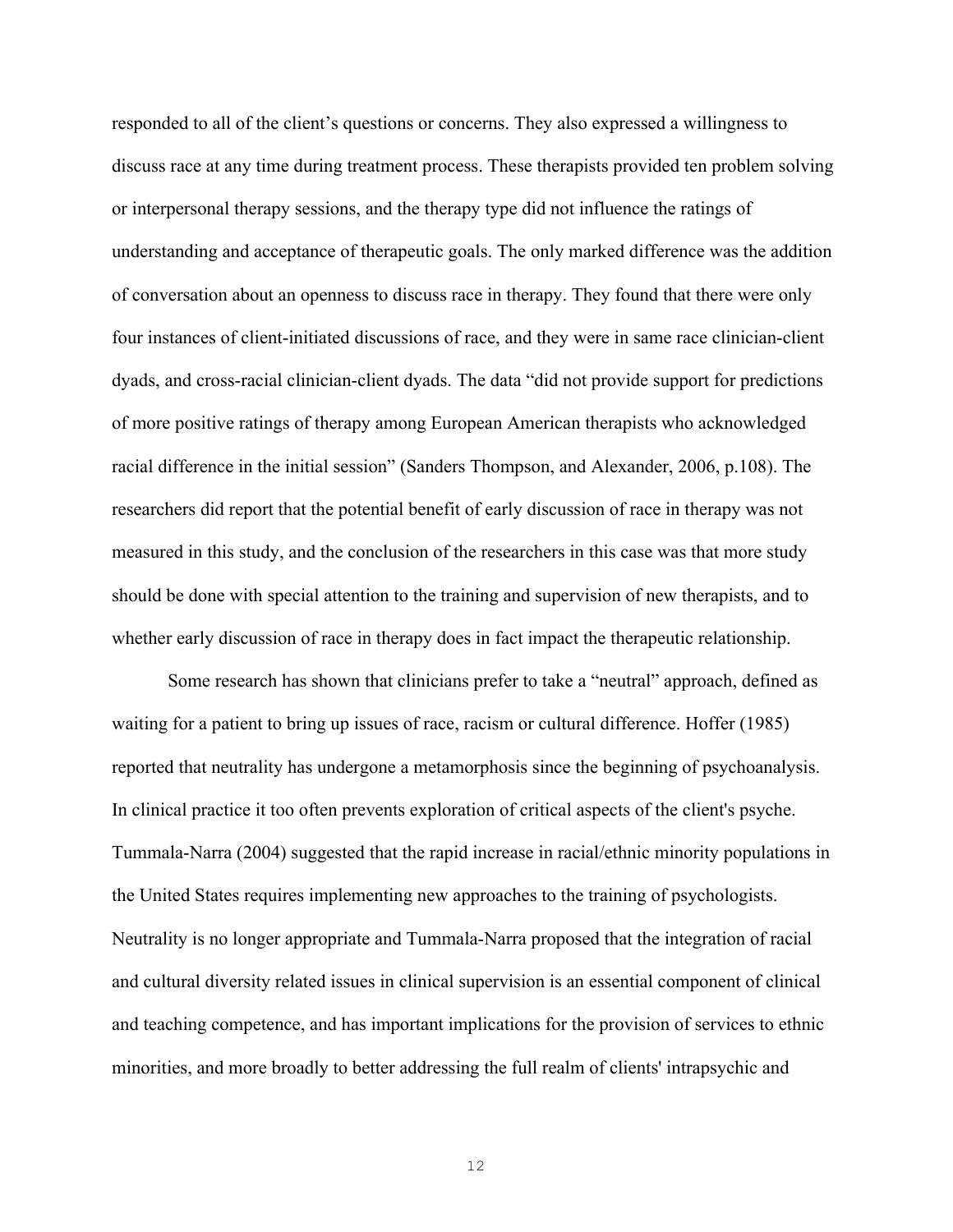interpersonal worlds (Tummala-Narra, 2004, p. 300). Neutrality is not helpful if it is used to disregard the issues of race or cultural differences, which are a part of the history of oppression and institutional racism. Such barriers exist in any organization in the United States and are something that both clients and clinicians alike experience daily.

#### **Cultural Responsiveness in Supervision**

There is limited research on effective supervision largely because it is a difficult topic to research and because there are limited ways of measuring the effectiveness of a supervisor. Bernard and Goodyear (1998) explained that there is relatively little theory-driven research in supervision, and that there are few efficacy studies because typically these types of studies are done by examining adherence to and proficiency with supervision manuals and protocols. These manuals, however, are few to none with the exception of the Neufeldt, Iverson, and Juntunen (1995) manual that was developed for training and not to articulate a model. It also is difficult to design a study that protects clients and trainees. Creating control groups endanger clients who would receiving "an (unmonitored) active intervention" (Bernard and Goodyear, 1998, p. 2). Another barrier to determining supervision's effectiveness is the widespread reliance on selfreported satisfaction measures to assess supervision outcomes. Holloway and Neufeldt (1995) and Borders (1989) made a strong case for reducing reliance on this method.

The difficulties in addressing race, racism, and cultural difference in supervision and its effect on the supervisee and client relationship has begun to enter the literature by examining supervision through the lens of multicultural competence. Jernigan et al (2010) examined people of color supervision dyads, and found a continued reliance on the supervisees' racial designation as a substitute for expertise or knowledge about addressing race and racism in the therapeutic alliance. Wong (2006), in describing current research and theorists, speculated that many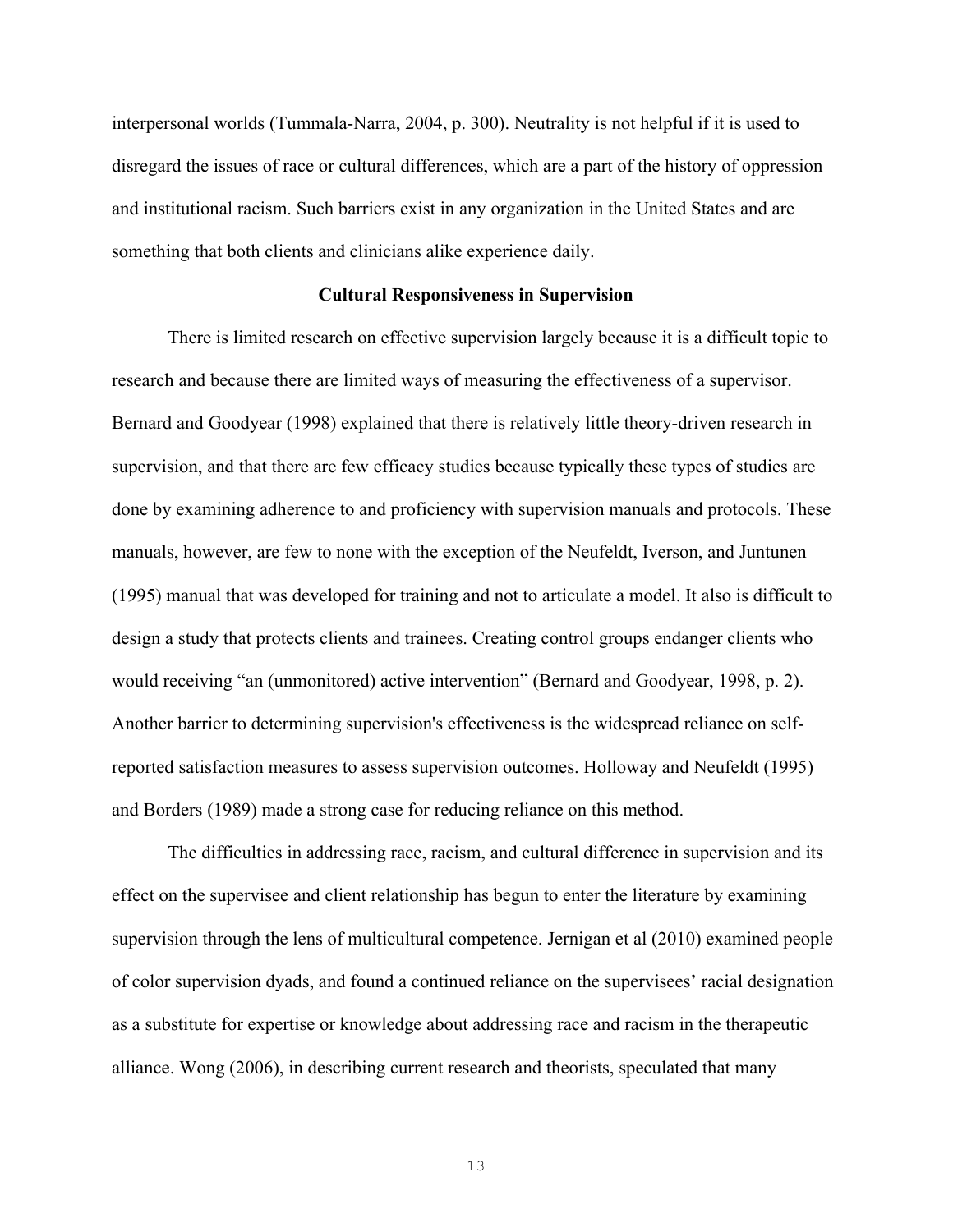experienced supervisors entered the field prior to the multicultural movement in psychology. Jernigan et al (2010) cited Estrada, Frame, and Williams (2004) research, stating "regardless of one's identified racial background, if a supervisor has never been taught how to meaningfully integrate racial and cultural variables into the process of supervision, the inability to pass on such knowledge and skills inevitably poses a challenge" (Jernigan et al, 2010, p. 63). This lack of experience and framework to address race and racism in supervision is problematic for both the client and supervisee.

Research shows that when there is a dearth of discussion around cultural competence in supervision, there is significant negative impact upon clinicians and clients. Burkard et al. (2006) examined the experiences of thirteen supervisees of color and 13 European American supervisees in order to determine the impact of culturally responsive and unresponsive crosscultural supervision. They found that in culturally responsive supervision, all supervisees felt supported for exploring cultural issues, which positively affected the supervisee, the supervision relationship, and client outcomes. One of the issues Burkard et al. (2006) addressed was the gap between younger clinicians who were trained in multicultural approaches and their supervisors who were not. Constantine (1997) found that 70% of supervisees had received training in multicultural counseling in graduate school, whereas only 30% of supervisors had received such training in their academic programs. Knowing this, it is important to ask supervisors and supervisees with what frequency their supervision/clinical meetings address multiculturalism. This researcher is mindful that Burkard may be assuming that clinicians of color are automatically culturally competent based on their race, since Burkard's study only interviewed clinicians of color with White supervisors. Therefore, it is important to examine these potential assumptions about cultural competence based on race or ethno-cultural experience.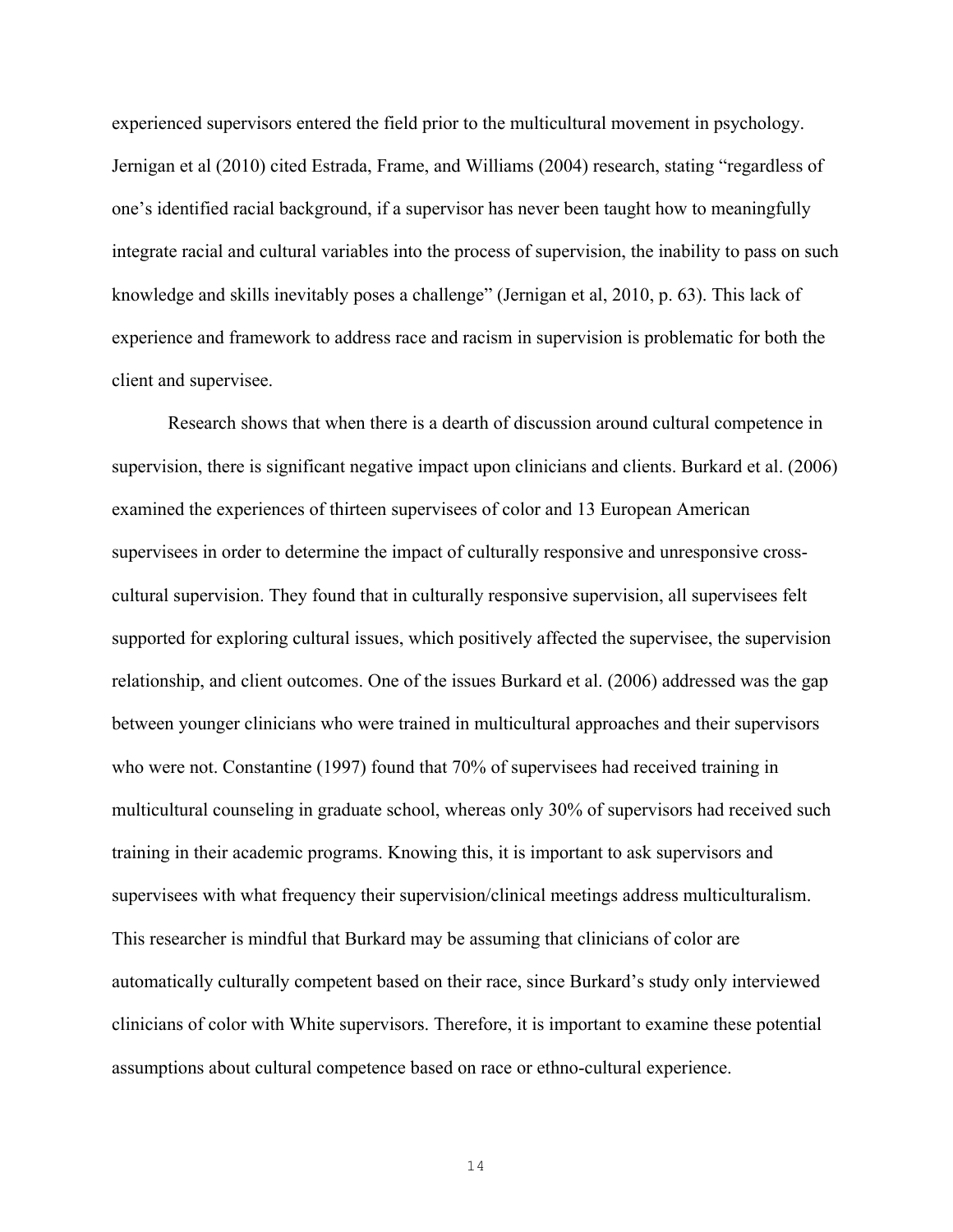It is possible that a change in the cultural responsiveness in supervision will come as the racial identity of the population of mental health workers changes. Jernigan et al (2010) state that the Commission on Ethnic Minority Recruitment, Retention, and Training in Psychology Task Force reported that graduation rates in psychology for ethnic minorities has increased during the years 1996 to 2004. "More specifically, there was a 36% increase in psychology degrees conferred on undergraduates of color, and a 91% increase in the number of people earning masters degrees in psychology." (Jernigan et al., 2010, p. 62). These changes provide an opportunity for supervisors and supervisees to address the ways they are prepared or unprepared to support cross-racial supervision, as well as developing better ways to support clinicians of color who are in same-race therapeutic relationships. As the mental health profession grows and changes, there must be a continued focus on increasing self-awareness by individual supervisors and an increase in examining the perspectives and experiences of race and racism for supervisees and clients.

Much of the current literature that examines cultural competency comes from the perspective of White clinicians trying to learn more from clinicians of color, and placing the burden of cultural competence on these 'token' clinicians found in organizational environments. Negy (2004) stated that therapists should acknowledge openly that they have little knowledge or experience with the client's culture, and encourages therapists to "seek ongoing consultation or supervision from someone who is more knowledgeable or had more experience providing services to individuals belonging to that culture" (Negy, 2004, p. 5). Negy's statement puts the responsibility of educating the "other" on the supervisor or clinician of color who may or may not have similar experiences to the client of color. This behavior neither accounts for nor encourages therapists to listen to the unique experience that clients bring to the therapeutic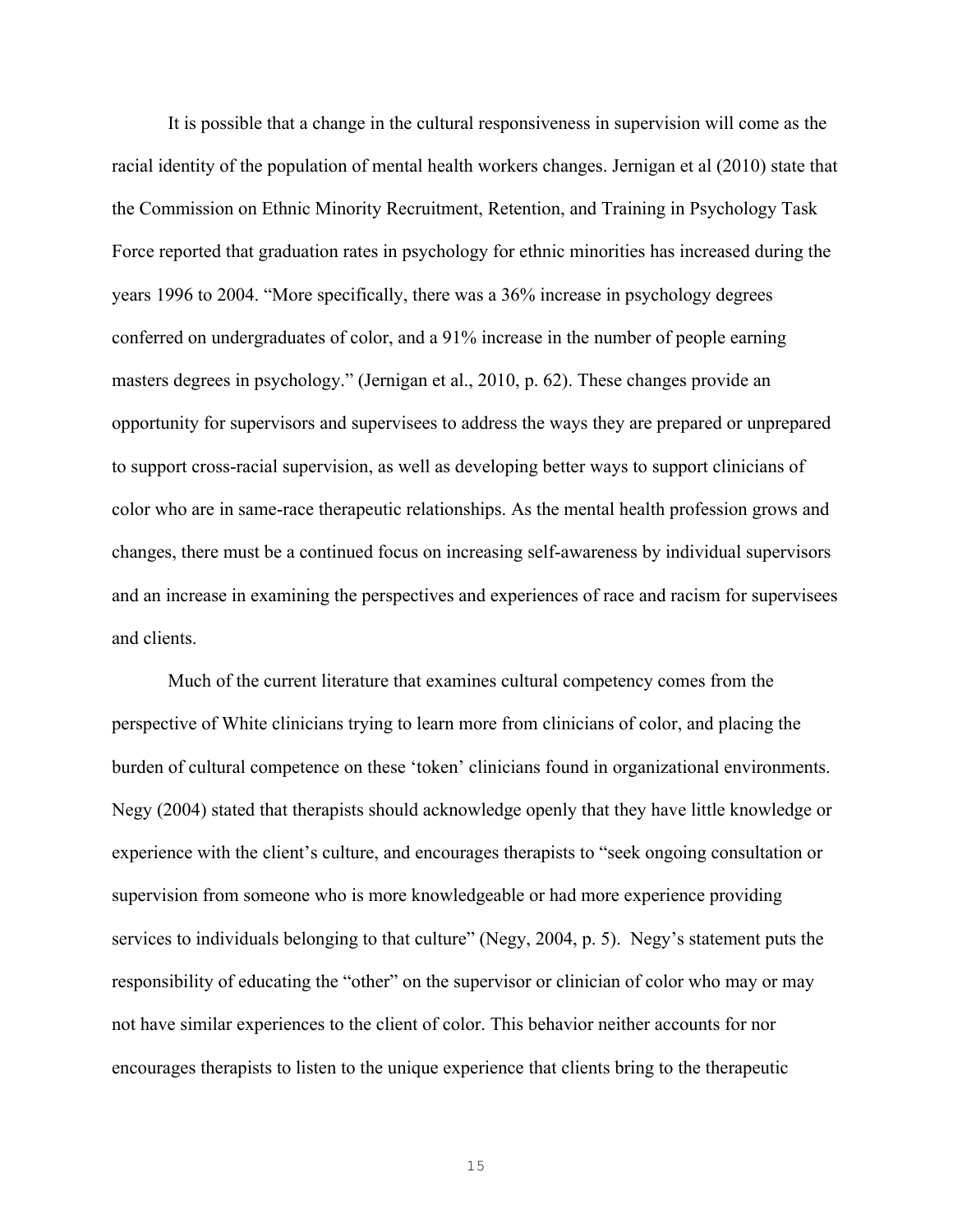relationship. Porter (1994) also assumed that the racial designation (i.e. Black, Latino, Asian, Native American) of the supervisees automatically aids their ability to address race and racism with their clients. Porter (1994) commented, "If the supervisee and client share a Latino background, this stage provides an opportunity for the supervisor to validate the supervisee's knowledge and experience base, which could surpass that of a non-Latino supervisor" (Porter, 1994, p. 46). This method of equating racial characteristics to knowledge about addressing race and racism with a client limits the expansion of knowledge that this Latino supervisee might desire, and unfairly limits the exploration of the diversity of individual experiences that the supervisee and client may have experienced. It also does not account for some of the voices from clients who felt they did not want their therapist to be their mirror image (Sanders Thompson, V., & Alexander, H., 2006).

Ladany, Inman, and Constantine (1997) examined whether multicultural case conceptualization ability and self-reported multicultural competence are influenced by supervisees' racial identity and a supervisor's instruction to focus on multicultural issues. In this study they had a sample of 116 doctoral level and masters level counseling trainees who were asked to respond to a series of measures: the Cultural Identity Attitude Scale (CIAS) (Helms and Carter, 1999); the White Racial Identity Attitude Scale (WRIAS) (Helms and Carter, 1990); and the Cross-Cultural Counseling Inventory – Revised (CCCI-R) (LaFromboise, Coleman, and Hernandez, 1991). Participants also completed a case conceptualization where half of the sample was told in the directions that their "supervisor" has instructed them to "be sure to include issues pertaining to race in their case conceptualization" and the other half were not given this direction (Ladany, Inman, and Constantine, 1997, p. 287). Ladany, Inman, and Constantine (1997) discovered that self-reported multicultural competence was not found to be significantly related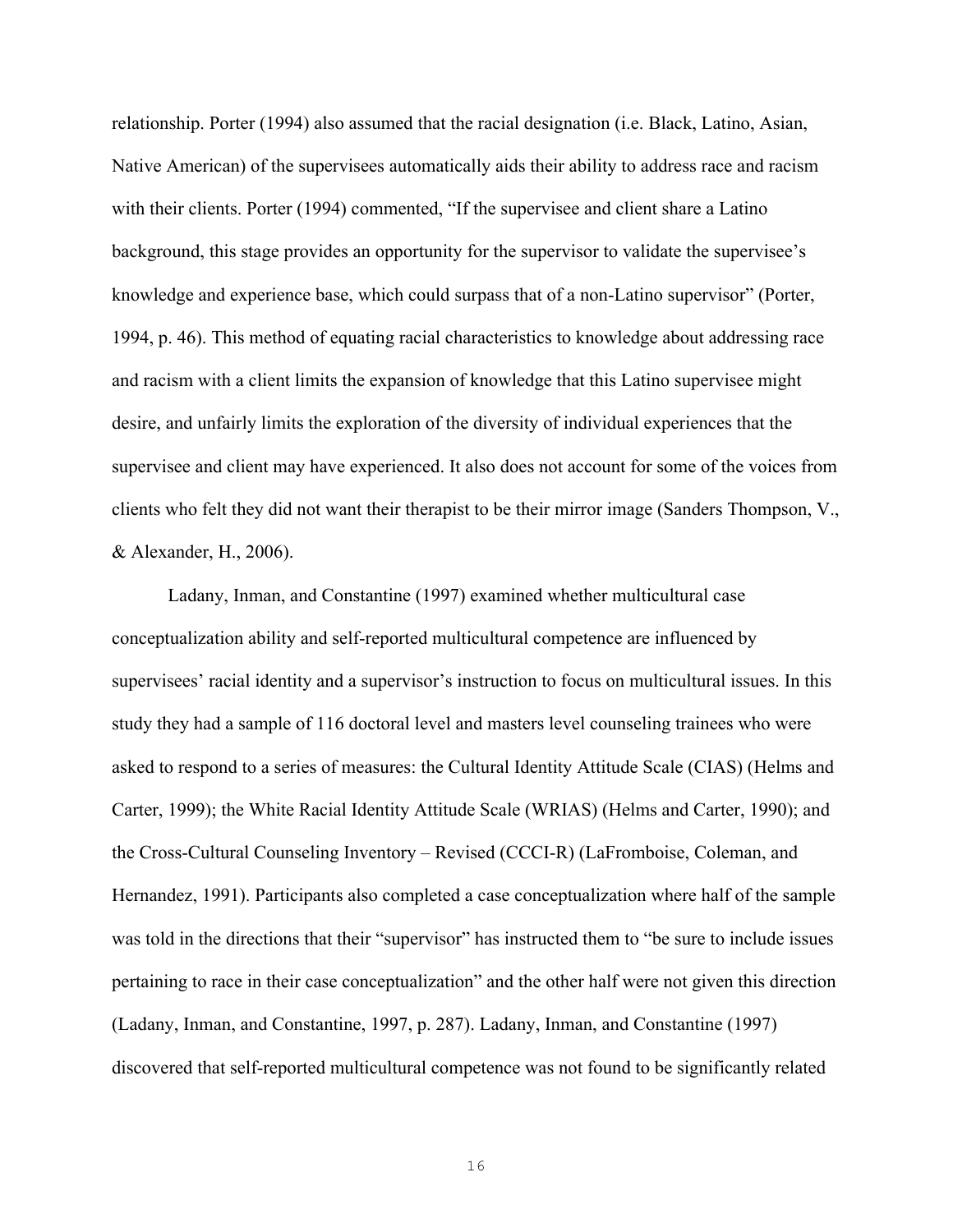to multicultural case conceptualization, but they did find a correlation between those participants who were instructed by a "supervisor" to focus on multicultural issues and their written conceptualizations of multicultural treatment strategy.

#### **Racial Identity Development**

Other theorists and researchers have pushed this understanding of cultural competence further by examining Racial Identity Development. Sabnani, Ponterotto, and Borodovsky (1991) posited that most of the writing on racial-identity development prior to 1990 focused on minority clients and especially African Americans. Less attention has been placed on White Racial Identity development, although there have been a few researchers who in the last 20 years have dedicated their research to exploring this topic. Sabnani, Ponterotto, and Borodovsky (1991) explained that developing a deeper understanding of the impact of White Racial Identity development is necessary considering that the majority of counselors and counselor trainees are from White middle class backgrounds (Cameron, Galassi, Birk & Waggner, 1989).

Helms (1984), Hardiman (1982), and Ponterotto (1988) examined White racial identity development and its impact on clinicians' ability to be more culturally competent. All three of these researchers developed a White racial identity model that has a stage progression, or what more recently has been renamed schemas (Helms, 1995). Sabnani et al. (1991) identified common themes in these models, which mark the progression of the development of White racial identity. Sabnani summarizes and combines the three models into 5 stages: Stage 1, lack of awareness of self as a racial being; Stage 2, expansion of knowledge regarding race and racial matters, acknowledging whiteness, and colorblindness; Stage 3, breakdown of former knowledge about race and feelings of guilt and/or rejection of internalized racist beliefs; Stage 4, retreat into white culture, moving cognitively and behaviorally away from intercultural contact because of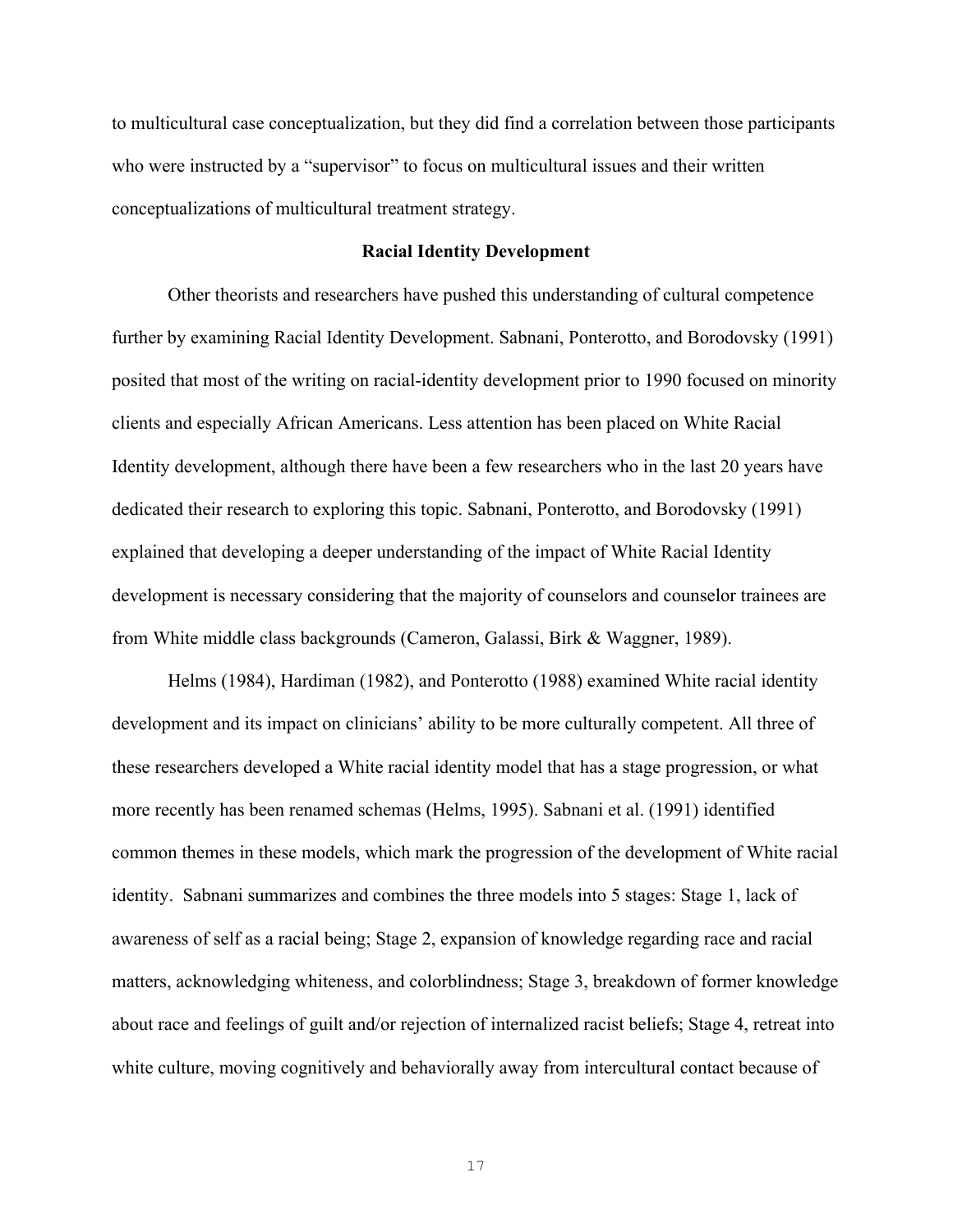rejection from minority group members; and Stage 5, movement toward the clear development of White racial identity and balancing multicultural interests and respect for cultural differences (Sabnani et al., 1991, p.81-82). This process of self-awareness and racial identity development can take a long time, and individuals can get stuck in certain stages. Getting stuck can limit both supervisors' and supervisees' ability to do culturally competent work.

Constantine, Warren and Miville (2005), who used Helms (1984, 1990, 1995) to study White racial identity dyadic interactions, explored the influence of a supervisor over a supervisee's ability to address multicultural issues in treatment. They mentioned that Constantine (2002); Evans & Foster (2000), Ladany, Inman, Constantine & Hofheinz (1997); and Neville et al. (1996) all found that supervisors with more advanced White racial identity schemas were "positively related to having both prior multicultural counseling training and self-reported multicultural counseling competence" (Constantine, Warren and Miville, 2005, p. 491). Constantine, Warren and Miville (2005) categorized supervisor and supervisee relationships into progressive and regressive racial identity development schemas. They discovered that the supervisor's advanced (progressive) or not advanced (regressive) racial identity had more influence on the professional development and multicultural case conceptualization ability than their racial or ethnic background. As an example, they noted that "A White supervisor working with a Black supervisee within a progressive supervisory relationship may be more effective in promoting this supervisee's multicultural counseling competence than a Black supervisor working with a Black supervisee within a regressive supervisory dyad" (Constantine, Warren and Miville, 2005, p. 495). Burkard et al. (2006) examined cross-cultural supervision relationships using a qualitative approach to examine the experiences of thirteen supervisees of color and thirteen European American supervisees concerning the impact of culturally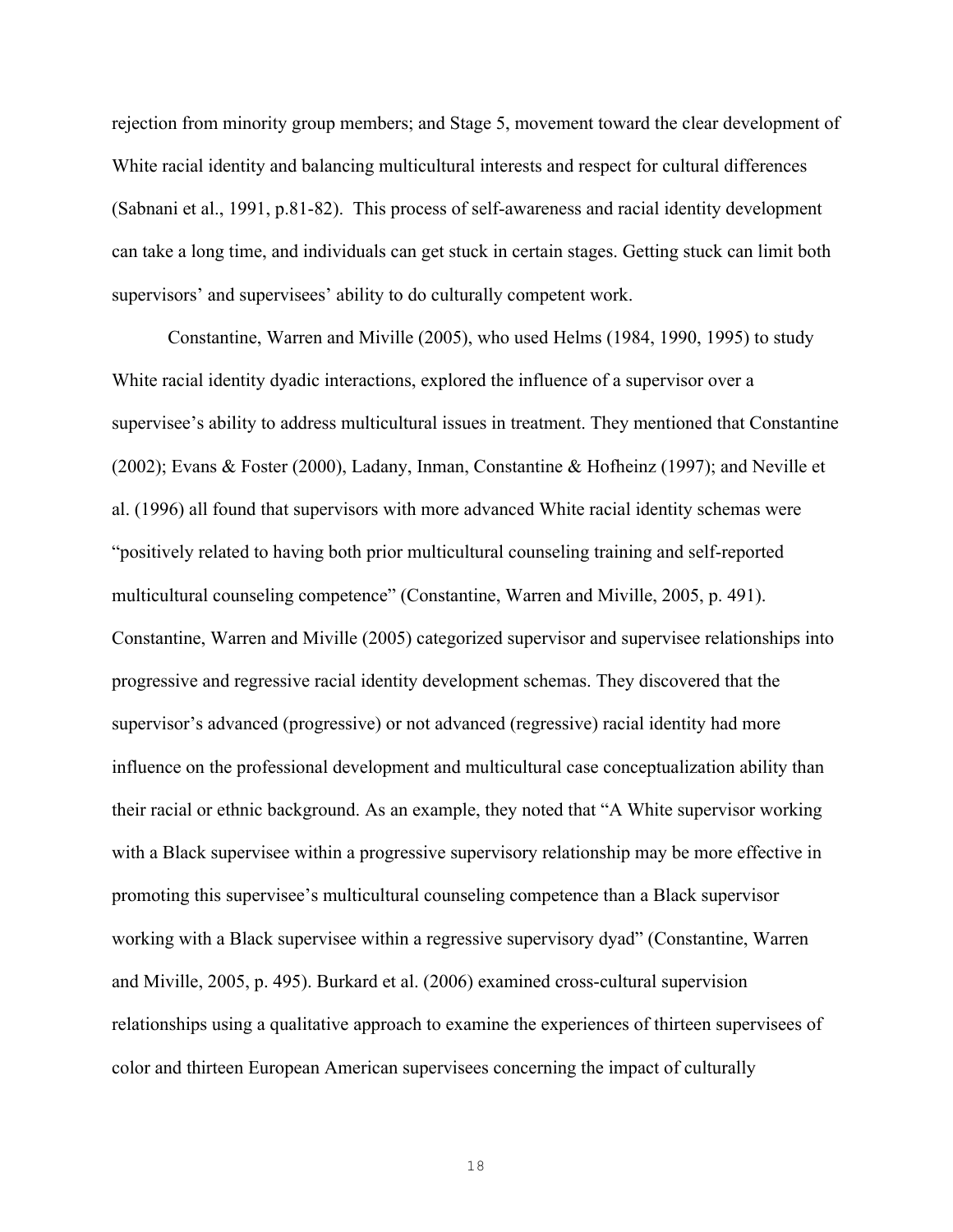responsive and unresponsive cross-cultural supervision. This study did not address the ways organizations chose to create a culturally competent staff, but did allow for clinicians and supervisors to self-report if they felt they were culturally responsive. However, Burkard et al. (2006) found that in culturally responsive supervision, all supervisees felt supported for exploring cultural issues, which positively affected the supervisee, the supervision relationship, and client outcomes. These discoveries help to inform mental health professionals of the importance of culturally responsive supervision. Although the study did not seek to generalize precise and objective findings to a larger population, it did help clinicians better understand how dynamics might play a role in the supervisor and client relationship with the therapist.

Ancis and Ladany (2001) developed a specific framework that gives insight and a technique to support the development of multicultural supervision competencies to address racial and ethnic issues in supervision. They emphasized addressing Multicultural Supervision Competencies through a six-step process: "(a) Supervisor-Focused Personal Development, (b) Supervisee-Focused Personal Development, (c) Conceptualization, (d) Skills, (e) Process, and (f) Outcome/Evaluation" (Singh and Chun, 2012, p. 38). This model discusses how supervisors first must develop their own competency, and then learn how to support their supervisees as well as to co-create and evaluate their progress in becoming more culturally competent. One of the limitations of the Ancis and Ladany (2001) model cited by Singh and Chun (2012) is that this model, and others like it (Constantine, 1997; Inman, 2008), focus on race and ethnicity, and overlook other aspects of diversity. Their model offers no acknowledgement of the intersectionality of race and gender identity. The previous studies often highlight the ways the supervisee can gain multicultural competence, but do not focus on the continued learning necessary for a supervisor's competence. They also point out through Inman's (2008) critique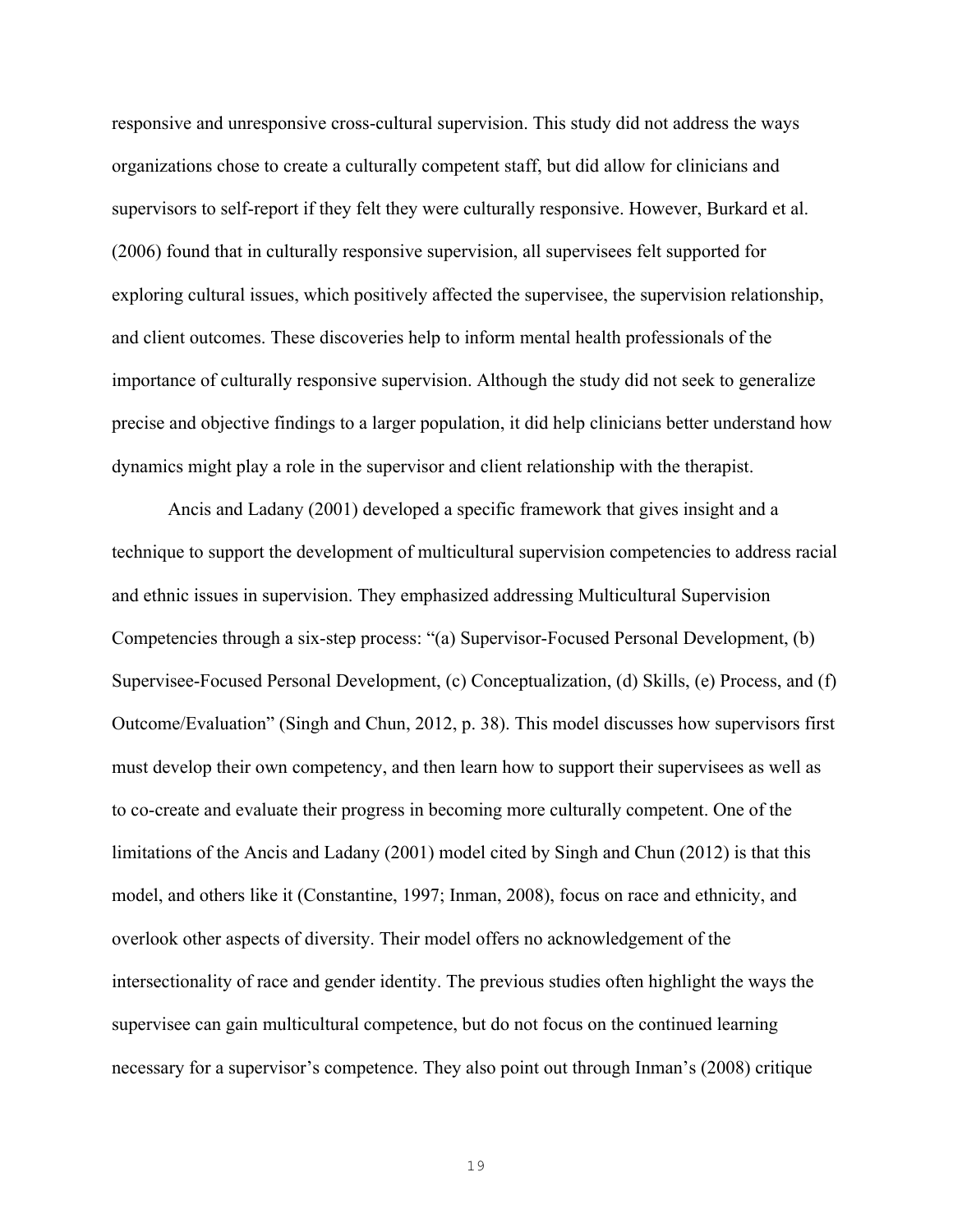that there is a "lack of recognition of the supervisory relationship as a vehicle in which supervisory process and outcomes can be improved" (Singh and Chun, 2012, p. 39). This lack of recognition and focus on the power of the supervisory relationship as it relates to cultural competence supports the need for the current study.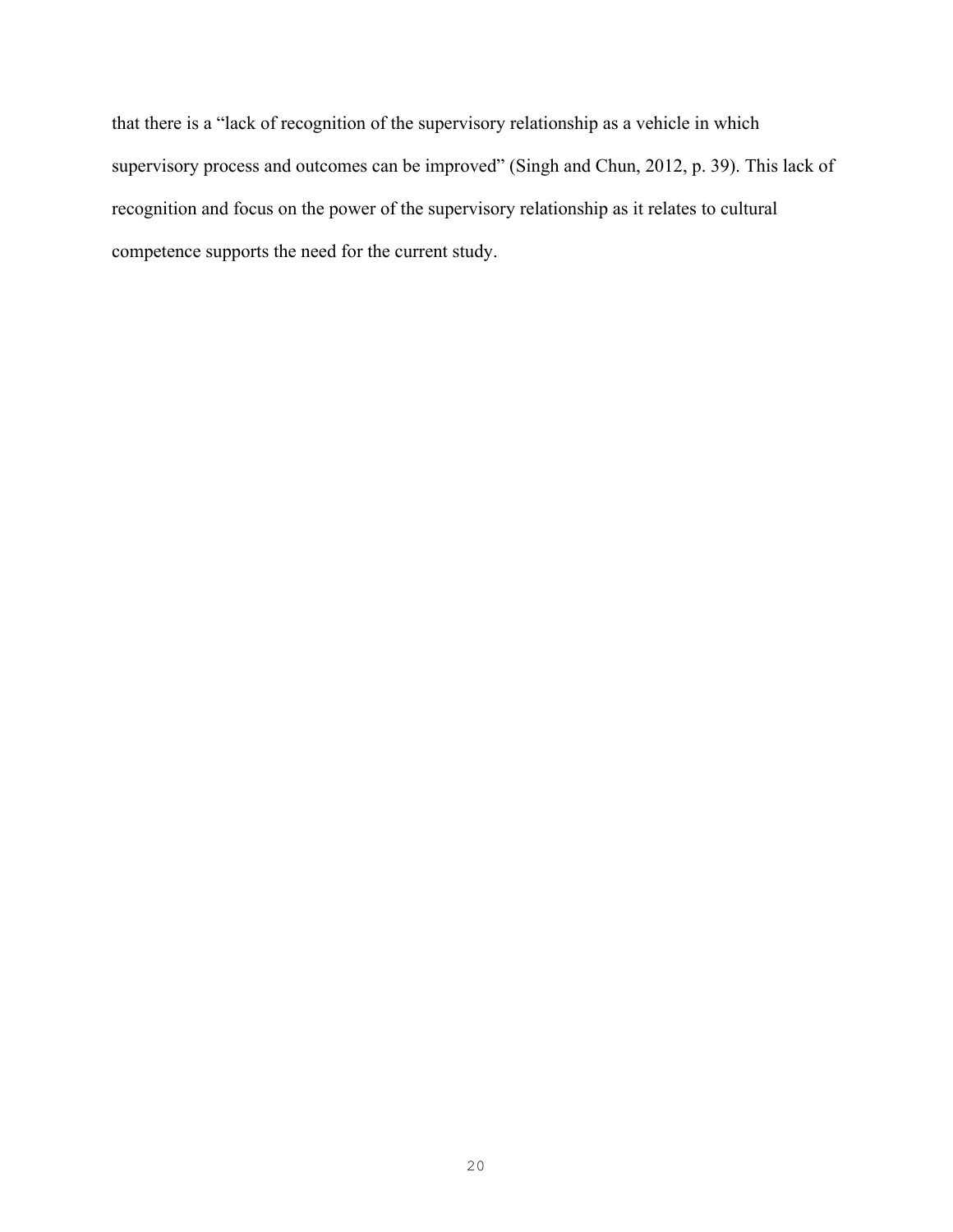#### CHAPTER III

#### **METHODOLOGY**

The purpose of this research study is to examine how multicultural competency and racial difference are addressed in supervision between White mental health clinicians and their White supervisors in mental health settings that serve primarily clients of color. This purpose underlies the study's three overriding research questions which explore supervisors' and clinicians' attention to cultural competence in the supervisory relationship: (1) How are multicultural issues, race, and racism addressed in supervision? (2) How does attention to clinician-client cultural issues in supervision impact the supervisory relationship? and (3) How do clinicians conceptualize the development of cultural competence?

#### **Research Method and Design**

This study used the case study method of research, allowing for a close examination of participants' experience addressing cultural competency in supervision, and with their clients. This methodology also allows for meaningful interpretation of the five participant interviews contained in this study. Case studies "draw on the ability of the qualitative research to extract depth and meaning in context" (Padget, 2008, p.33). The focus on individual cases allows for in depth analysis of participant perspectives, and a unique view of the questions this researcher was exploring. Case studies can play an important role in evaluation, and this study attempted to approach the broad topic of supervision with a specific lens. Through a case study approach this researcher examined the ways the mental health field uses supervision, and its proposed role in education and training, but also examined the reality within supervision for the five participants of this study.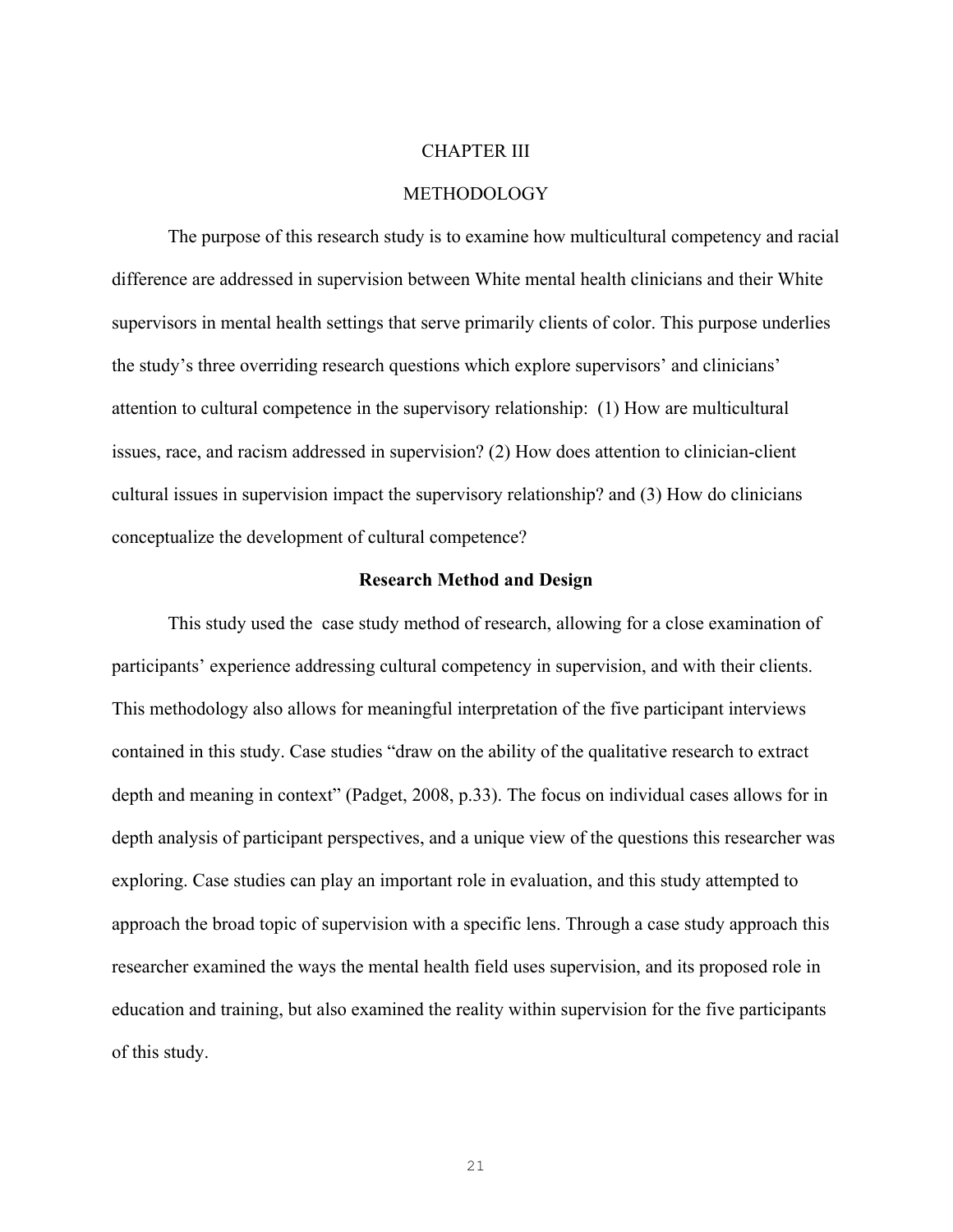This was not the intended format for this study, but due to the difficulty in recruiting volunteers, the researcher decided to focus on the five participants who did volunteer to participate. It is possible that the difficulty in finding participants was due to the time commitment and the study's requirement of in-person interviews in a small Northeastern city. Clinicians' reluctance to address issues, positive or negative, within their supervisory relationships may have played a role. Potential participants may not have had enough supervision hours required to participate in the study due to the dramatic decrease in offered supervision hours in their current positions post graduation. Potential participants may have been hesitant to discuss race, cultural difference, and racism, knowing that these topics can be emotionally charged and difficult to address. It also is possible that when potential participants reflected on how they discuss cultural competency in supervision, they determined that this does not occur, and therefore felt they had nothing to contribute to the study. The current method of data collection, however, may have yielded richer content with a close examination of each interview.

This research uses an exploratory qualitative method to examine how White clinicians experience and address cultural competency, race, and racism in supervision. This method was chosen because it allowed the researcher to hear and understand research participant responses rather than to isolate their responses into predetermined categories with little room for qualifying or explaining their responses. McLeod (2001) reported that qualitative research requires an informed awareness of philosophical perspectives. Ponterotto (2010) argues that more research about multicultural responsiveness should be done with qualitative methods. He explains that qualitative research

"Promote[s] meaningful, collaborative, and prolonged contact between researchers and study participants. Such an epistemology breaks the dualism (researchers and participants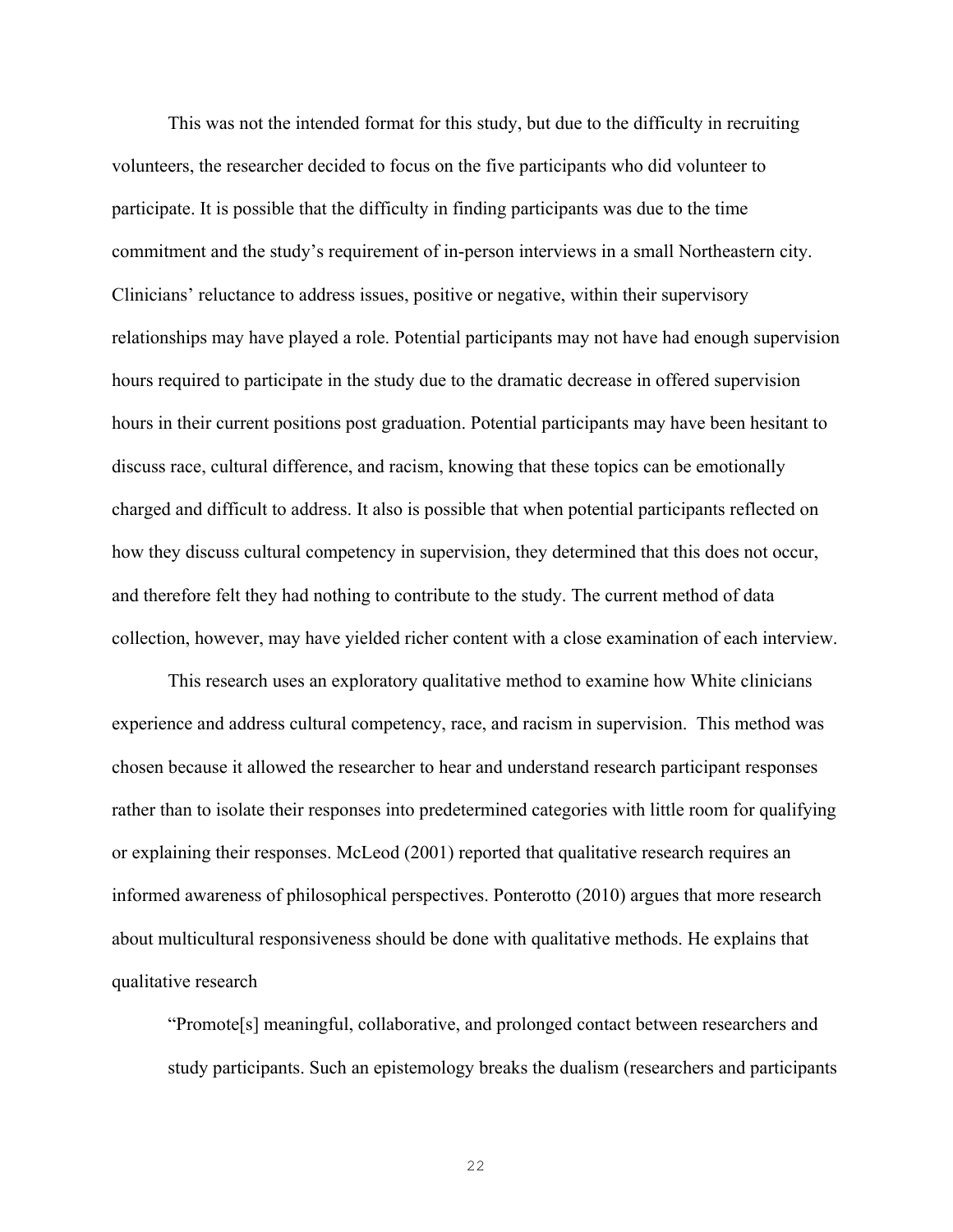are independent entities) mantra at the heart of positivist and postpositivist anchored research, and therefore promotes participant understanding and empowerment within their cultural contexts. In this way, qualitative research itself may serve as a tool for social justice and improving intergroup relations" (Ponterotto, 2010, p. 588).

The exploratory method was used in this study to seek understanding of how clinicians learn and implement cultural competency in their work with clients. Descriptive research techniques allowed the researcher to ascertain how each clinician perceived that cultural competence and issues of race and racism were handled in supervision. Five participant interviews were analyzed and used to explore and describe how clinicians examined their own White racial identities as they related to their work with clients whose racial identity was different from their own. Qualitative research methods also tap the deeper meanings of particular human experiences, and generate theoretically richer observations that are not easily reduced to numbers (Rubin and Babbie, 2013, p. 40). It is these theoretically rich conversations that Ponterotto (2010) describes to be the most useful for the current research as they allow the conversations about cultural and racial responsiveness to achieve some depth, and because they allow greater reflection by both the researcher and the participant.

#### **Sample Population**

The sample population for this study is built upon a case study design that includes five participants. The inclusionary criteria for study participants was: mental health clinicians with 2 to 10 years practice experience post graduation, with or without a license in the fields of Clinical Social Work, Marriage and Family Therapy, Mental Health Counseling, and Clinical Psychology. All clinicians in the study had to self-identify as White and the majority of their client population must be clients of color. Participants must be fluent in English. At the time of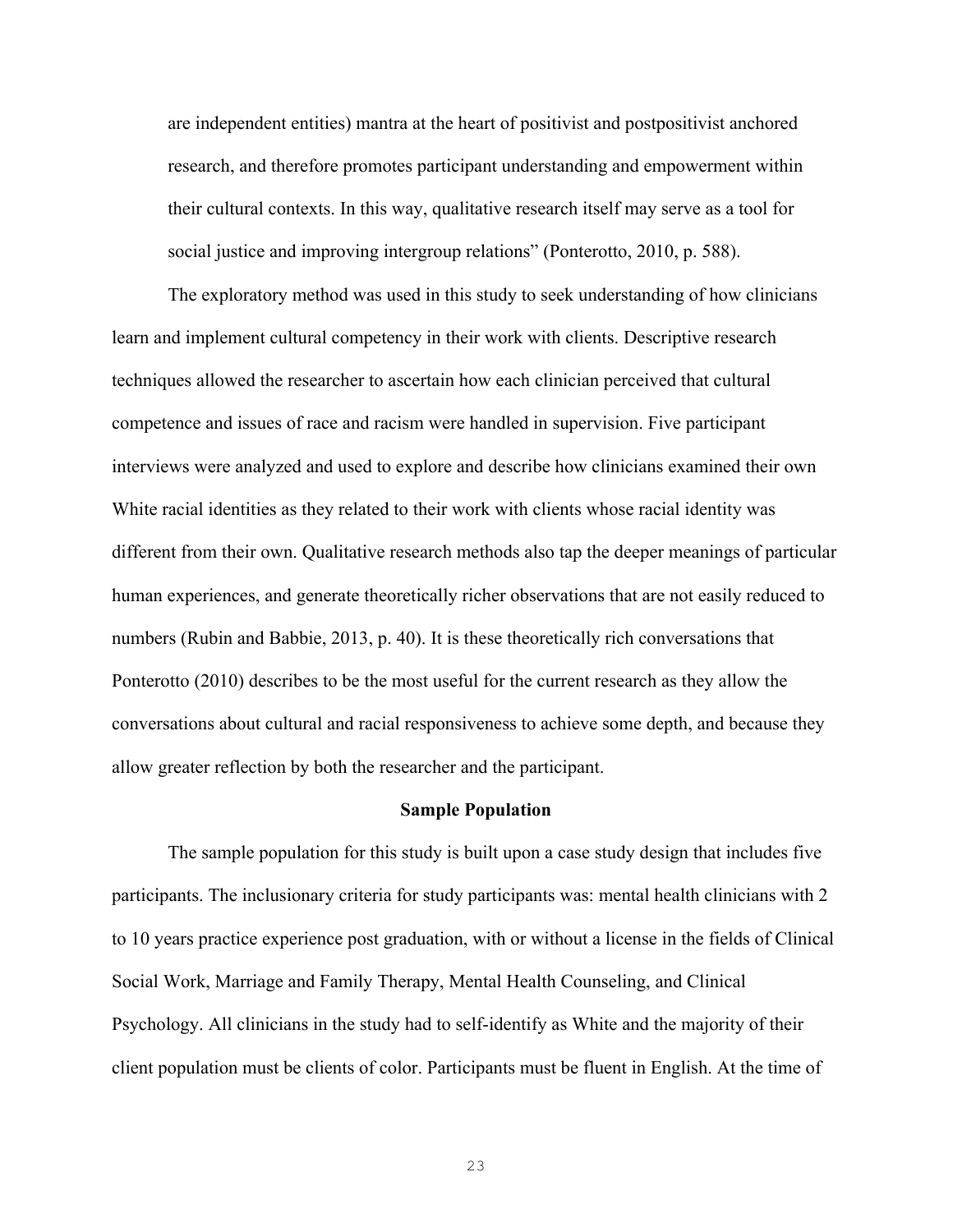this study participants were practicing inpatient or outpatient psychotherapy at various levels of care. Practice settings for this study could include social service agencies, hospital inpatient and outpatient clinics, school counseling centers, court, private practice, and/or home-based service. All participants were required to engage in regular supervision hours, averaging minimally 4 hours per month.

Supervision was defined as weekly meetings or group supervision where clients and case needs were discussed with a licensed clinical supervisor. Participants also were required to have had supervision with a White supervisor for at least one year in order to talk about this supervisory experience as it related to the current research.

The five participants who did volunteer for the study met these requirements. All five participants self-identified as White and had a graduate degree in social work (M.S.W.) or mental health counseling (M.S.). The participants had between 2 to 6 years of clinical practice experience. Two of the participants identified as female, and three participants identified as male. All participants reported that 50% or more of the individuals with whom they worked were clients of color. All five participants reported working in urban environments and there was overlap in clients served: one in a hospital outpatient clinic, three in an agency or community mental health center, and one in clients' homes. Three reported working with the general population, and three reported working more directly with mentally and physically disabled individuals, and one participant within this group worked specifically with the veteran population. When asked the question, what percentage of your supervisors identified as White or Caucasian, four participants reported more than 50% to 100%; and one participant reported less than 50%. Participants discussed experiences in supervision during their training and internships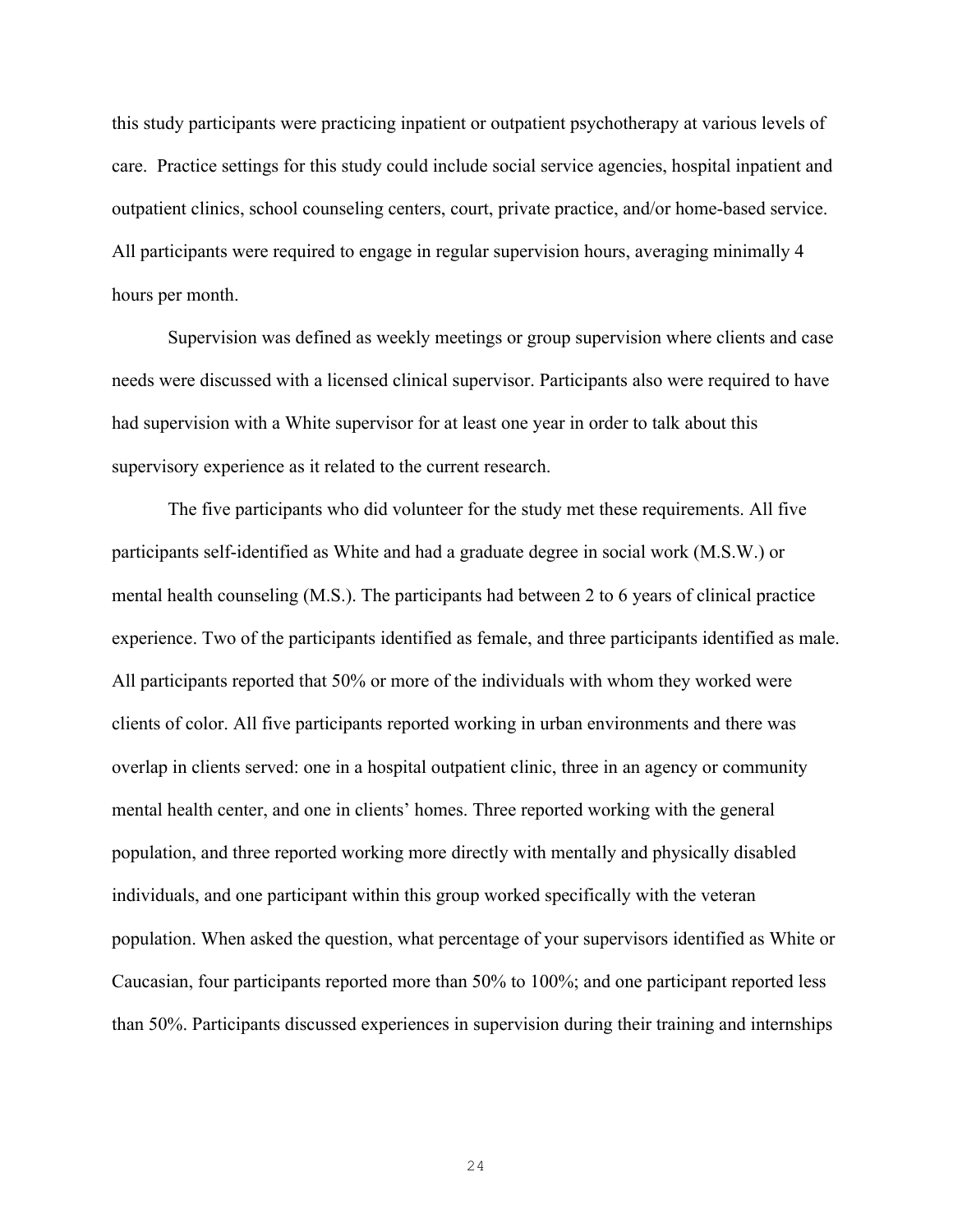while in school, as well as work and supervision experiences post-graduation during the in-

person interview.

Participant demographics are presented in Table 1:

Participant 4 4 4 4 4 What is your discipline? Clinical Social Worker | Clinical Social Worker | Clinical Social Worker | Mental Health Counselor Clinical Social Worker Please list your degrees, certifications, and license(s). If you are not licensed, please write, "Not licensed." • Not licensed  $\cdot$  LCSW • MSW not licensed  $\cdot$  MS, NCC not licensed MA, Public Policy and Management msw LCSW (CT) LISW (OH) Child Development Site Supervisor (CA) How many years have you been practicing psychotherapy? Please round to the nearest year. 2 and  $\begin{array}{|c|c|c|c|c|c|}\n\hline\n2 & 2 & 2 & 2\n\end{array}$ How do you identify racially/ethnically? White or Caucasian | White or Caucasian | White or Caucasian | White or Caucasian | White or Caucasian Please select the gender you most identify with. 1ER ;SQER 1ER 1ER ;SQER Approximately what percentage of your caseload are clients or patients of color? More than 50% More than 50% More than 50% More than 50% About 50% In which type of geographical area do you primarily practice psychotherapy? Urban | Urban | Urban | Vitam | Urban | Urban In which of the following settings do you primarily practice? • Agency or community mental health center  $\overline{\cdot}$  Clients' homes  $\overline{\cdot}$  + Hospital outpatient clinic Clients' homes in community Moreon Community mental health center **Agency or community** mental health center Are you involved in clinical or advocacy work with any particular special interest or sociocultural group(s)? · Physically or mentally disabled community • Community of color, · Physically or mentally disabled community . Community of color · Physically or mentally disabled community Veterans No; I work only with a general population No; I work only with a general population How many supervisors have you had while working in the mental health profession? 3 5 5 5 5 4 6 (post graduation) How many hours do you spend in supervision per month? 4 hours More than 4 hours More than 4 hours 4 hours 4 hours 4 hours Approximately what percentage of your supervisors identified as White or Caucasian? More than 50% All (100%) All (100%) Less than 50% More than 50%

#### Table 1: Responses to Participant Demographics Questionnaire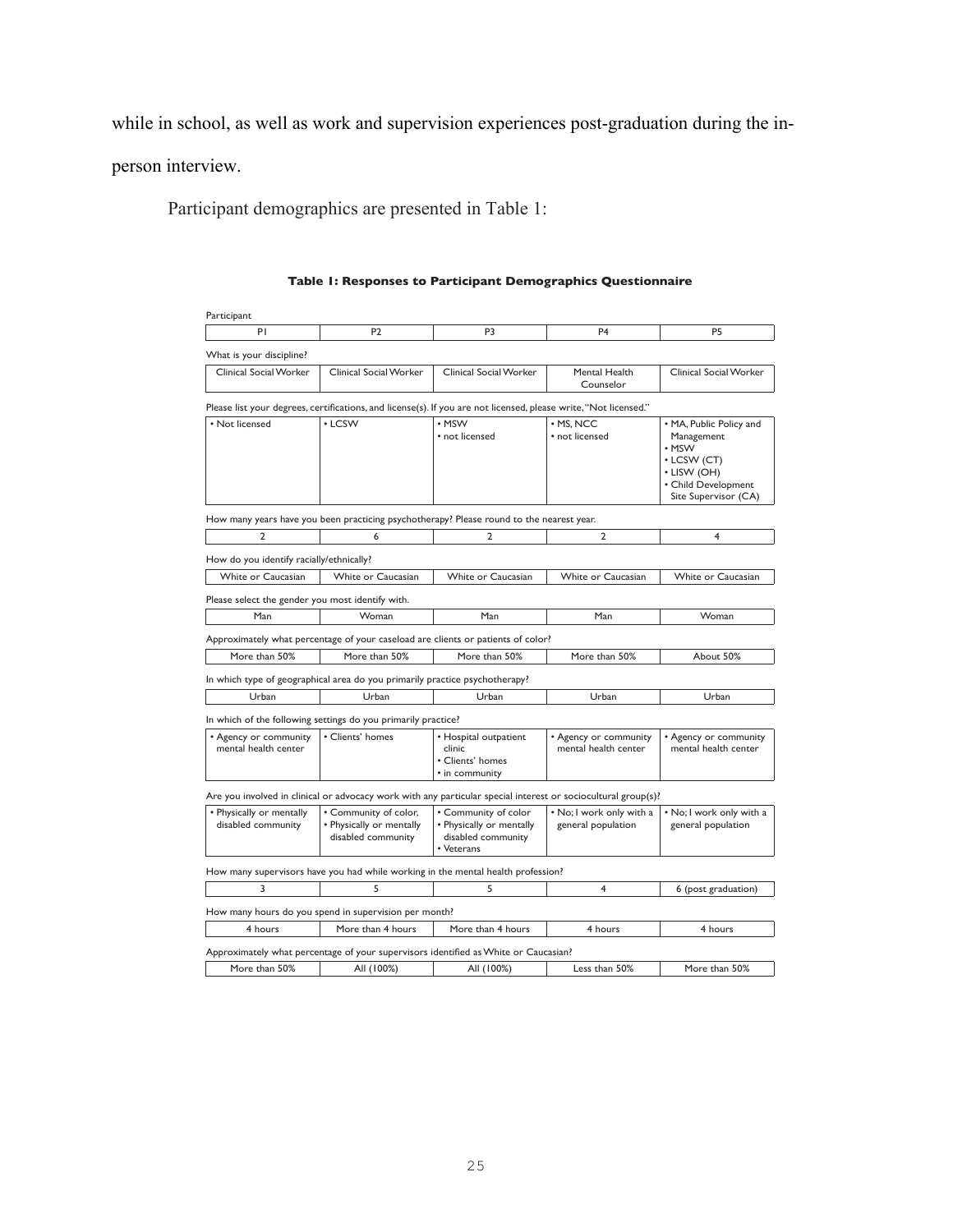#### **Data Collection**

A demographics questionnaire and recorded interviews were the primary sources of data collection. Each participant received a formal request to participate in the study via email (See Appendix A). If they remained interested after seeing this request the researcher sent an additional email with the study's inclusionary criteria (See Appendix B). If a participant expressed continued interest in participating the study and met the inclusionary criteria, the researcher sent them an informed consent form (See Appendix C). Once this form was signed and returned to the researcher, the participant was sent a demographics questionnaire, and the participants were given three questions to contemplate before meeting in person (See Appendix D).

This researcher conducted face-to-face, semi-structured interviews with each participant. Each semi-structured interview ranged from 45 – 70 minutes in duration. An interview protocol was used to guide each interview (See Appendix E). Neutral probes were used, when necessary, for clarification or to elicit elaboration of responses without biasing the data (Rubin and Babbie, 2013). In order to capture the interviews with accuracy, all interviews were recorded using a digital voice recorder. Padget (2008) reported that "Audio recording allows the interviewer to concentrate on what is being said. Recording also has an advantage over note-taking and captures laughter, sighs, and sarcasm – aural aspects of the interview that are vivid and revealing" (Padget, 2008, 121). The semi-structured interview contained three basic questions and six probing questions.

The following research questions served as the foundation for this study and focused on how, when, and what happens when issues of cultural competency and racial difference come into the supervisory relationship between a White supervisor and a White supervisee.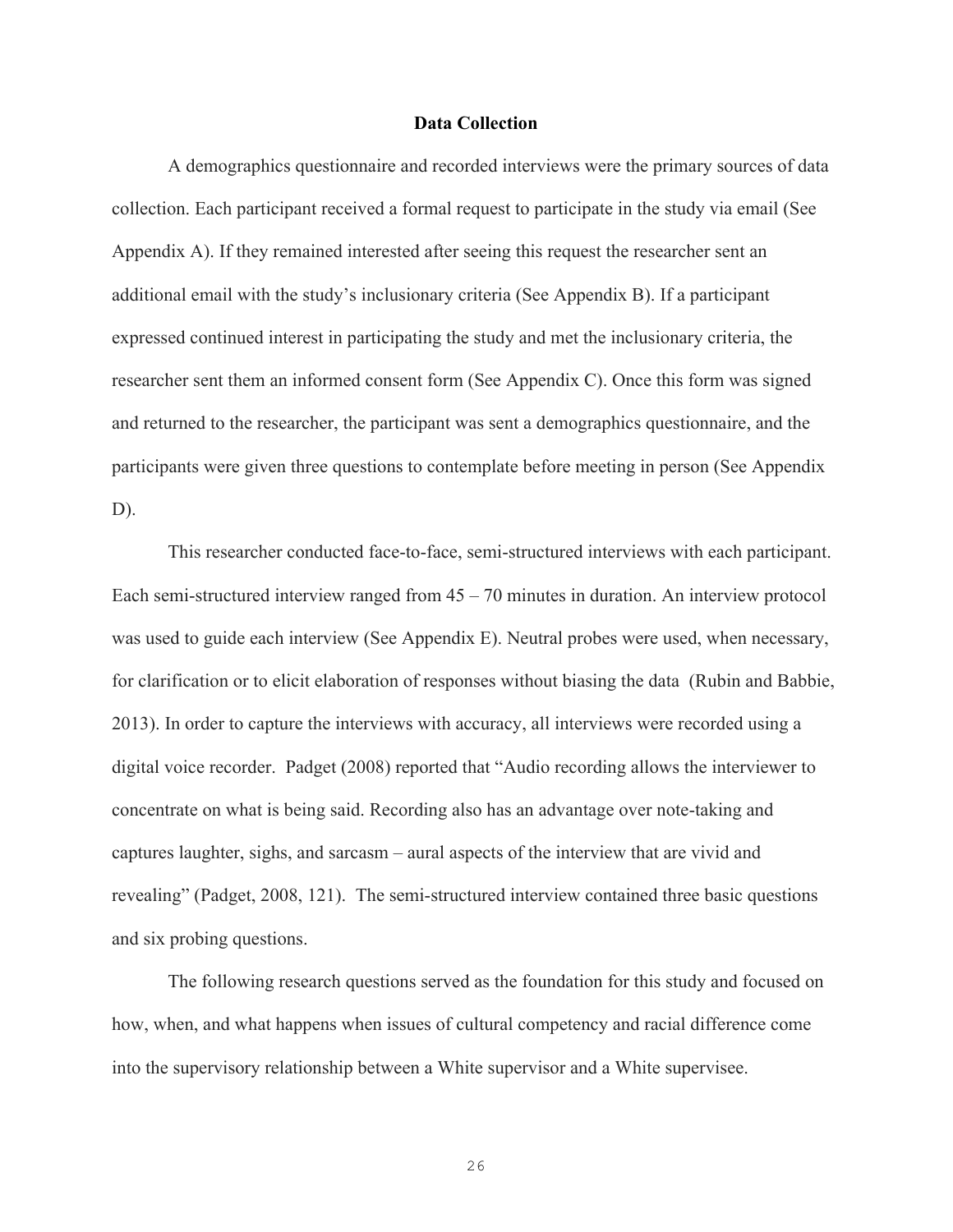- (1) What exposure, if any, have you had to developing cultural competency in psychotherapy? (Trainings, workshops, classes, casework?)
- (2) How are multicultural issues and race addressed in supervision?
	- a. Who initiates cultural and race discussions in supervision?
	- b. What is the frequency of these discussions?
- (3) How does attention to clinician: client cultural and race issues in supervision impact the supervisory relationship?
	- a. What has been your experience in supervision when addressing issues related to culture and race with your supervisor, i.e., level of comfort, empowerment?
- (4) How do clinicians conceptualize the development of cultural competence?
	- a. How does your supervisor aid your development, i.e., case conceptualization, process, assignment, techniques?
	- b. How do you learn cultural competence through supervision? What does multicultural supervision mean to you?
- (5) How do you address racism with your clients and in supervision? a. Do you believe you have developed a sense of your own White racial identity? If yes, how have you developed this?

#### **Confidentiality**

All interviews and comments from the participants were coded and reported in such a way as to ensure complete confidentiality of participants, and will remain confidential and coded to ensure confidentiality and privacy. All identifying information about participant, supervisor, and clients was treated confidentially and names were removed or changed to ensure confidentiality. The researcher and research advisor were the only individuals to see the initial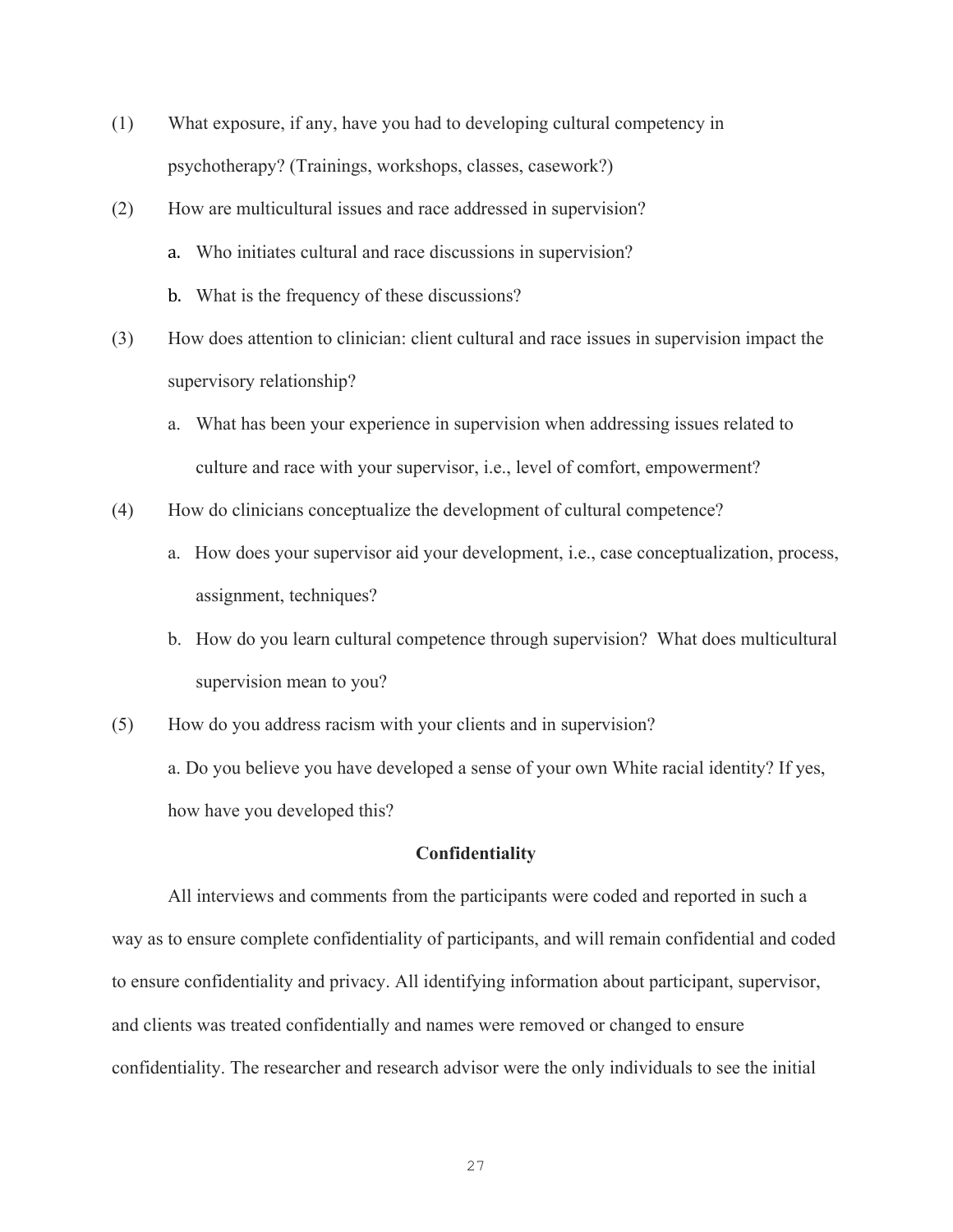data. All data from the interview conversations is placed in a secure location for a period of three years as required by Federal guidelines, and data stored electronically is fully protected. If the data is needed beyond the three-year period, it will remain in a secure location and will be destroyed when it is no longer needed.

#### **Data Analysis**

Interview questions were transcribed by the researcher, and analyzed with the program Dedoose in order to interpret the data and any emerging patterns or themes. The researcher completed coding and discussed thematic development with her research advisor. Coding allowed for the isolation of comments and themes into analytically relevant ways to interpret the data. Notes from observations throughout the interviews were used at the discretion of the researcher when they brought relevance and greater insight to the data. Careful interpretation of the research data provided answers to the research question of how multicultural competency and racial difference are addressed in supervision between White mental health clinicians and their White supervisors in mental health settings that serve primarily clients of color.

#### **Recruitment Process**

A purposive sample was used to recruit study participants. The researcher contacted her professional network of social workers and clinicians in mental health agencies in Connecticut to inform them of the study and to ask for their assistance in participant referrals. Outreach and recruitment emails were used to connect to every local community mental health agency, and a letter format was distributed to agencies with clinicians interested in distributing paper versions of the request for participants. The researcher also used a snowball approach to locate additional volunteers by asking participants if they had additional potential participants in mind after completing the study. The researcher did in-person presentations to two different large mental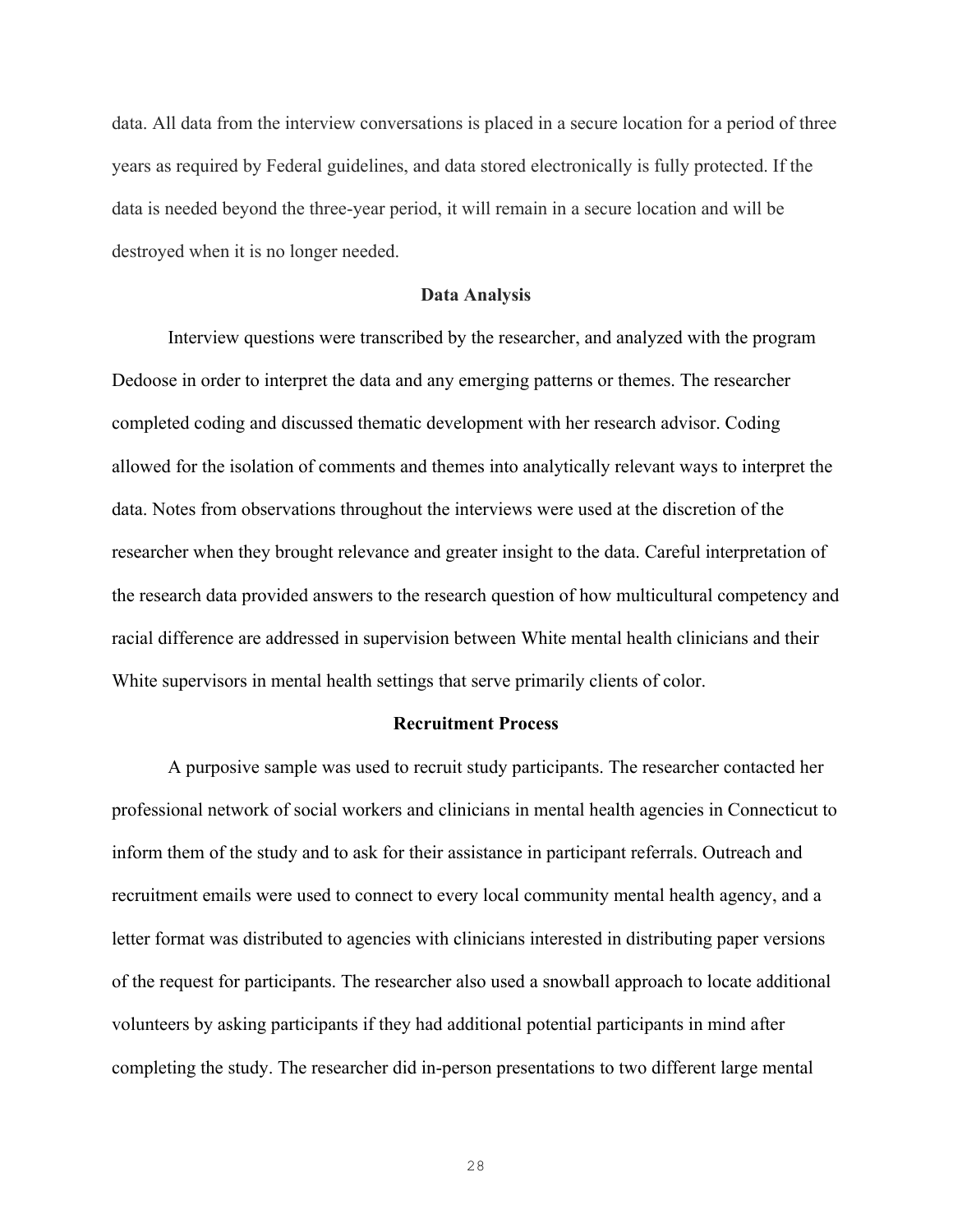health agencies in the community. The researcher also partnered with a local university's mental health cultural competency trainer, who distributed fifty copies of the recruitment letter to mental health clinicians she interacts with through monthly meetings. Every effort was made to solicit diversity within the study. Diversity included gender, education, age, years of experience in practice, and type of work setting. These efforts capitalized upon collegial relationships, referrals through clinicians in varied mental health organizations, professional networks like the National Association of Social Workers- CT, and professional social media networks.

#### **Risks and Benefits to Participation**

All participants signed an informed consent form, and understood that their participation was voluntary before participating in the study. This was restated verbally before each in-person interview, and participants were told they may withdraw from the study at any point until May  $1<sup>st</sup>$ , 2013, when the data analysis was to begin. There was no financial incentive to participate in this study. Prior to the implementation of this study, the Smith College School for Social Work Human Subjects Review Board approved this study (See Appendix F). The benefits of participation included opportunities for self-reflection and contributing to research that addresses culturally competent social work practice in supervision. Participants were encouraged to think critically about their training, their education, and their organization's commitment to and implementation of culturally competent practice. A potential risk of this study was that the experience might have created some level of disappointment or anxiety in participants if they felt that they received inadequate supervision or that cultural competence was not broached with their supervisors. The benefit, however, may have been a positive influence upon the clinician to seek more training to gain greater insight and skills to practice culturally appropriate clinical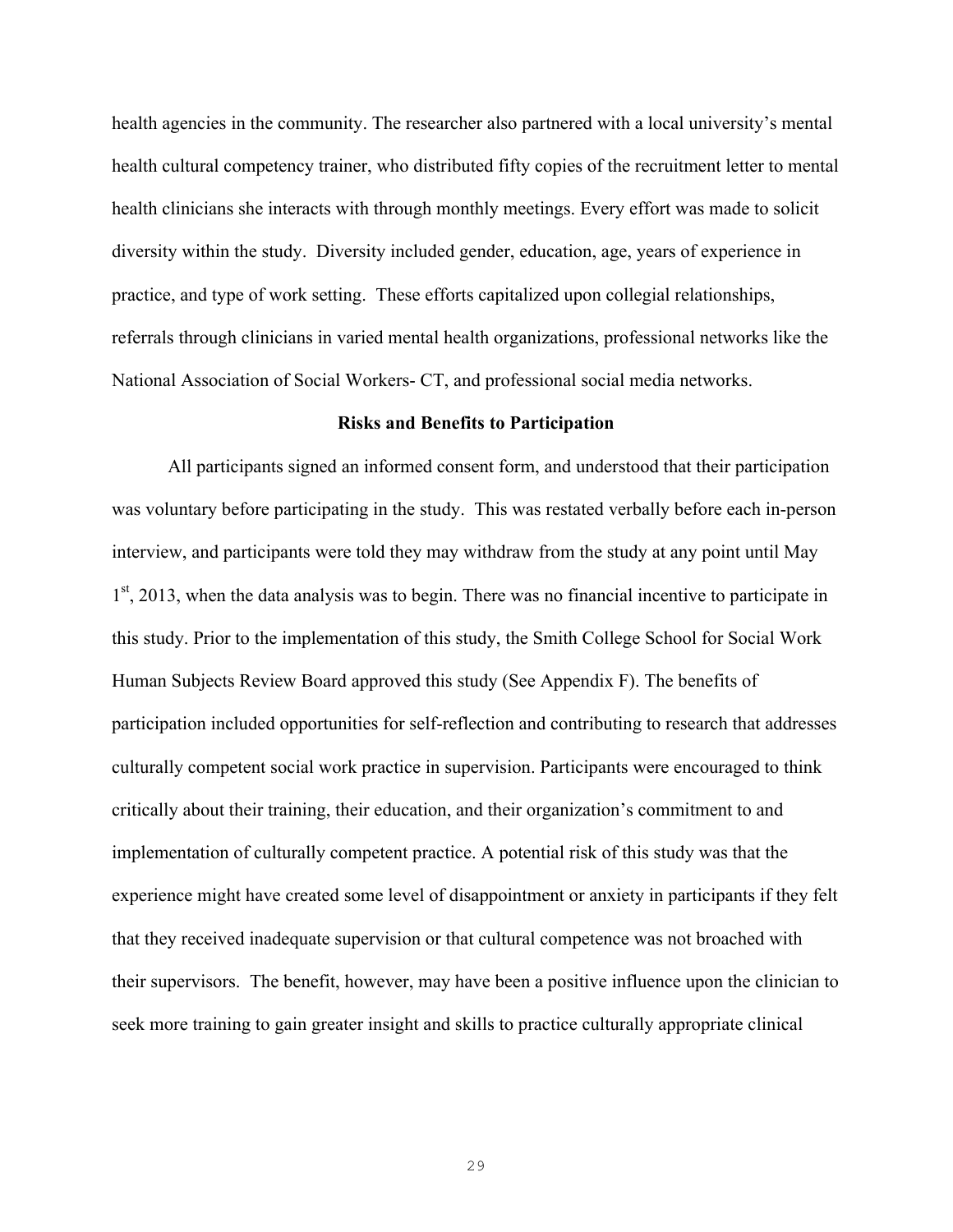practice. It also may have influenced participants to discuss how to increase the focus of cultural competency and address race and racism in their supervision sessions.

### **Limitations of the Study**

The major limitation of this study is the reliance on the five case studies, which does not allow for generalizing conclusions, and which points to another limitation, which was the time constraints to complete the study. Another limitation is that the researcher's intensive involvement in the study and topic may have led to bias during participant interviews or data analysis. Volunteers who self-selected to participate may have been biased towards wanting to address how they approach race and cultural competency in supervision, which may impact the findings. Participants self-reported their experiences addressing race and cultural competency in supervision, which may not always be reliable as previously discussed in the literature review. Future studies on this topic could include case study interviews with pairs of supervisors and supervisees to understand both perspectives of how they each perceive cultural competency is addressed in supervision. It also would be valuable to attempt this study with a larger number of participants that include mental health clinicians in the field of psychology and psychiatry as their perspective may be different than social workers and mental health counselors. However, there are strong benefits from this study despite its limitations. Findings from this study offer an in depth perspective into the ways five White supervisees and their White supervisors use supervision time to discuss cultural competency, race, and racism, and the impact of their own white racial identity on their relation to their clients.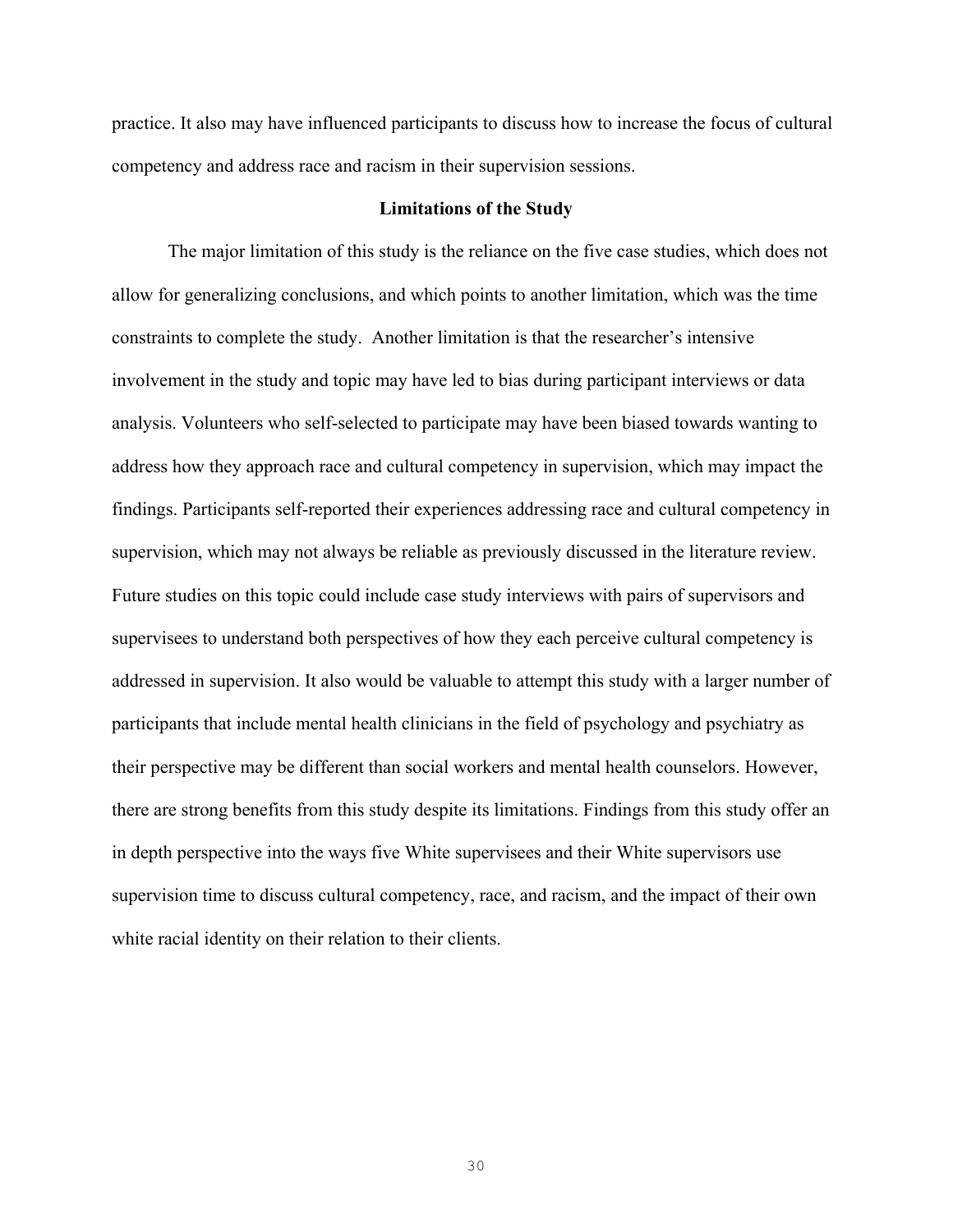## CHAPTER IV

### FINDINGS

Three research questions served as the foundation to explore supervisors' and clinicians' attention to cultural competence in the supervisory relationship: (1) How are multicultural issues, race, and racism addressed in supervision? (2) How does attention to clinician-client cultural issues in supervision impact the supervisory relationship? and (3) How do clinicians conceptualize the development of cultural competence and their own White racial identity? These questions allowed the researcher to examine how multicultural competency and racial difference are addressed in supervision between White mental health clinicians and their White supervisors in mental health settings that serve primarily clients of color. Findings from this study population suggest that there are both barriers and catalysts that impede or encourage discussions of race, racism, and cultural difference while working with clients in different mental health settings. These barriers and catalysts play a large role in determining how or whether the clinician addresses race, racism, and cultural difference directly with their supervisors and subsequently their clients.

Four of the five participants in this study reported that race, racism, and multicultural issues do not come up in supervision unless the participant initiates the conversation. Three out of the five participants reported bringing up a discussion about racial or cultural difference with their supervisor, and two reported never addressing the topic in supervision. These two participants, however, did report asking questions about cultural difference with their colleagues; and all five participants reported that they felt there would be value in addressing race, racism, and cultural issues within their supervision. Every participant reported that when they were in school they were encouraged to reflect on issues of discrimination and oppression more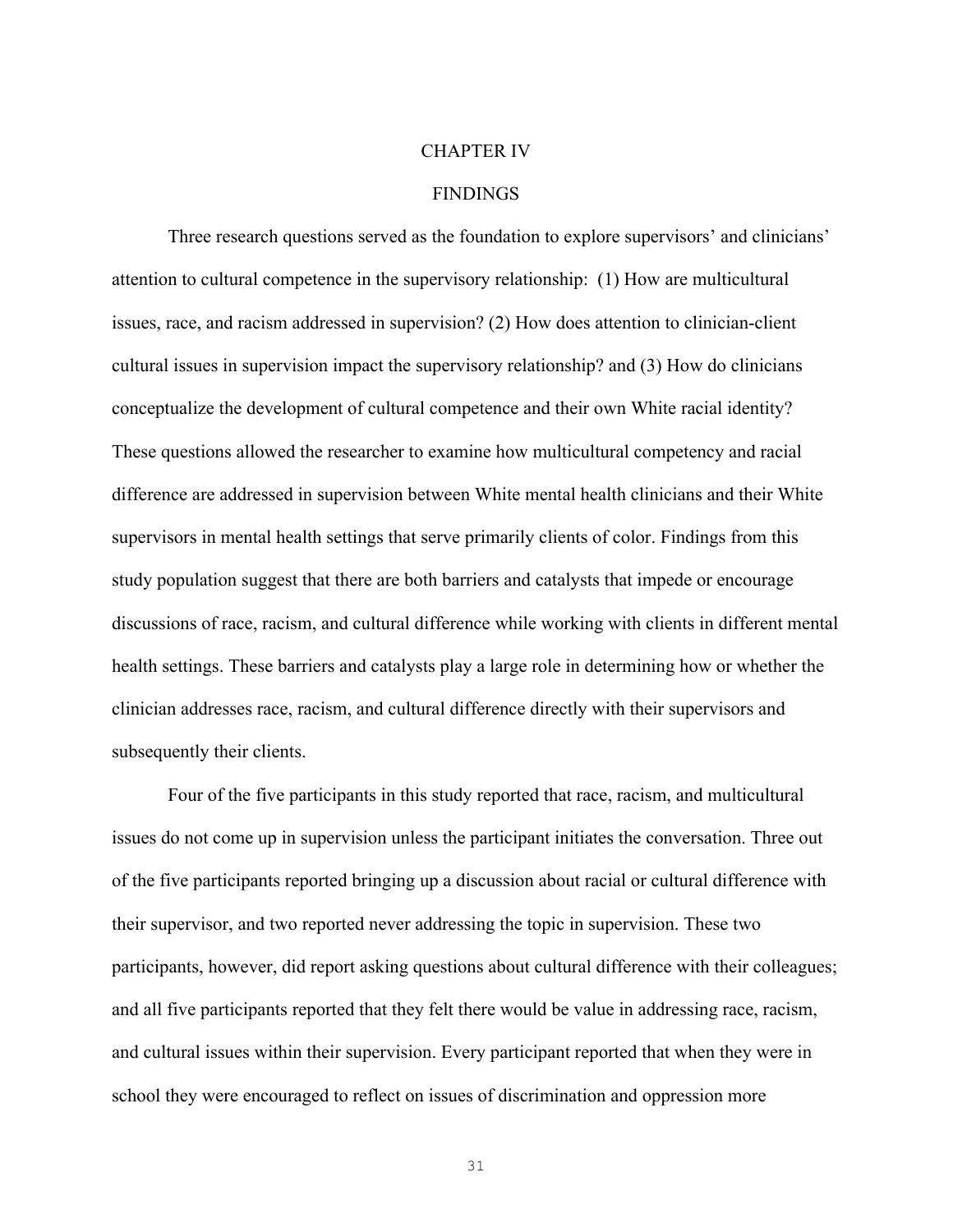frequently, and this had since changed when they entered the workforce. When asked about the impact on the supervisory relationship, each of the participants reported that talking about racial and cultural differences within supervision had no impact, positive or negative. Three out of five participants reported feeling that their supervisor would be comfortable addressing these topics if they brought them up. The majority of the participants reported a reliance on personal reflection to develop their own cultural competency and White racial identity, and did not report growing in their identity understanding through discussions with their supervisors.

How each participant conceptualized cultural competency was answered in a variety of ways, but often participants focused on the value of continued learning. Two participants discussed how cultural competency is a "moving target" and never with an endpoint. They reported life-long learning to develop their cultural competence as long as they continue to work. Participant Five (P5) explained, "But when I think about cultural competency…it's not something that you can ever totally master competency at, so that's the frame that I come at it." P4 reported that developing cultural competency requires "experience, knowledge, and comfort. And I think that being comfortable [is] the more important part." Being open and being comfortable working with people who are different than yourself also was something that P1 and P2 addressed, but with a focus on having the client explain cultural differences to the clinician. P1 described having a sense of openness and willingness to say things to clients like, "you gotta teach me how to do this … I'm a white guy." P2 described her work environment promoting a "multicultural module, where the message has just been acknowledging differences, and when you are meeting with clients saying, 'I don't understand that.'" This "tell me more" approach puts the burden of the teaching on the client, but also allows for a conversation about difference to occur in a more direct way. Three out of the five participants directly addressed this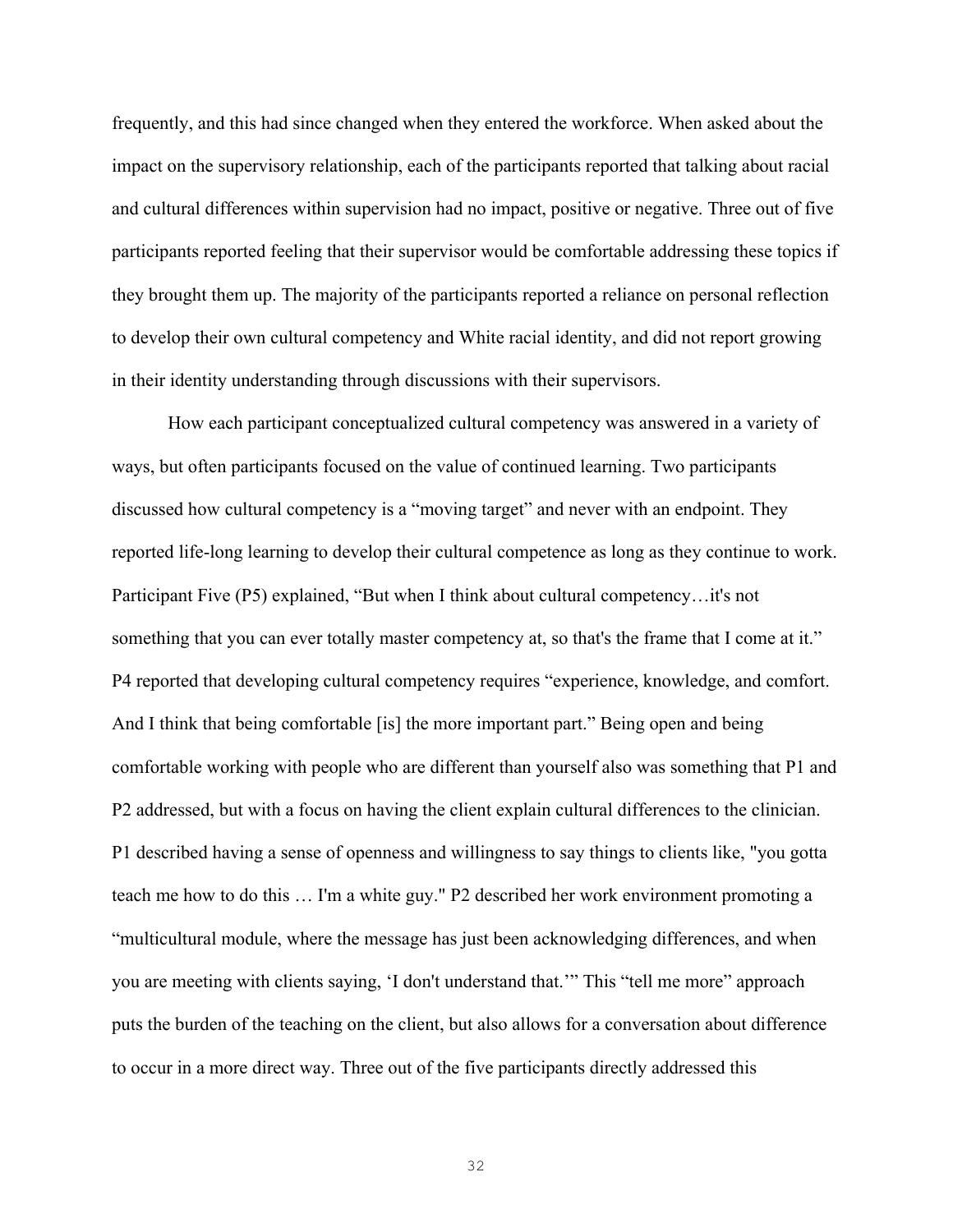acknowledgement of difference, and the value in being comfortable with pointing out racial difference between themselves and their client, and these same participants reported having conversations about these incidents with their supervisors.

Every participant began with a story about how their social work or mental health counseling graduate education played a large role in their own development of cultural competency. P1 and P3 talked about the value of diversity in their student body, and specific classes, which they felt enriched the conversations about culture and discrimination and aided their development of cultural competency. P1 expressed that in training for his masters degree, "I felt like I could understand some of the issues around discrimination and cultural competency, because I did go over [it] in my schooling." He reported feeling at times that his studies included "a far more mixed student body…which added a lot." P3 explained that it was during his master's education in classes on oppression and discrimination that he really began to examine cultural difference. P3 explained, "When we were in school I still felt like I was trying to figure out what type of person I am, and what type of social worker I am…We had the classes that were kind of dedicated to this stuff [cultural difference], and processing all that." Two other participants discussed specific mentors who helped them integrate their learning to become more culturally competent in their work with clients. P4 explained that his school did not integrate cultural competency into all of his classes, but he had one professor who did this in all of the classes she taught. He felt that she was able to create an intentionally safe place where all students were able to discuss their concerns and open fears about addressing issues around cultural competence with clients. P4 explained, "Cuz if you had sort of, … what you could call a racist thought, or whatever, … she wouldn't like, there was no, … she wouldn't pass judgment on that. She really would [say] this is what the research shows, this is what the facts are, this is what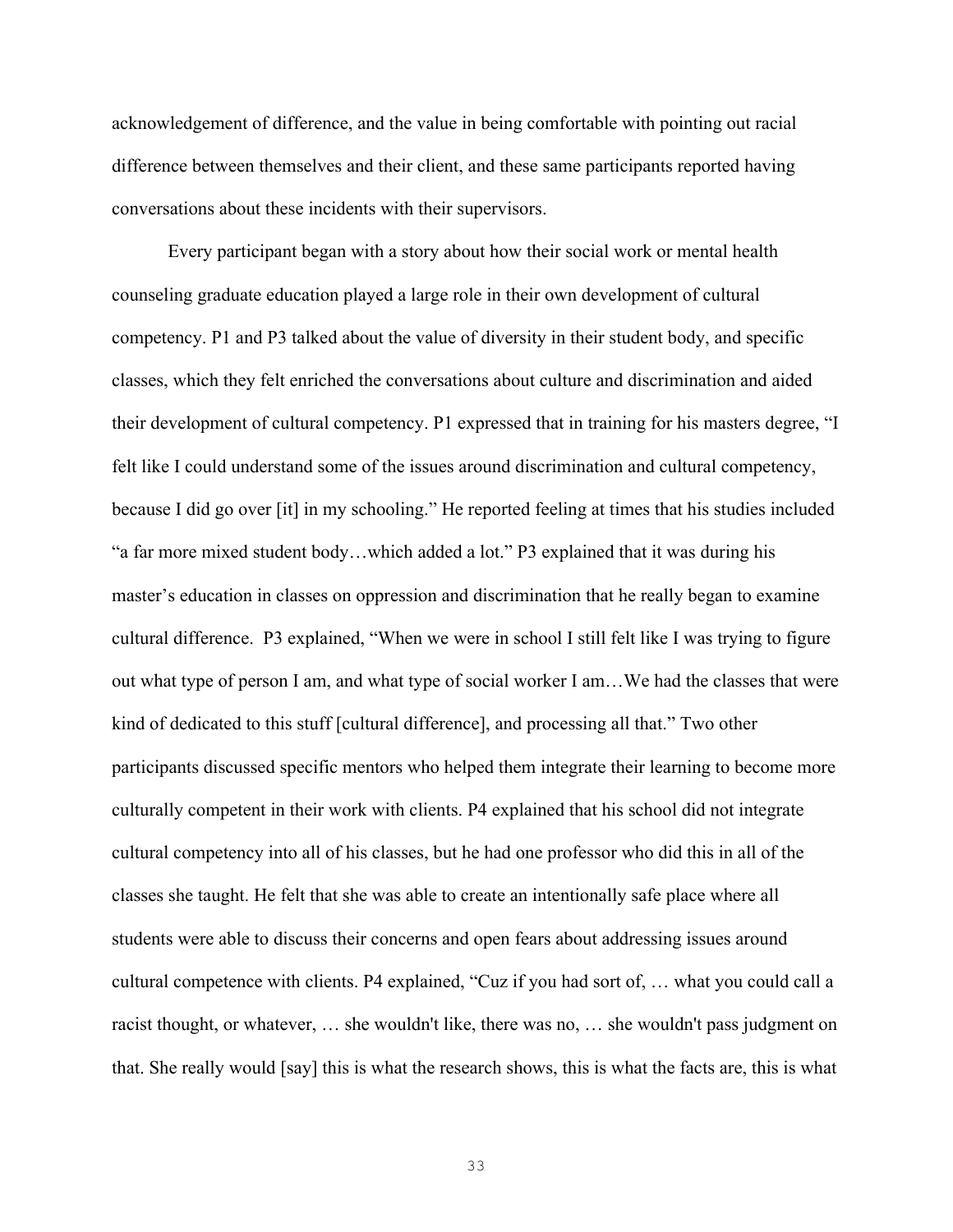probably clinically is the best way to approach the situation. Without kind of passing any sort of judgment, so it felt very safe to bring these things up." P4 was clear, however, that this was the only professor with whom he felt this level of comfort, and although he did take a lot of her classes he did not feel this intentional environment or these kinds of discussions took place in other classrooms. In contrast to the other participants, P5 felt her graduate program made many efforts to "disperse [cultural competency training] throughout," and she did not feel that the message was you take this one class on cultural competency and that was enough.

The theme of unsafe and safe environments to bring up questions and thoughts about racial or cultural difference came up often as participants were asked about the environments where they do bring up difference as it relates to working with their clients. Three participants discussed how these safer environments were harder to find once they entered the workplace. P5 talked about how, while she was in training, she felt like her supervisors asked questions about the impact of race or cultural difference more than post training, by stating, "Potentially postgrad people [supervisors] are like, 'Do your thing!'" P4 stated that he had not found another environment like that since his experience with this professor that helped him learn and grow in his own cultural competency. He explained, "But that kind of safety doesn't, that's really intentional, that doesn't just happen anywhere…I've never been in another environment where somebody's put such time and effort to making it safe for that." P2 reported feeling that the race of her clients and cultural competency was discussed in her working environment during a weekly supervision group where she is being trained as a new supervisor. She explained, "We've started focusing more about how to bring up cultural competence in supervision, so that's a place where we are finding that we can talk more about it. However, in my individual supervision, it's kind of the last place that it's coming up." P2 did report a change over the last six years of her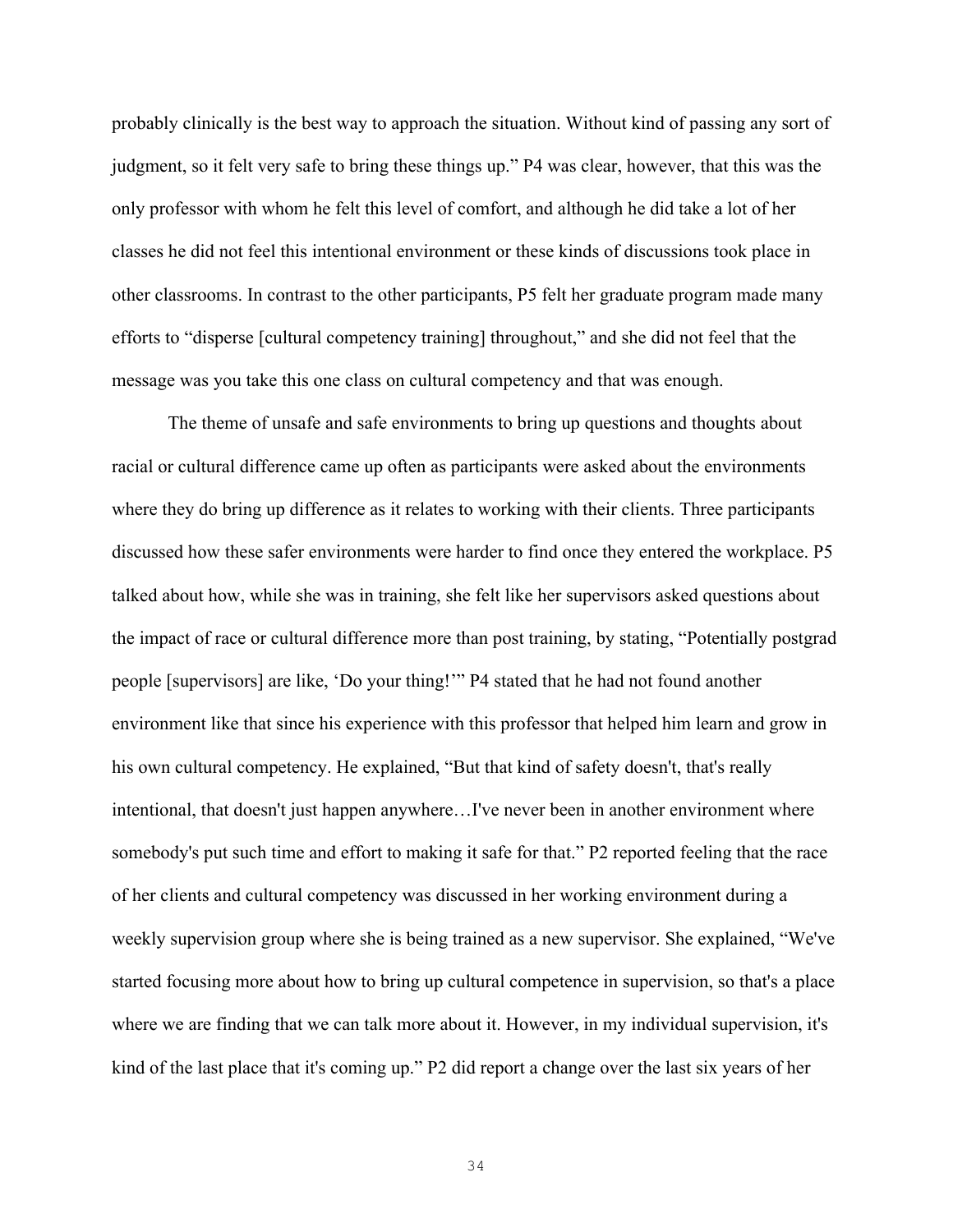employment post graduation, and reported that her workplace is starting to have the conversation more about culture and difference and its impact on treatment.

Three participants talked about the safety of the environment being an important aspect of how and when racial difference was addressed, especially in the context of group supervision. P5 reported an experience with a client where the client rejected her ideas about parenting style changes saying she was living in her "white girl world" and not understanding the reality of her family. P5 was able to discuss this incident one-on-one with her supervisor, but when asked about how or whether it would have come up in-group supervision she explained,

"I do think group supervision makes a big difference, like I'm pretty outspoken and I'll say whatever, but I know not everyone is like that. So I think it would be harder in a group setting to be like, this is what is going on for me, or this mom, or that experience that I'd had with the mom, that I just talked about, told me I live in my 'white girl world.' I think I would have a little more hesitancy to talk about it in a group setting, potentially than one-on-one. I'm not sure."

P5 described more how in group supervision there are usually a lot of tasks and issues to cover as clinicians go over their work with clients, and talking about the racial or cultural aspects of the relationship is not conducive to this environment. P5 also acknowledged that clinicians want to appear knowledgeable and when a clinician is explaining what happened or admitting they didn't know what to say in the moment it can be difficult. P5 shared she thought this was "because I think in a group setting, you, everyone has more of a tendency to want to appear knowledgeable, and that I have my shit together." Some participants reported feeling uncomfortable at times talking about race and racial difference, because of concern about not knowing what was or is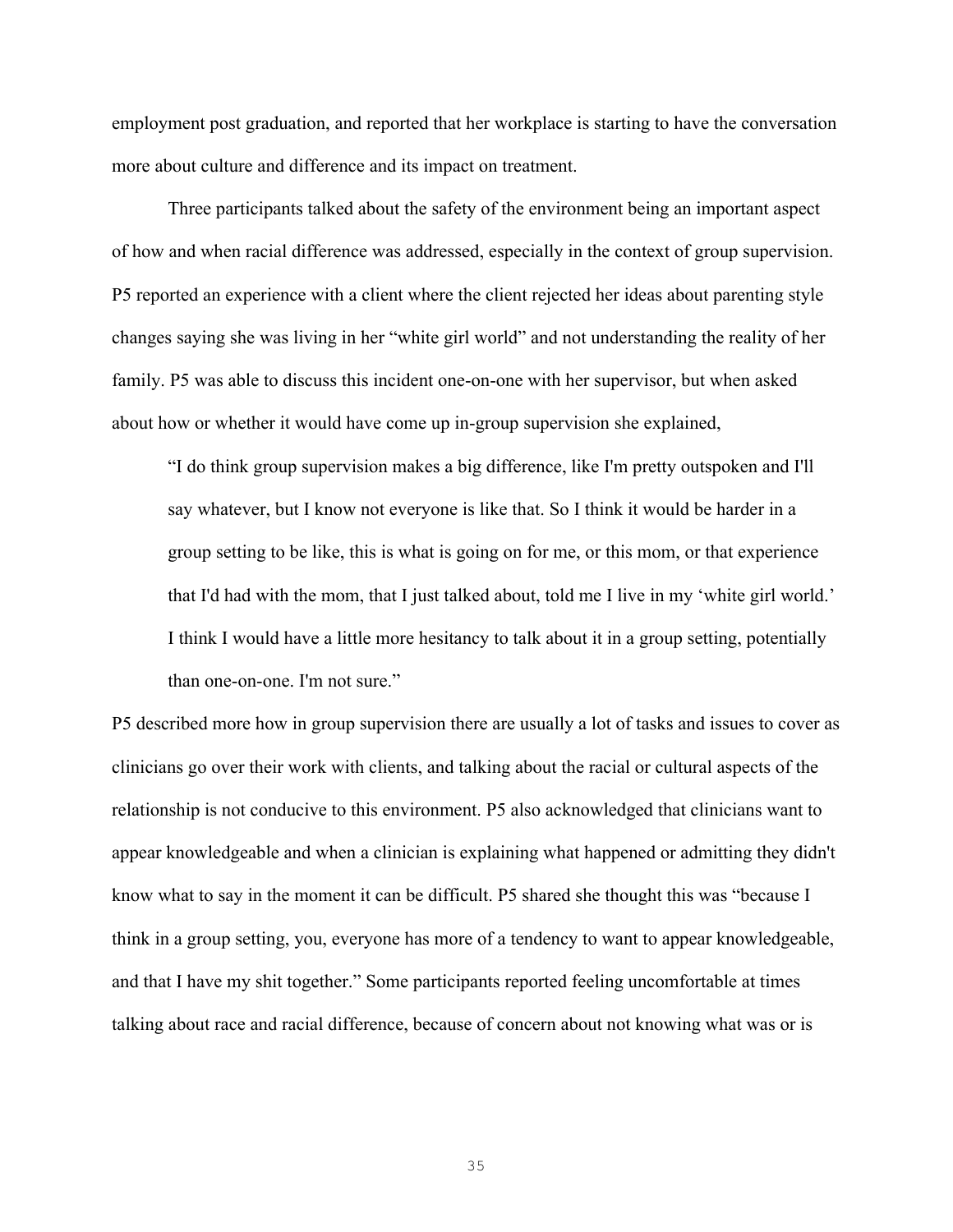the appropriate response to the client in the moment. This fear of presenting their incompetence they recognized could prevent deeper conversations about addressing race and racial difference.

One participant rooted this fear of talking about race or racial difference as a part of a larger fear of being perceived as racist. During a part of the interview P4 and this researcher discussed potential assumptions or stereotypes he may have had about his clients coming into his work setting. This researcher asked if he had talked to anyone at work about these assumptions; he reported that he had not, and had mostly been personally reflective on these issues. P4 explained his hesitation:

"But it's hard because there's also this sort of the, the idea that, especially as a white person, nobody wants to be called a racist. And everybody, they have, or are racist to whatever degree. But I think it's kind of fear that keeps you from having these conversations. And especially you don't want to be the one person who, to go out on a limb. And I think that probably exists to a large degree where I work, where any, any kind of, or nobody wants to be the first person to bring up a topic, or say the wrong thing, or out yourself as whatever."

P2 did not have this hesitation, and shared that she felt comfortable addressing racially based assumptions that clients would make in her group therapy sessions. She felt that this lack of fear while addressing stereotypes directly came from a long-standing relationship with this group of women she had worked with for several years. She explained that this would be harder with new clients or newer groups because "You know that fear, … is, … you know if I said something, what would they do with that information!" Her worry seemed grounded in how might the clients join or separate from the therapist if she chose to directly address racist remarks or cultural differences with them as you are building rapport.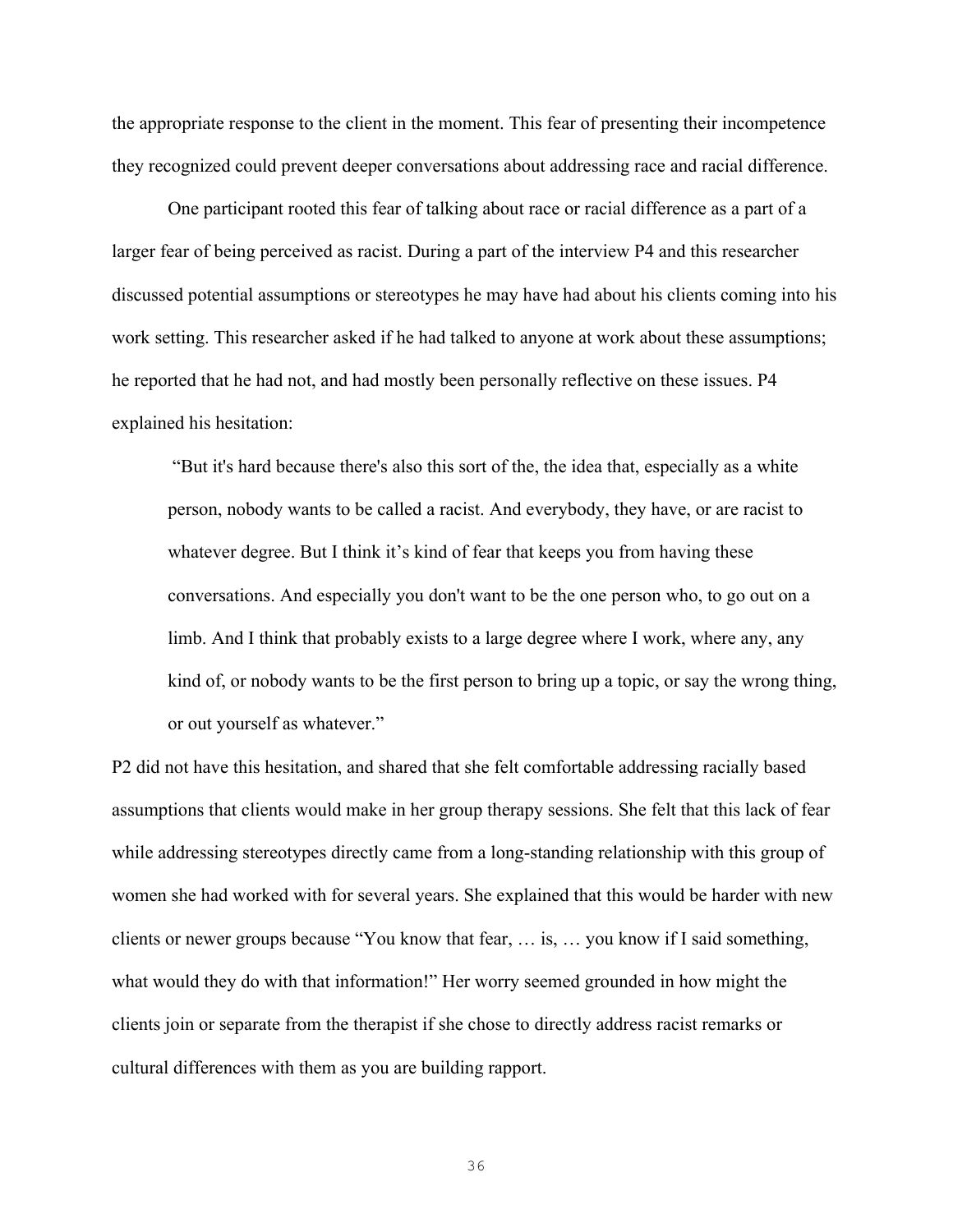Three out of the five participants spoke about addressing race, racism, and cultural difference with their supervisor. P2 explained two scenarios where she addressed race with a supervisor. One of them was in a group therapy situation where Black clients in the group brought up a concern with P2 that favoritism was being placed on a White member of the group. In this scenario P2 reported feeling unsupported by her supervisor as the reflection of the Black members comments was met with what she perceived as her supervisor's defenses. In a separate scenario with the same supervisor she did state that her supervisor was able to give her important and needed support while working with an African American teenager:

"In thinking about another case where it's an African American teenage boy who I work with, and he's always been drawn to white middle class families. And so what has my role been with him? … and that's a place where we could talk about, how does he view me? … and why has he joined with me? … how would he have joined if it was somebody of the same race? um. And that's where my supervisor has been supportive."

P2 reported that these conversations that she initiated with her supervisor were very helpful in thinking about her continued work with this client.

P5 was another participant who reported several incidents where she initiated a conversation about race or racism as it affects her work with her clients with her supervisor. She shared feeling very comfortable initiating conversations with her supervisor about specific moments in therapy where she feels like cultural difference, race, or racism may be playing a role in the therapy. She shared:

"I've always had, overall, had really great experiences in supervision…It's [Racial difference] going to impact your clinical work - how can it not? So I've felt like any time I've brought something up I've never had like an awkward conversation like, I felt like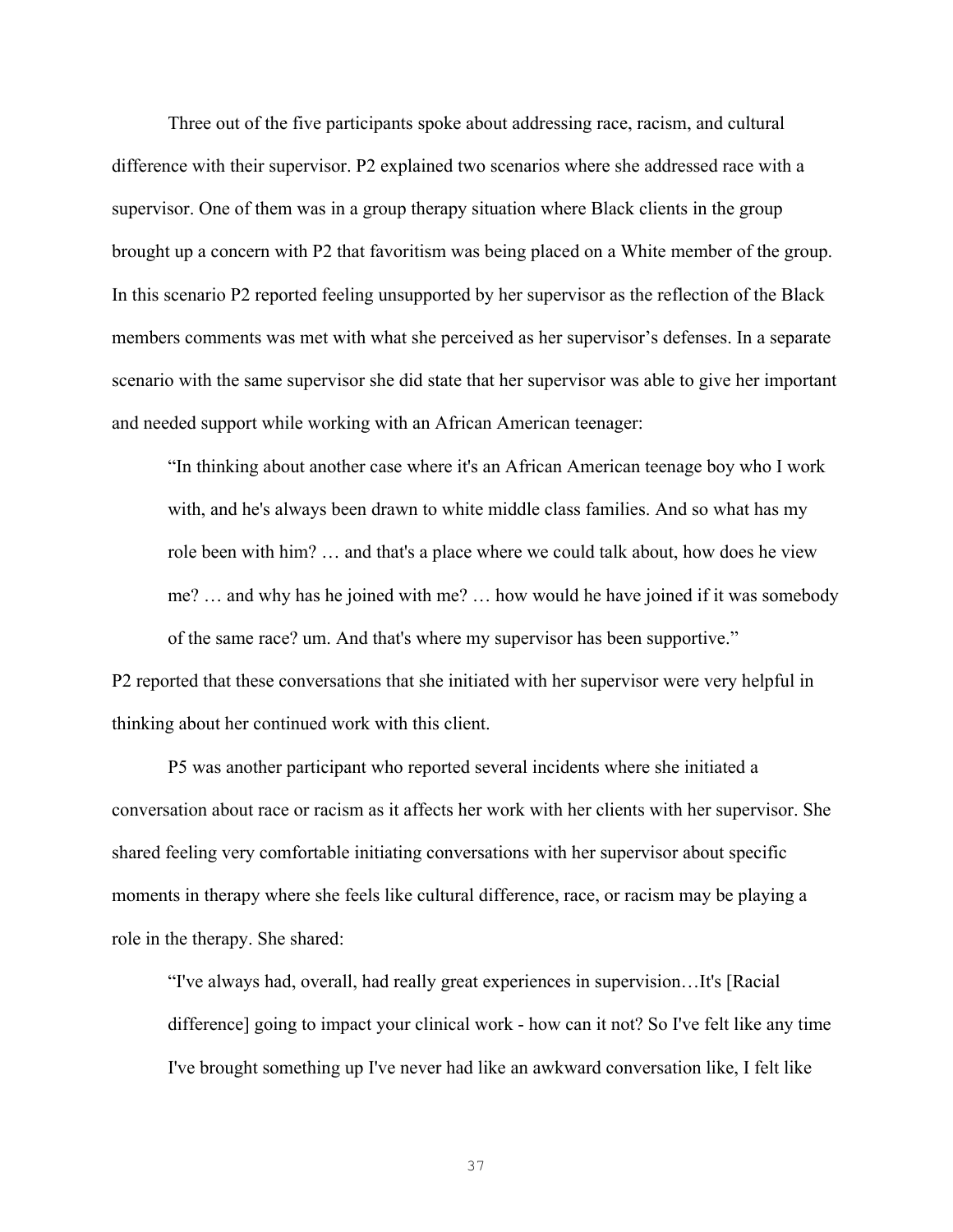my supervisors were all across the board overall very, really open to having that conversation."

P3 talked about an experience in his first internship year where he worked at an organization where aside from his supervisor he was the only White person, and only White male at the organization, and was leading group therapy where all the participants were African American and Hispanic males. He talked about his initial realization that he was uncomfortable with his whiteness in the room, and talked about recognizing this out loud with his clients and verbalized that he recognized that he was the only White person in the room. P3 did bring up this moment with his supervisor, who helped him think through why he chose to do this in that group. He explained his supervisor's response: "I mean I think she kind of, I think she encouraged me to do it, but she acknowledged that it definitely was something that I did more for myself than the, … than for the benefit of people in the group." P3 shared feeling badly that he had felt uncomfortable being the only White person in the room, and having to bring it up to the group just to make himself feel more comfortable. He remembered the group response being, "I mean it was very much, just kind of like, ok, that's fine. Let's do this." P3 did share that in general if race was addressed in supervision he would initiate it, and he felt like bringing up cultural competency or difference was well received.

One of the biggest barriers to talking about race, racism, and cultural difference in supervision that seemed to come up for four of the five participants was restricted time in supervision. Time limits and priorities in discussions with supervisors seemed to be perceived as taking time away from talking about race or cultural difference. P2 explained that with such a high caseload when the participant is in supervision "you are trying to get [to] these main issues, and maybe culture is a main issue we are missing. But you know there is x, y, z, going on and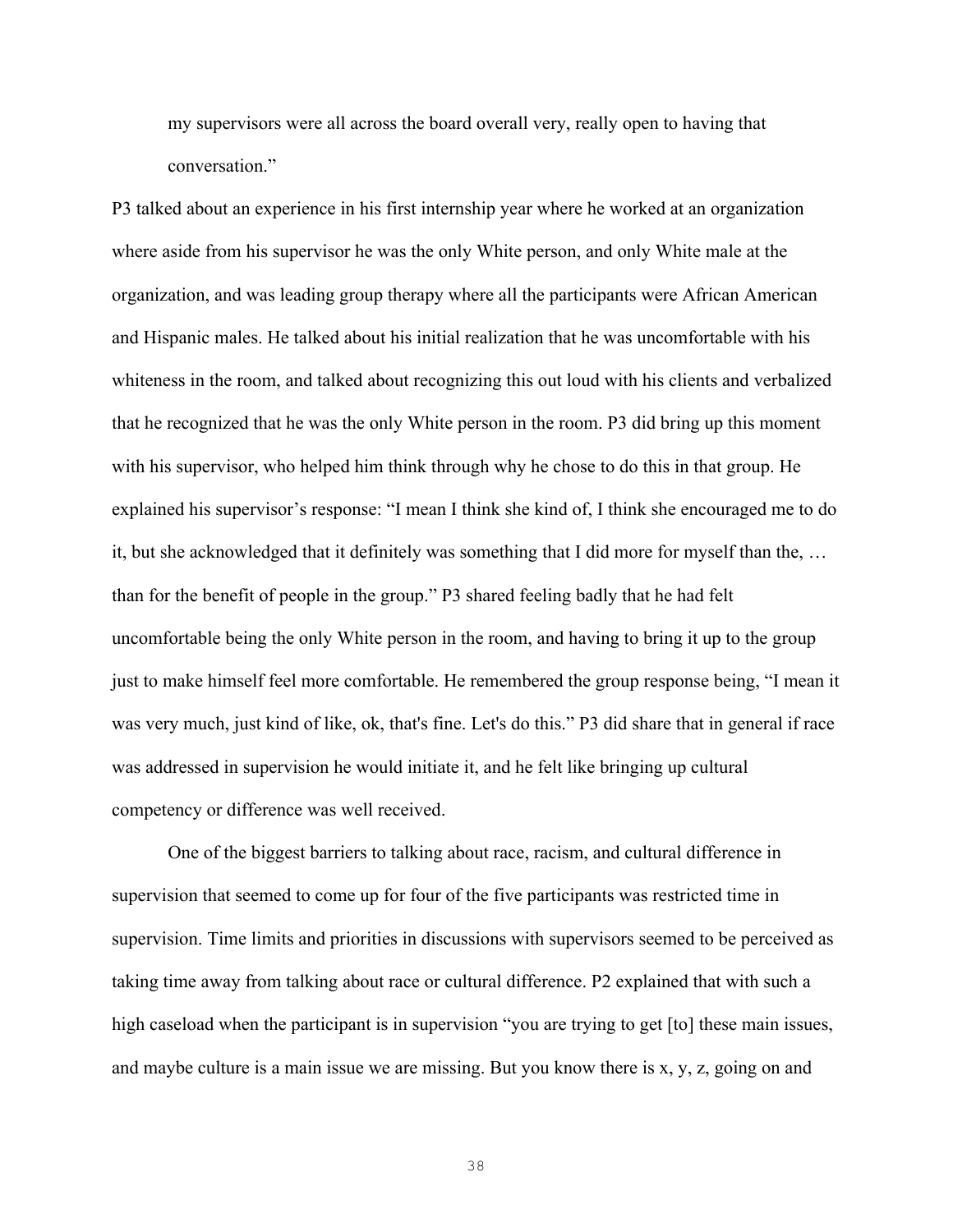there is not always time to … I think … to really focus in on what else might be going on." She talked about resource issues, and the immediate needs of many of the clients she works with, which often include economic difficulties like access to food, housing, employment, and healthcare. P2 even suggested, "You know, maybe if we designated a certain amount of time every supervision to talk about some cultural issues that might be coming up would be a way to really make sure that we focused on that." P3 focused on securing housing for his clients, which is his role in his position helping veterans. He explained that often race and culture do not come into the conversation when his priority is trying to get this veteran housing, although he did confirm that many veterans with mental health and substance abuse issues face discrimination as they attempt to get housing. He shared that with his high caseload, it is hard to address cultural or racial difference: "I mean our program has a really high caseload. I'm in the 30's. I have an hour a week, … people are in crisis a lot. I mean I can easily spend the whole hour talking about three people." He explained that talking about cultural competency in supervision is not his priority when he only has an hour of supervision a week.

Crisis management and how it affects the amount of time there is to address cultural and racial difference also was discussed by P4, who works in a substance abuse program. He explained that often his office is dealing with the possibility of clients overdosing, and the immediate needs trump conversations about race. When asked if his supervisor would be open to discussing a specific potentially racist incident in the lunchroom he shared,

"You know, I don't know that my supervisors would be open to talking about that. (pause) And I think there might be some of the just not wanting to deal with it, but it is, it's when you are dealing with people who are in intense poverty, there is such this, this every second counts, every moment of your day is like really valuable. And it's sort of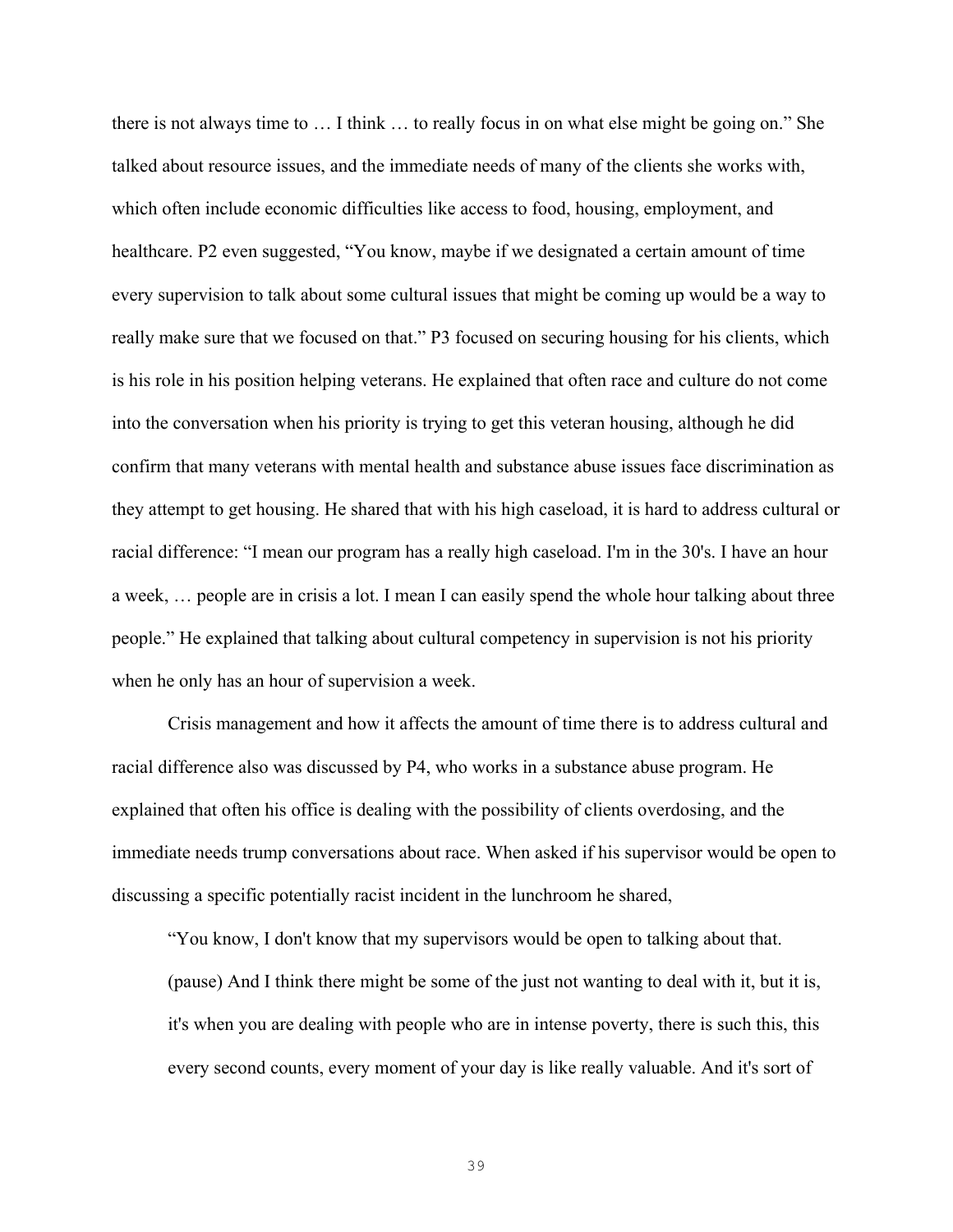like what people perceive is worthwhile. Um, and like every, the ambulance comes to work a few times a week."

P4 lamented this reality at his workplace and later changed his mind in the interview and stated that he does believe supervisors want to address cultural difference as it relates to his work with clients. He explained about his supervisors: "I don't think it's that they don't want to address those kinds of things [cultural difference]. I think it's that you know, the amount of hours that we have and the needs of the community that we serve, um, it's just not time. There is not time for a lot of things. It's really sad." This feeling of awareness that there is value in talking about issues of race and racial difference with clients, but feeling stuck in the work culture or systems that seem to create time limits, and specific priorities that do not include addressing racial difference, was a theme for many of the participants.

Four out of the five participants did talk about how racial and cultural difference was directly addressed in group supervision and one-on-one supervision when the clients were recent immigrants or not born in America. This discussion of focusing on learning foreigners' cultural norms included an awareness of an absence of discussion about the cultural norms in Hispanic and Black communities for three of the five participants. Two participants discussed the ways they felt their work place and supervisors made assumptions about their knowledge of cultural difference in American Black and Hispanic communities, when they felt just as in need of support and discussion about these differences as they did when working with clients from different countries. P2 shared how when she spoke to her supervisor about working with a family from Iraq who are refugees there was a response, "Oh you should read this or get this book… And their culture is a part of the conversation all the time. There is a language barrier, and there are a lot of other things going on with this family, so it's really present." But she felt that in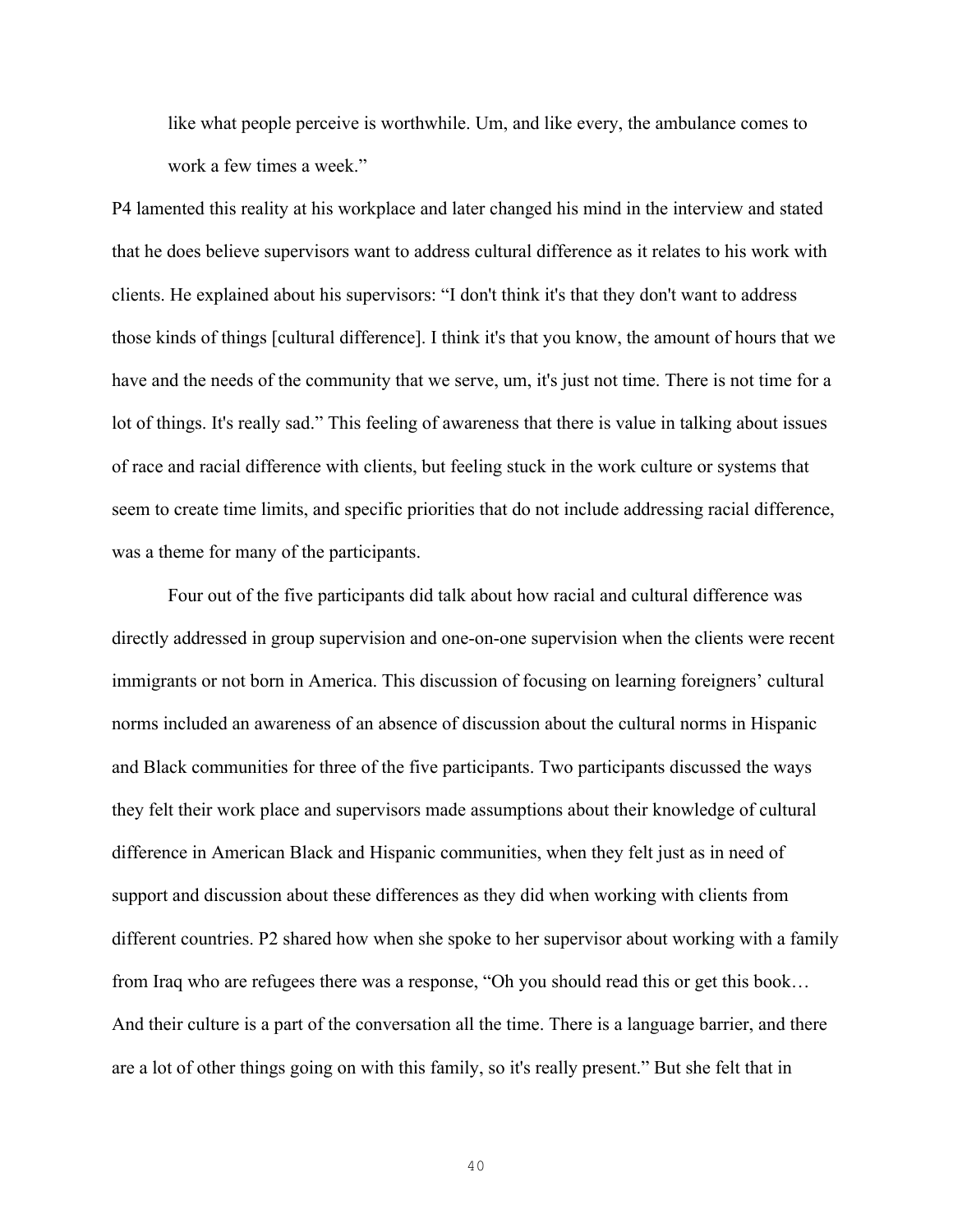working with this family she was also noticing an absence of discussion about culture with the families in the city she worked in. She explains, "but [if] we got a family that lived in [northeastern city] for multiple generations, we're not saying, oh you should watch this movie to understand things better." She mentioned that the focus on culture in supervision happens most often "when it's a family who's culture is really unknown." P4 shared this notion that when they had a client come in who was from Iran, "that was discussed, in like the group or the team meeting as to how their culture and especially cultural attitudes towards addiction. I guess that's the biggest thing that we talk about for obvious reasons." When the researcher asked about why this becomes obvious when the person they are working with was not born in America, he explained it was because it was more unusual and the majority of their clients are Black or Hispanic. He added, "Because it's not, I think it's, part of the reason why it's brought up is because it's so unusual. We had somebody who came in, who was a Hasidic Jew who came in, so we talk about that." The discussion of difference and using it as a way to get a more complete understanding of the client appeared to be coming up more in the realm of cultural or religious difference as ways to better understand immigrants or refugees.

The researcher's final question was about whether the participants felt they had developed their own sense of their White racial identity. Four out of the five participants believed that they were still developing and working on understanding this part of themselves. P2 did not give an answer to this question. P5 talked about exploring her white racial identity as it related to her work with clients, and wanting to think that her White racial identity doesn't change the work that she does with her clients; but she also acknowledged that there are moments where her whiteness is very much in the working relationship: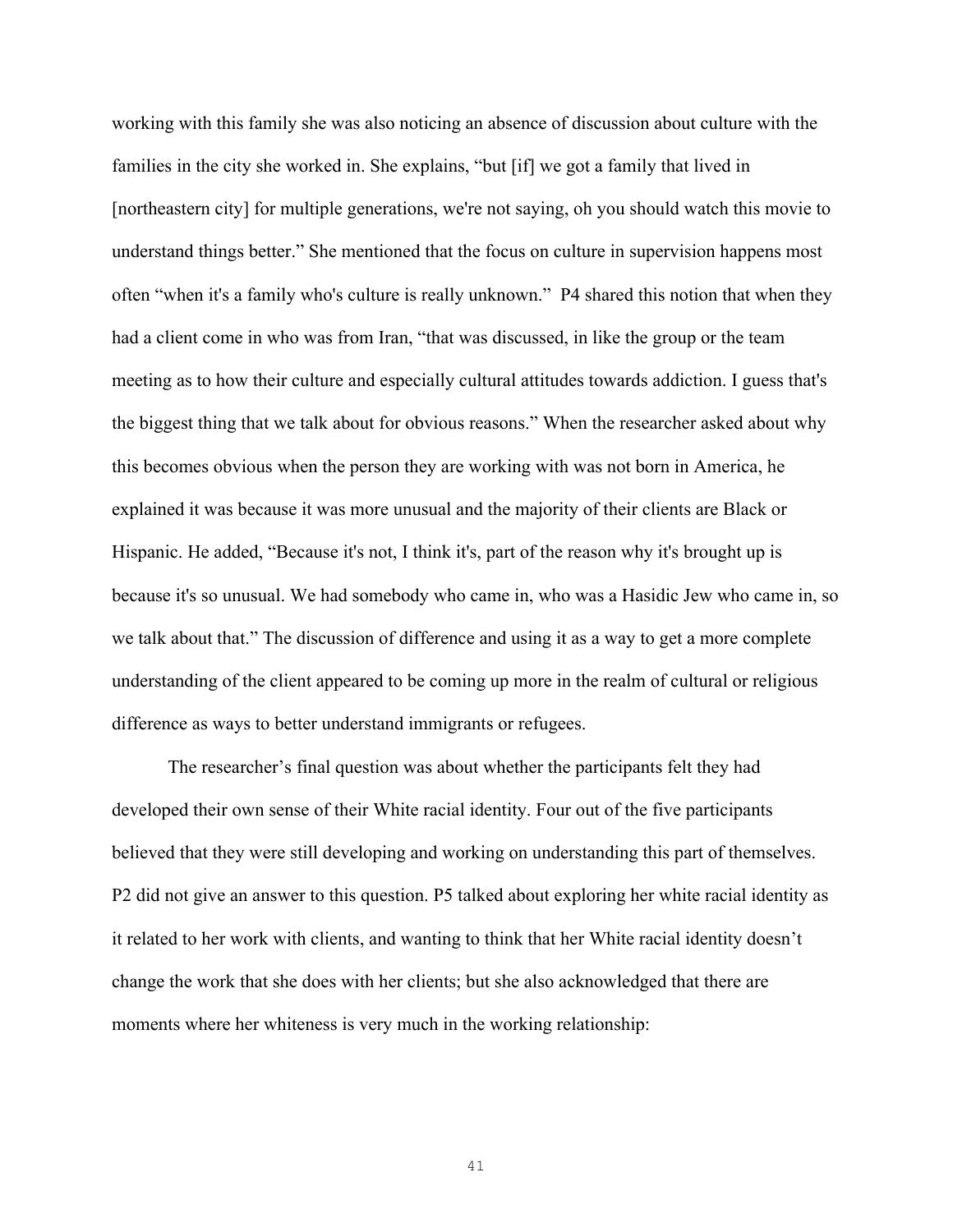"I don't know if I've fully developed a sense of my whiteness or how that impacts the, … because I want to have this kind of Pollyanna-outlook that it shouldn't matter and it's just about doing the work. But obviously I do recognize that it does come into play, and does need to be acknowledged, and I guess based on my experience in supervision…. So I was like, if it comes up then I'll address it."

P4 discussed how his own family has Polish roots, but slowly these cultural norms or parts of their White Polish identity has been removed from his family history and replaced with what he described as a culture of consumerism. He explained:

"There is also a thing of absence in White racial identity…I think that, so the dominant culture, [is] kind of capitalist culture, slowly like picking part, yeah, capitalist entities are picking apart all cultures, and kind of separating people from their cultures. And I think that White people are really separated from getting any kind of sense of cultural identity, and makes us very vulnerable to like, where, sort of white culture is becoming the culture of consumption…So I don't really know what white racial identity is. I don't want to say that it's the gap, though sometimes it feels that way."

P3 talked about the development of his White racial identity in relation to his first internship experience where he realized he was uncomfortable playing the role of the facilitator while being the only White man in a room with Hispanic and African American males. For him this experience made him take the opportunity to self-reflect and think more about what was making him feel uncomfortable in this situation. He shared,

"So I had to kind of re-look at what that was about. And work on ways to, I'm trying to think, like, figure out a way, figure out the words used to address it and how do I look at this…being the only White guy in a room full of African American and Hispanic people.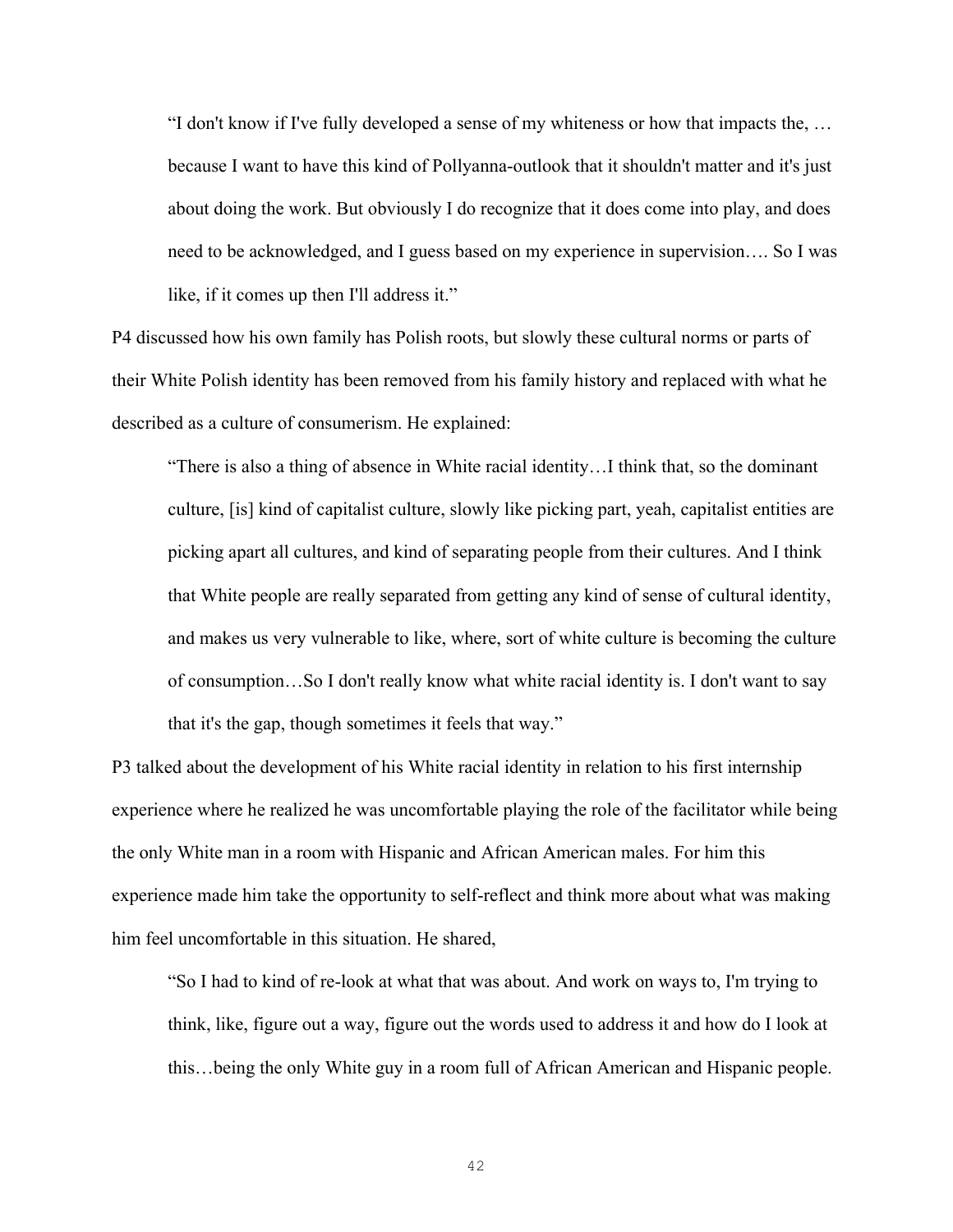You know. So it was kind of like, I kind of had to figure out the language of how to address it. Cuz, I didn't think it would be something that would throw me off really. But then faced with them. What is this discomfort about right now?"

P1 talked about his developing sense of privilege and how he realizes that because he is White he could "go almost anywhere and not worry, because I'm White." In a comment following his statement I mentioned how some people seem to have an awareness of their whiteness and some don't. P1 offered, "Yeah. I think the ones that don't are probably the more dangerous ones because they are not, … they don't have insight. Insight can be used, for good or for evil. And I feel like I try to use it for good I guess, but I can benefit at the same time. And I have benefited." This awareness of the benefits of White privilege came up the most after the researcher asked about how or if the participants had developed their own White racial identity.

One of the unintentional findings in this research was discovering that at the end of each interview four out of five participants explained that through our discussion, they realized how much conversations about race and cultural difference were not happening in supervision. P1 asked about the future of this research and explained, "I hope that I've been helpful, because what you have shown is that this really hasn't ever come up directly in my supervision." P3 reflected on how racial difference and cultural difference "definitely came up in the practice. Not in supervision so much." P4 spoke in the beginning of the interview that he felt he did not have many examples of times where he had addressed race, racism, or cultural difference in supervision; and at the end of the interview when I asked again if he could think of any moments that may have come up through the conversation, he explained, "Um, you know, I didn't even realize how much it wasn't addressed until this interview." P2 reflected on how addressing racial or cultural difference can absolutely affect the treatment, and how it is important to talk about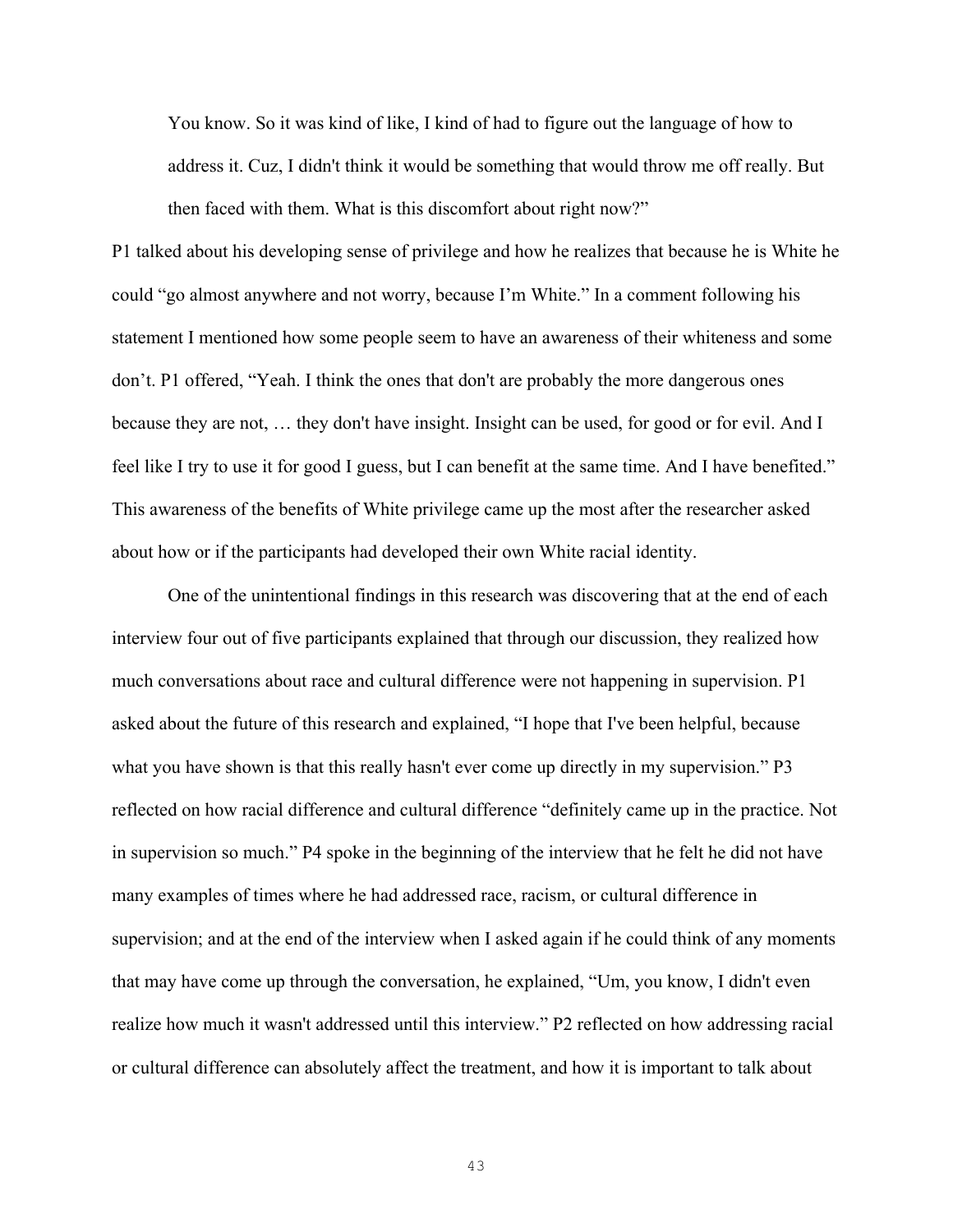these issues in order to best serve clients. She explained that in case presentations at her work she has noticed that sometimes a family's race or culture is not even a part of the case presentation. She explained, "More and more it's noticed as an absence, when it's [racial or cultural identity] not there, but I think it's because of them having these conversations in different places. Without that, I think it's something that can easily be missed. Which is not good, because it can have a lot to do with the treatment." P5, who talked about consistently initiating conversations about race and cultural difference with her supervisor and addressing it with clients, talked about the value of having the conversation about it through our interview, and how her focus on race may be a little stronger when she went back to work the following week. She shared,

"I think it's helpful to have this [interview], to have the ongoing conversation. Because now that I'm thinking about it, I mean I know could do a better job, even as I start a new case, which I've done a couple times in the last week or so, like it didn't really cross my mind. Ok, like, it's nice to meet you, without really having a more of a culturally competent, culture: race lens…But maybe I kind of should be a little more in tune to that and that could certainly potentially help the work. I'm not sure. I would say yes. But I wouldn't have had any of these thoughts if you and I hadn't sat down today and talked about it."

All of the participants saw value in examining race and culture in relation to their work with clients of color, as it could help them better understand the client within their racial and cultural context. But it was clear that the ways that these conversations begin and are being supported is inconsistent in each participant's experience.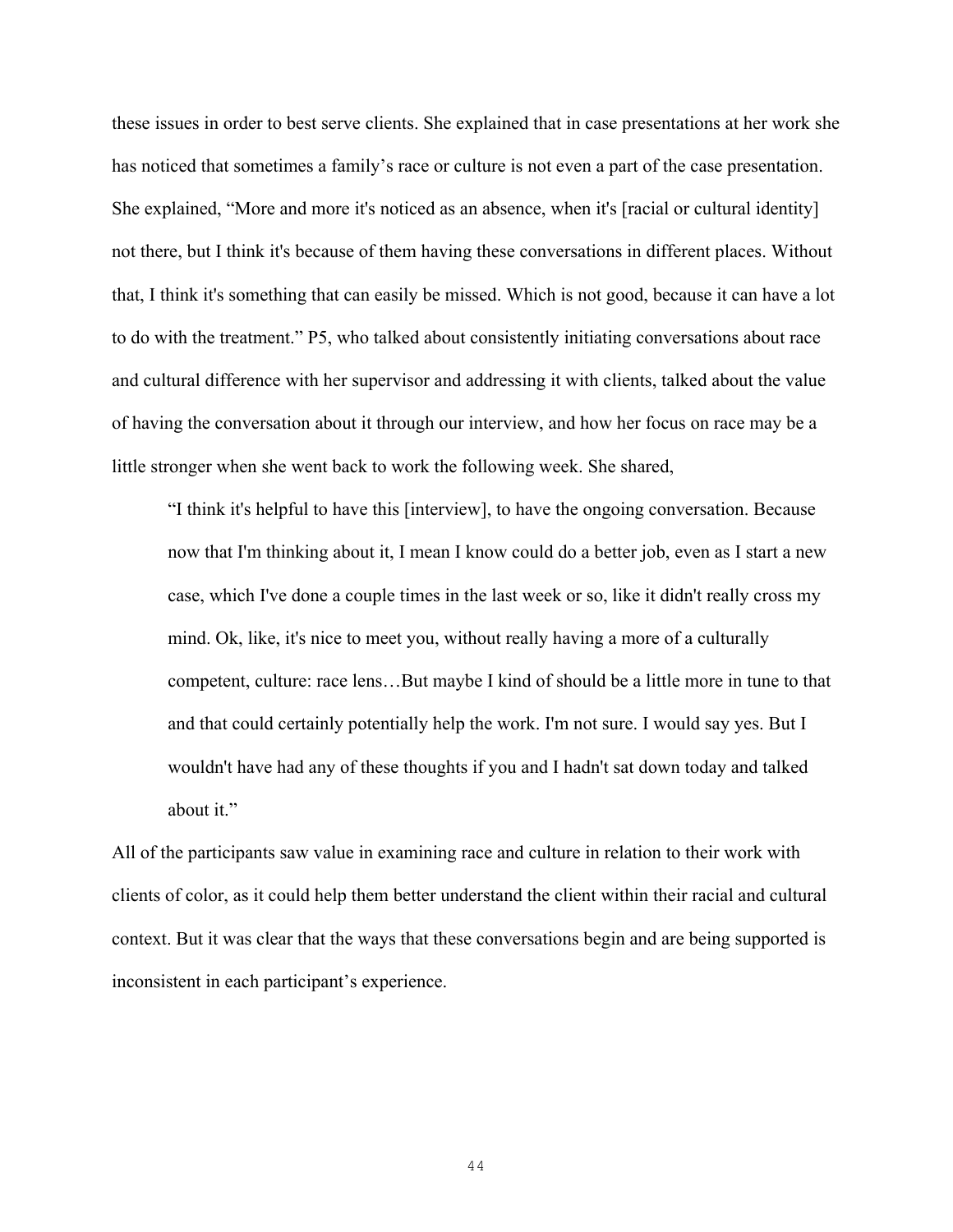#### CHAPTER V

### **DISCUSSION**

The objective of this qualitative study was to explore clinicians' perspectives on how multicultural competency and racial difference are addressed in supervision between White mental health clinicians and their White supervisors in mental health settings that serve primarily clients of color. The researcher completed a qualitative case study analysis of five white clinicians, who were asked to discuss the content and nature of their supervision with their White supervisors. This approach was used to explore the level of cultural sensitivity and responsiveness that exists in same race supervisory relationships. This chapter reviews the study's findings in the following order: 1) key findings, 2) limitations, and 3) implications and conclusion.

### **Key Findings**

The key findings in this study focus on the participants' responses to how race, racism, and cultural difference are addressed in supervision. For the five participants in this study, they most often initiated conversations about race and cultural difference. Their supervisors supported them when race and cultural difference within supervision were raised, yet this subject was rarely explored. Each of the participants agreed that race, racism, and cultural difference were important issues to discuss and could benefit the therapeutic relationship with clients. However, they were divided in their perceptions of their supervisors openly addressing these issues in supervision. These findings support Leary (1995), Maiter (2009), and Carter (1995) conclusions of the need to explore the meaning of race and ethno-racial background in the therapeutic settings, as it facilitates better psychotherapeutic work and clinician-client success.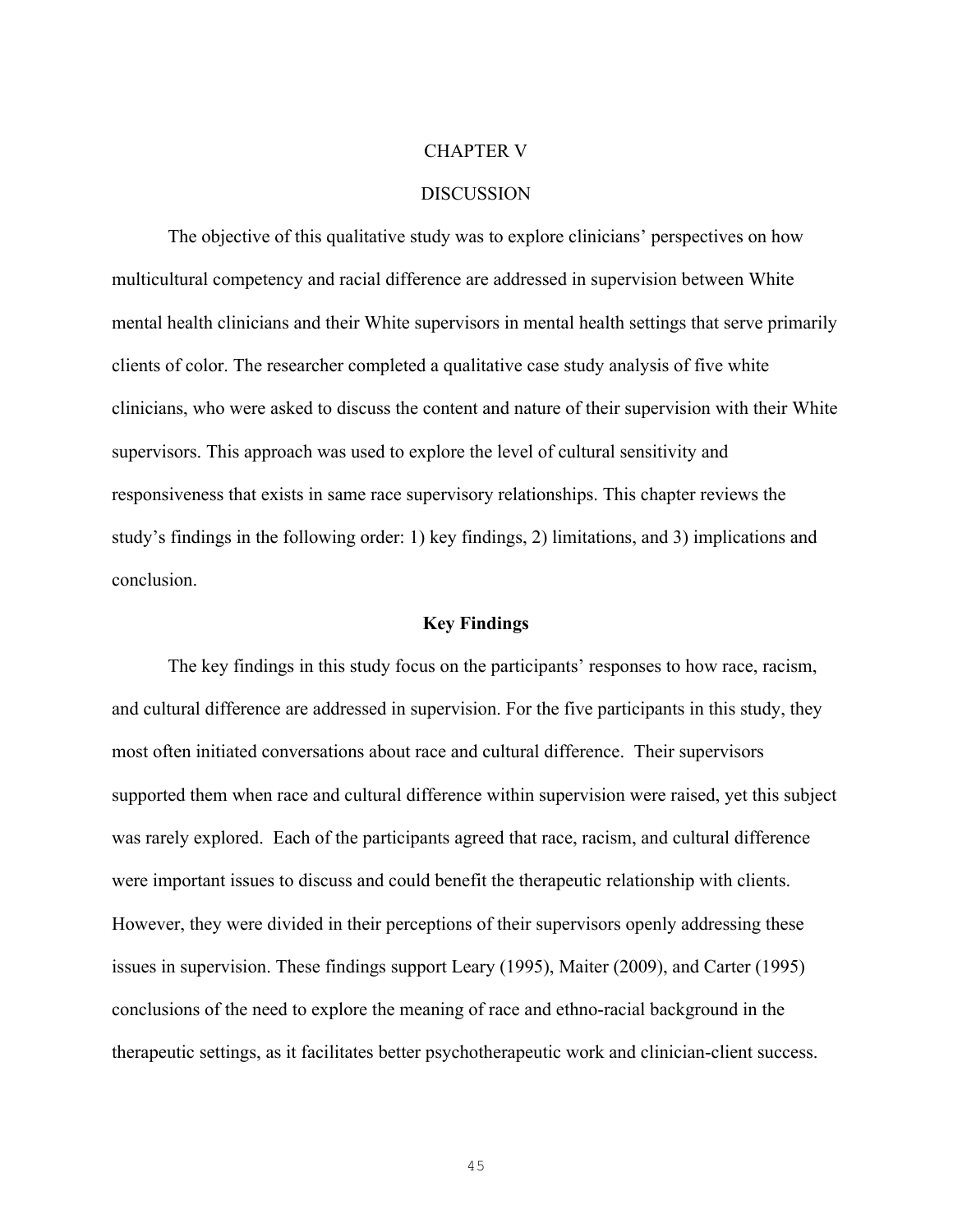On the other hand, there is some debate as to whether racial difference should be addressed quickly and directly with clients. There are a few studies to directly measure the impact of addressing racial difference early in the client-clinician relationship (Knox, Burkard, Johnson, Suzuki, and Ponterotto 2003; Sanders Thompson and Alexander, 2006); and when racial difference is addressed, is it client focused. For example, one participant in this study described addressing his whiteness at the beginning of his work with an all men of color fathers group, but reflected that this openness was more about making himself [clinician] feel comfortable than for any member of the group. There also is the issue of timing and dealing with immediacy as was reflected in one participant's 'missed moment'. In a previous session with a client, the clinician was told: "You live in your white girl world; you don't know anything about my world, and my life." When the clinician attempted to address this client's comment later, she was told: "Oh, no. We're good," and would not discuss the issue further. The clinician's failure to address race when the client brought it up led to dismissal of the client by the clinician, and potential damage to the therapeutic relationship. Situations such as these are important teaching moments in the supervisory relationship, and should be addressed directly. Failure to address these important issues in supervision can impact how clinicians address race, racism and difference in future therapeutic relationships.

Frequent explanations offered by clinicians in this study regarding barriers to conversations about racial and cultural difference were worry about not having enough time to discuss these issues and feeling that they already were supposed to know how to handle these situations. Some participants reported that race and cultural difference did not seem to be a priority, especially when more 'crisis issues' were present for their clients. These comments imply that race and culture are not important issues in therapy, that some white supervisors and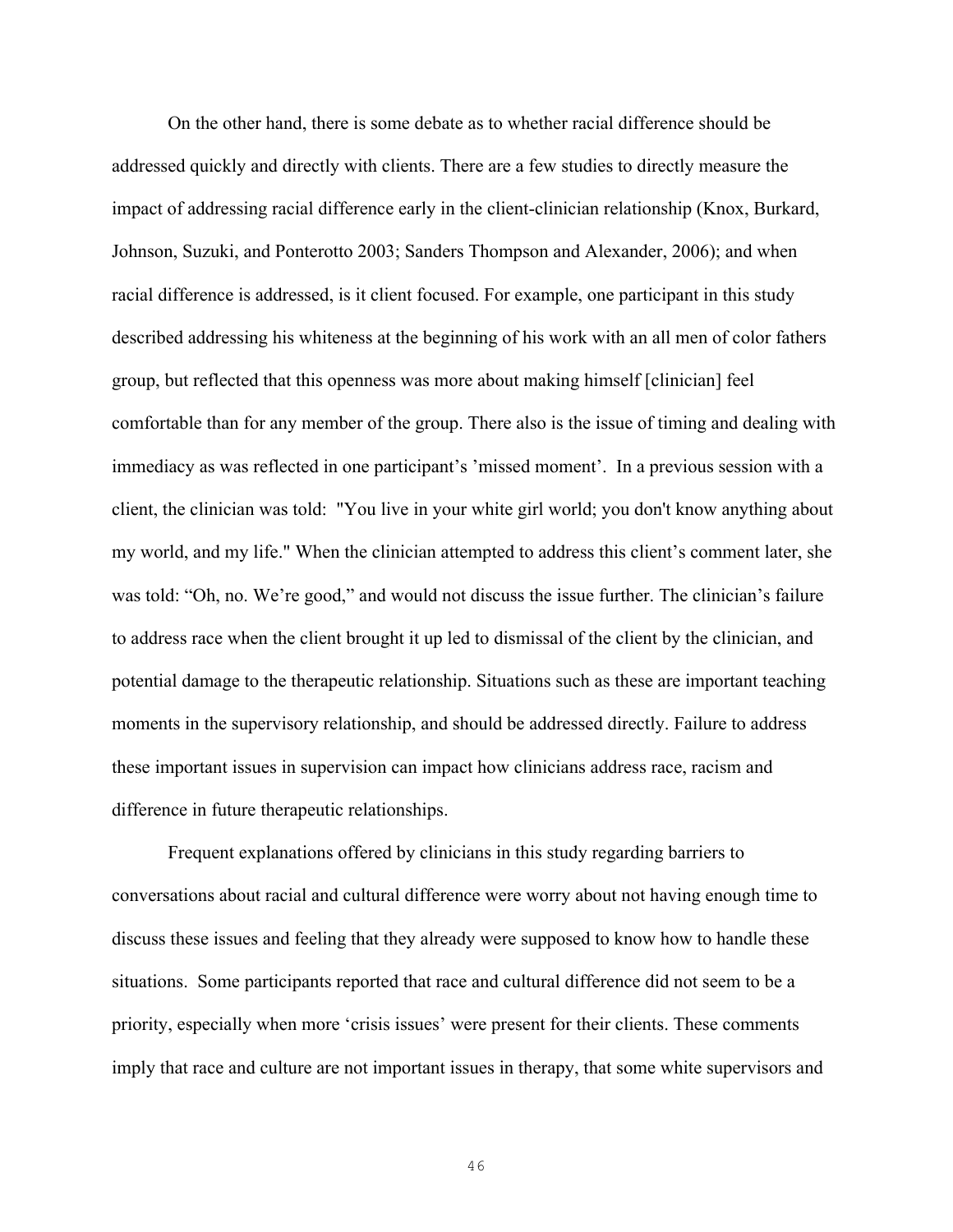clinicians lack knowledge about race or cultural competence, and that race and racism continue to provoke levels of discomfort in some white supervisors and clinicians. These findings are consistent with Allen and Majidi-Ahi (1998), who found that some White clinicians feel anxious when they confront their "Whiteness" and may struggle with acknowledging how they collude or benefit from racism. It also appears that the participants in this study were more likely to address race indirectly, such as through the use of multicultural case conceptualization, when asked the race of their clients. These participants were more likely to include race as part of their case conceptualization in decisions about how to help the family, and that the omission of this content would be addressed during case presentations. It appears from the discussions of these clinicians that core consultations about race, racism and difference occurred between colleagues, away from work and or in group supervision. One participant used the following illustration.

"More and more it's noticed as an absence, when it's not there, but I think it's because of them having these conversations in different places. Without that, I think it's something that can easily be missed. Which is not good, because it can have a lot to do with the treatment."

This is an example of the need to shift organizational culture in ways that place emphasis on cultural and racial difference as a piece of the client's identity and a factor that can impact treatment outcomes. Fung (2012) and Darnell and Kupermic's (2006) research confirms the value of examining and shifting organizational culture to become more culturally competent, as they found a relationship between culturally competent care and effective patient outcomes. These findings substantiate the need for future research to examine how organizational culture impacts supervisees' desire to initiate conversations in supervision, and supervisor's frequency in initiating conversations about race and racial difference into supervision.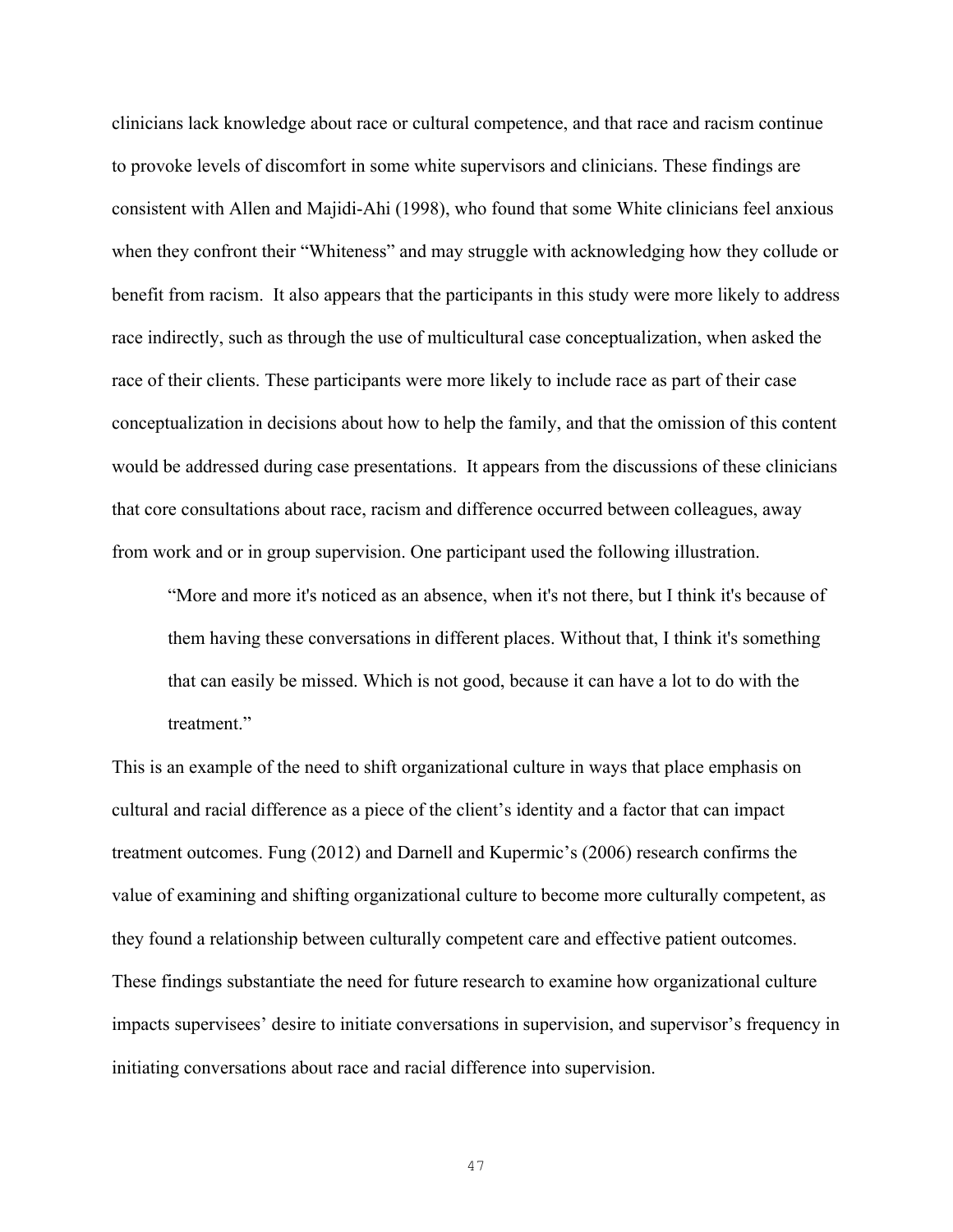The five participants stated that their supervisors were able or even willing, to discuss racial and cultural difference in supervision, but placed the responsibility on them to initiate the discussion. Age and training were not variables for the participants in this study. This is consistent with Burkard et al (2006) and Constantine's (1997) research, which found supervisees training around cultural competency to be very different than the training their supervisors received, and attributed this to an age difference and timing of degree completion. Current programs in social work and psychology include more classes in cultural competency, compared to 15 years ago. The participants in this study felt that their supervisors were able to have conversations about race and racism and cultural difference, but did distinguish a difference in level of comfort discussing these issues while in training versus once employed. This is consistent with research by Knox, Burkard, Johnson, Suzuki, and Ponterotto (2003), which found that African American and White clinicians had more cultural competency training available to them while in school, but that White clinicians felt there was less didactic training than the African American clinicians they interviewed. Knox, Burkard, Johnson, Suzuki, and Ponterotto (2003) also found that the White clinicians were less likely to seek out additional cultural competency training after graduate school and while in practice. Two of the five participants in this study did discuss seeking out additional cultural competency training post-graduation, but because of the small sample size it cannot be considered part of a larger trend or different than the findings by Knox et al (2003).

Participants also discussed how race was not the only factor that leads to issues of discrimination in clients' lives. The impact of poverty from difficulties with safety, housing, food, and basic needs were more pronounced than race and cultural difference even though these are intertwined. Two participants were asked to discuss whether they consciously use their White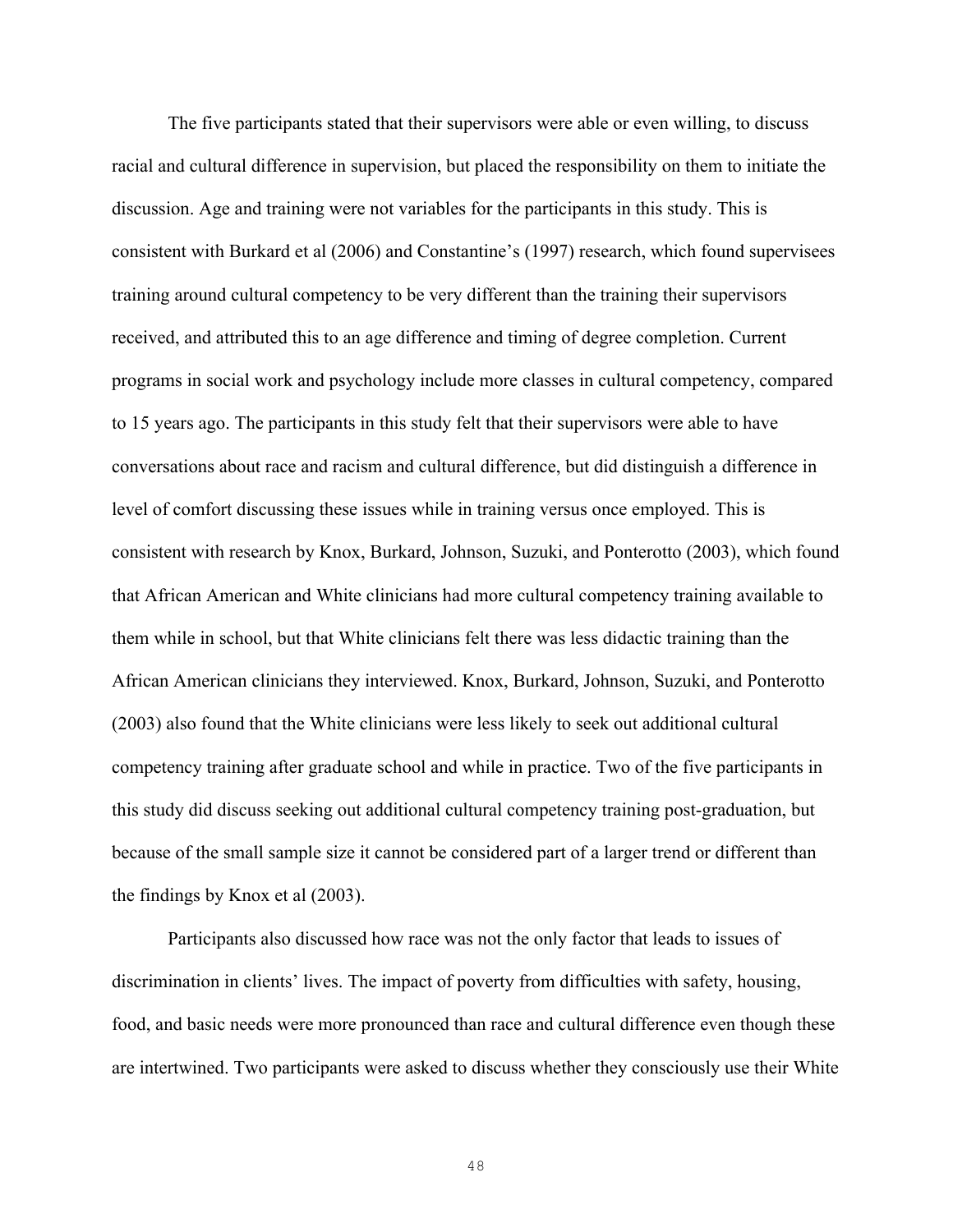privilege to support clients, and both gave examples where they did this. One participant described stepping in during a school expulsion hearing when she felt her client was being misrepresented and mistreated when the parent reported 'feeling frozen and unable to speak up for her child in a setting where she was African American and everyone around her making decisions about her child was White and more educated than her'. In this precise moment this participant addressed the potentially race related power dynamics in the room, and its impact upon the client. Another participant discussed his work with Veterans who often report racism or discrimination as they are looking for housing, for example stating a landlord will not rent to them based on the sound of their voice. This participant reported a consciousness about using his connections and White privilege to help those Veterans secure housing. This is an area for additional research to examine how White clinicians choose to use their White privilege when working with clients of color, and how this intervention impacts the therapeutic relationship, including how their clients perceive this type of action.

As a result of their involvement in this study, all five participants acknowledged that racial and cultural differences were not discussed as frequently in supervision as they had assumed. This may address the lack of cultural competence among clinicians and supervisors who work with clients of color. If this indeed is the case, it addresses the issue of clients of color level of comfort and willingness to disclose in therapeutic relationships with White clinicians. Also the lack of discussion around these issues may infer the lack of clinician and supervisor knowledge about culture and environment and how these two variables impact clients of color behavior. This realization prompted some of the participants in this study to commit to increasing the amount of conversations in which they will discuss racial difference in supervision.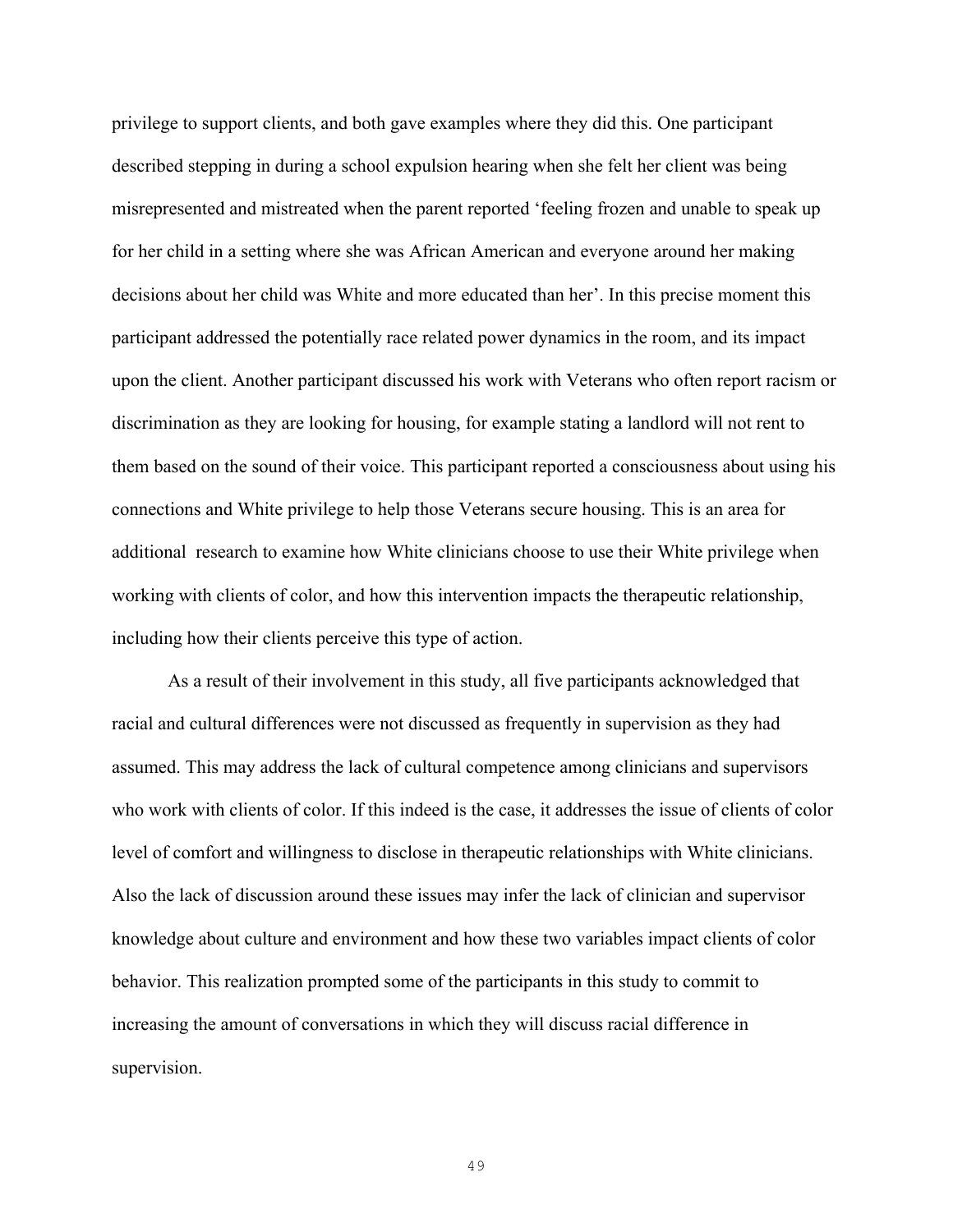### **Limitations**

This study did not examine the White clinicians' perceptions of advantage or disadvantage of racial or ethnic match of the client-clinician pair, but rather how multicultural competency and racial difference are addressed in supervision between White cliniciansupervisor pairing. Based upon the findings of this study, examining perceptions of advantage and racial match by White clinicians may be equally important. There is research that suggests racial and ethnic match can affect symptom report, clinician's ratings, and client length of stay in treatment (Jones, 1982; Sue, Fujino, Hu, Tekeuchi, and Zane, 1991). However, Sanders Thompson and Alexander (2006) and Maramba and Hall (2002) found that ethnic match was not a significant predictor of dropout rates or utilization of therapy. More research in this area could help the mental health field better predict how to better support racial and ethnic differences, which are bound to be a part of many clients' treatment experiences.

Findings from the current study refuted research by Knox, Burkard, Johnson, Suzuki, and Ponterotto (2003), who found that White clinicians typically do not address racial difference with their clients. A distinction, however, was that Knox et al. (2003) compared the White clinicians to a group of African American clinicians, who more frequently did address racial difference in the therapeutic relationship. The current study did not use a comparison group of clinicians of color, which is a limitation of this study. Yet, three of the five participants in this study did address racial difference directly with their clients, differing from the findings of Knox et al (2003).

This study also did not ask study participants to talk about supervision experiences with supervisors of color. There already is research on the impact of cross-racial supervision (Burkard et al, 2006; Wong, 2006; Jernigan, 2010). Burkard et al (2006) examined the supervisory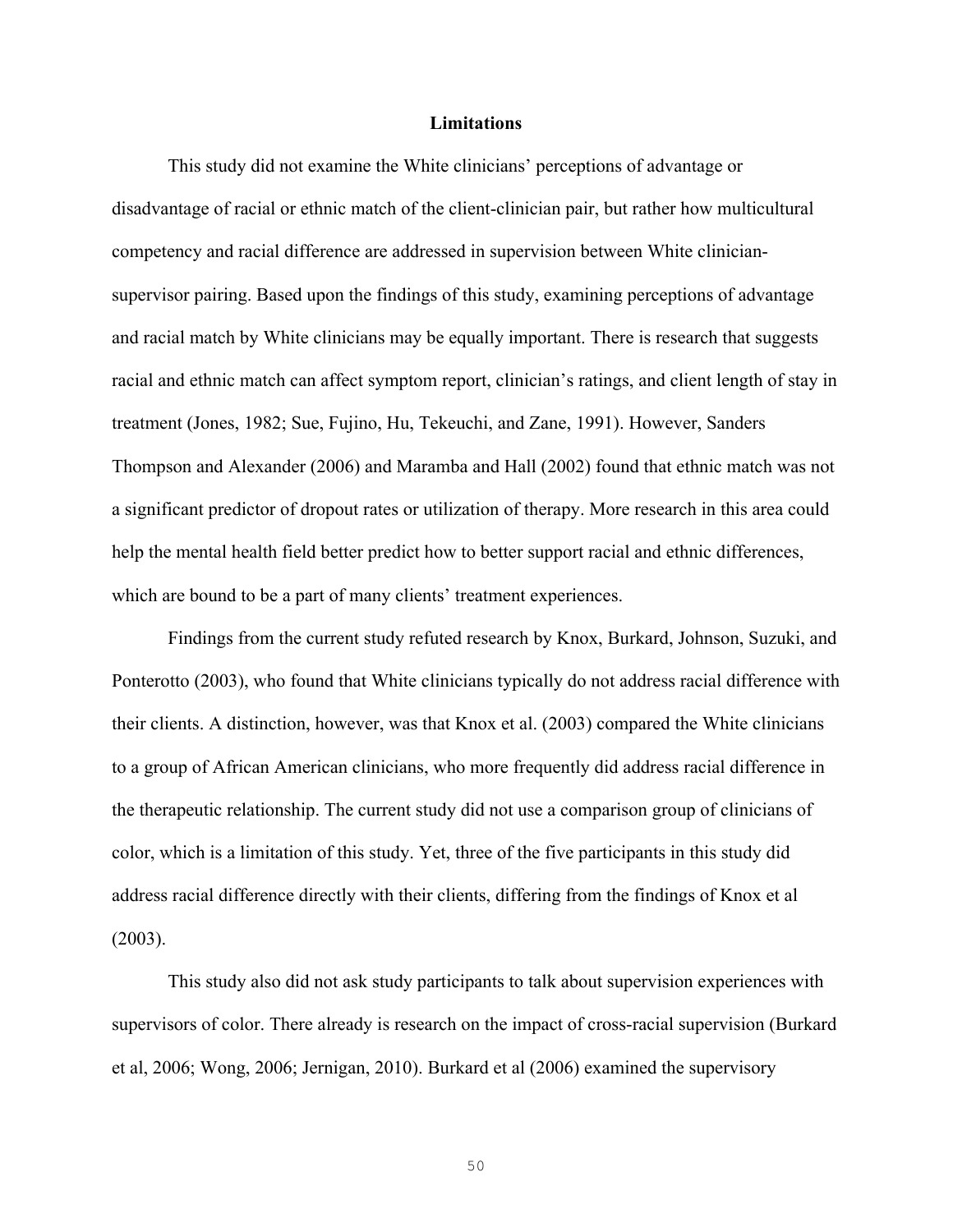relationship of supervisors of color and their white supervisees and found that culturally responsive supervision positively affected the supervisee-supervisor relationships as well as client outcomes. This study did not measure client outcomes. This study's participants differed from Burkard et al.'s (2006) findings because participants did not report any positive or negative impact on their supervisory relationship when race, racism, or cultural competencies were addressed in supervision. It is unclear if this perceived lack of impact was because both clinician and client were White.

It is recommended that the theme of 'lack of time in supervision' to discuss and prioritize race or race difference be examined in depth. This study broached this topic by asking participants to address their understanding of their White Racial Identity; however future studies can examine this issue more fully by using Helms (1984), Hardiman (1982), Ponterotto (1988), and Sabnani's (1991) work on stage development of White Racial Identity and its impact on White clinicians' perceived ability to prioritize or find time to discuss racial difference in supervision, including in their work with the client. Research also could explore the theory in anti-racist training about White resistance. It would be valuable to learn whether this issue of not having enough time to discuss or prioritize conversations about racial difference is, in part, about organizational culture or the history of oppression of people of color in the United States and the ways this allows White people to avoid topics stemming from fear, guilt, or discomfort. Goodman (2011) explains,

"When people are resistant, they are unable to seriously engage in the material. They refuse to consider alternative perspectives that challenge the dominant ideology that maintains the status quo. They resist information or experiences that may cause them to question their worldview. They may dismiss the idea that oppression or systemic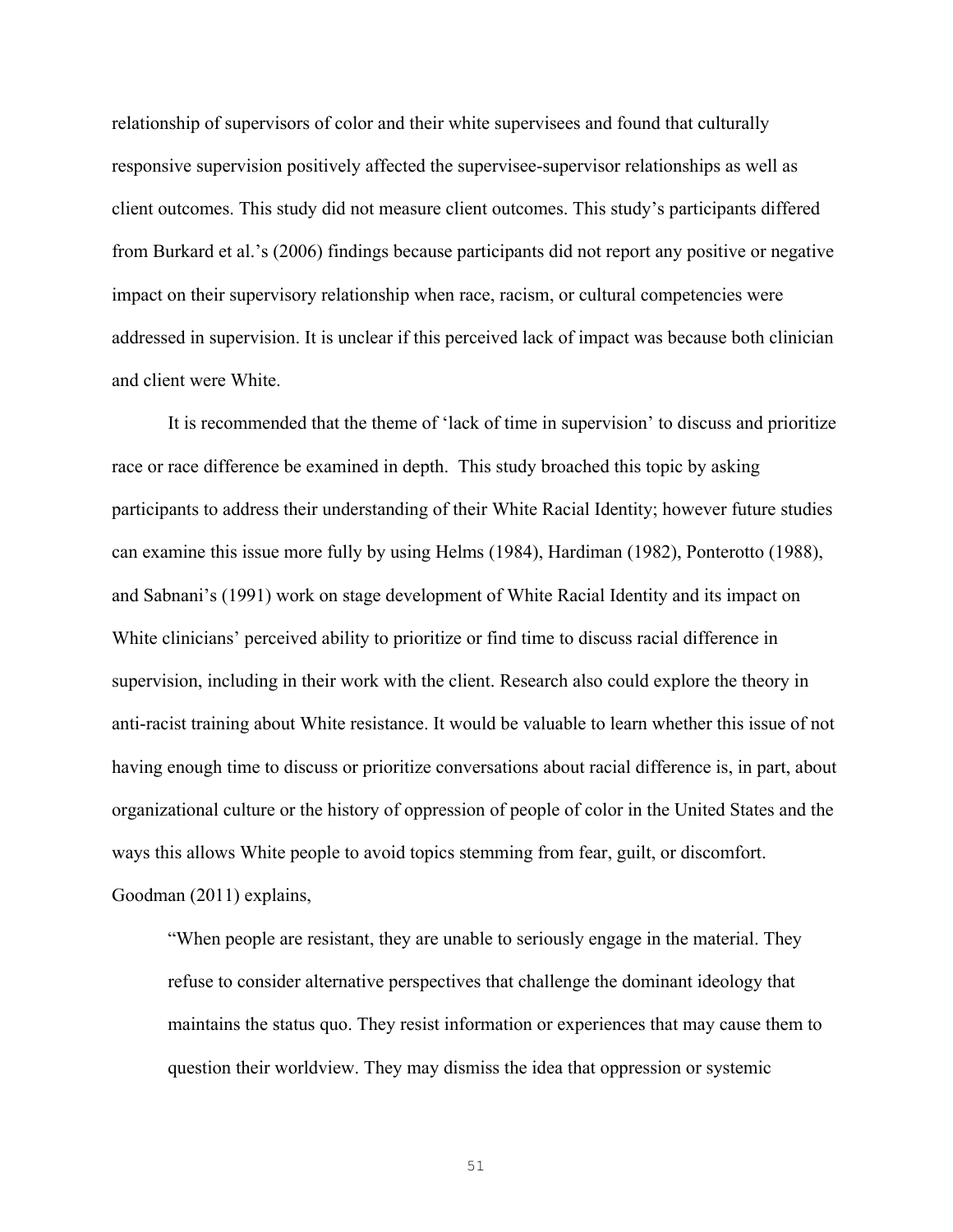inequalities are real…Resistance is not the same as prejudice. Prejudices are prejudgments – attitudes or beliefs about particular social groups. Resistance is not about people's specific views, but their openness to consider other perspectives" (Goodman, 2011, p. 52).

This potential resistance is not something that the participants in this study were asked and it would be valuable for future studies to include discussions about how race, racism and cultural difference may create resistance for certain clinicians, supervisors, and clients.

This research was restricted to the perspective of clinicians' use of supervision to understand how race, racism, and cultural difference are addressed in supervision with same race clinician-supervisor. More thorough investigations could be done by interviewing connected trios of the client, clinician, and supervisor, in order to gain better understanding of each participant's perception on how or if racial or cultural difference are discussed, as well as insight into the perceived and real impact on supervision and treatment.

Despite these limitations, the study has merit. Research on cultural competence and racism and same race supervisor-supervisee relationships is critically needed. This study specifically sheds light on three critical issues: (1) the need for White clinicians and supervisors to recognize race, racism and culture as factors that impact therapy with clients of color; (2) the need for supervisors, whether White or African American, to address these issues with their supervisees; and (3) the need to understand how White privilege can be an advantage as well as a disadvantage in therapeutic relationships with clients of color. Hence, findings from this research offer a reflection on how to create more effective and supportive balance in same-race supervision and cross-cultural mental health treatment.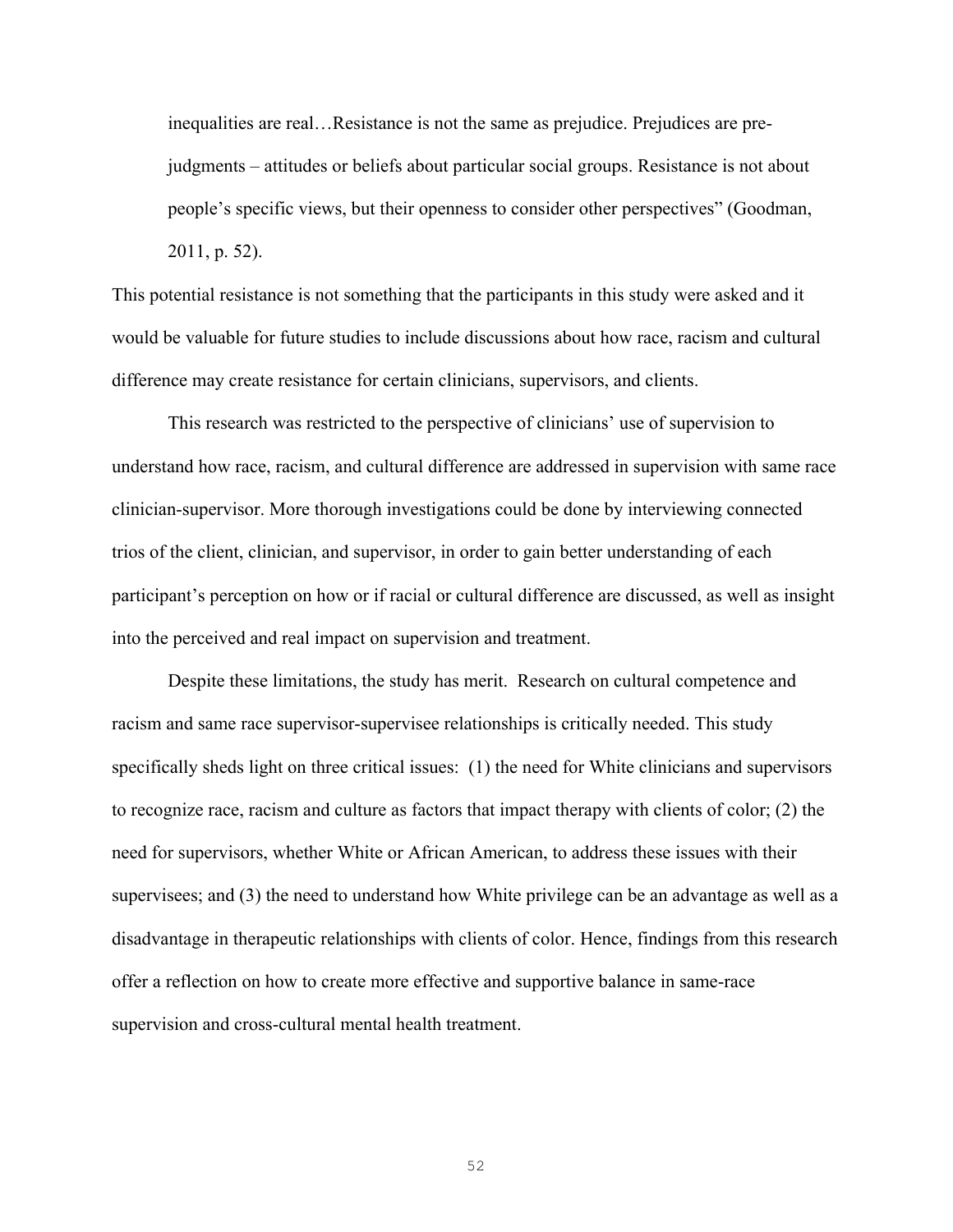### **Implications**

It is important to recognize the impact that supervisors have in training clinicians in cultural competency within cross-cultural psychotherapy. The evolving training and teaching of cultural competency for clinicians, and cultural responsiveness in supervision, has an impact on same-race clinician-client dyads. There is evidence from this study that clinicians believe that their supervisors are willing to talk about race, racism, and cultural difference in supervision, and yet it rarely comes up unless addressed by the clinician. If supervision remains a significant training place for clinicians, it is important that the barriers and catalysts to addressing racial difference are examined and addressed in supervision in order for clinicians to feel better prepared and able to address these differences with their clients. Participants perceived that race or cultural difference was addressed in their graduate work and one-time "diversity" trainings, but not always in practice or individual supervision. Determining the appropriate response to any admission or challenge by a client can be difficult, and it appears that addressing those challenges when they are about race, racism, or cultural difference can be even more difficult. There are several factors that may influence this difficulty such as organizational culture, time to address all client's needs in supervision, supervisor's perceived openness, White resistance, lack of didactic training, and fear and discomfort with racism or racial difference. What this suggests is the need for intentional discussions with clinicians about race, racism and cultural difference and full understanding of how such issues impact potential benefits of treatment. More importantly, from this information is the awareness that academic institutions, organizations, and supervisory groups should make a concerted effort to address these issues in the learning environments of all clinicians.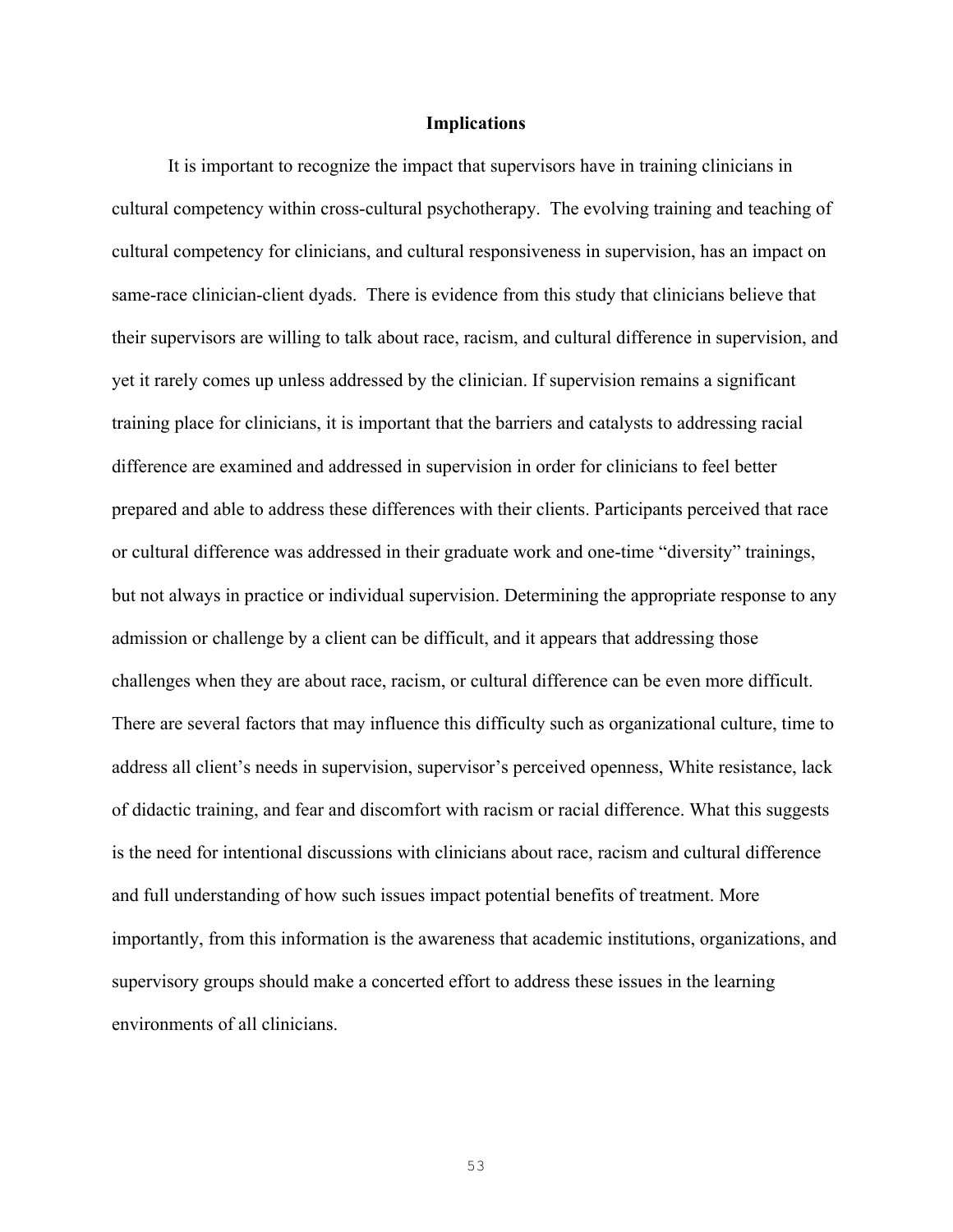### **Appendix A**

### **Recruitment Email for Colleagues and Professional Networks**

Dear Mental Health Professional,

My name is Liz Hammond and I am a graduate student at Smith College School of Social Work. I am in my final year of study and I am conducting research for my Master's thesis. I am doing a qualitative research study to examine how multicultural competency and racial difference are addressed in supervision between White mental health clinicians and their White supervisors in mental health settings that serve primarily clients of color.

I invite you to participate in this study. The benefits of participation include opportunities for self-reflection and contributing to research that addresses culturally competent mental health practice in supervision. Participants are encouraged to think critically about their training, their education, and their organization's commitment to and implementation of culturally competent practice. I will meet eligible participants in person at a mutually agreed upon site, and will ask five questions for a 45-60 minute interview. Participation in this study is strictly voluntary and all answers will be kept confidential in accordance to Federal guidelines.

Eligibility requirements for participation include a mental health clinician with 2 to 10 years practice experience post graduation, with or without a license in the fields of Clinical Social Work, Marriage and Family Therapy, Mental Health Counseling, and Clinical Psychology. All participants in this study must self-identify as White and the majority of their client population must be clients of color. All participants must be engaged in regular supervision hours, averaging minimally 4 hours per month. Participants also must have had supervision with a White supervisor for at least one year in order to talk about this supervisory experience for purposes of this research.

If you meet criteria for participating, I encourage you to take part in my study. Please contact me if you think you might be eligible and interested in participating, and I will send you an informed consent form and preliminary survey, and we can begin to coordinate the interview. If you do not meet criteria, please consider forwarding this email to any acquaintances or colleagues you know who may be eligible to participate. If you have any questions about my research or the nature of participation, please feel free to contact me at  $(ehammond@smith.edu)$ or Smith College Human Subjects Review Board at Laura Wyman at lwyman@smith.edu.

Thank you for your time and interest in my research topic. Sincerely, Elizabeth Hammond MSW Intern, Yale Child Study Center, Childhood Violent Trauma Clinic MSW Candidate, Smith College School for Social Work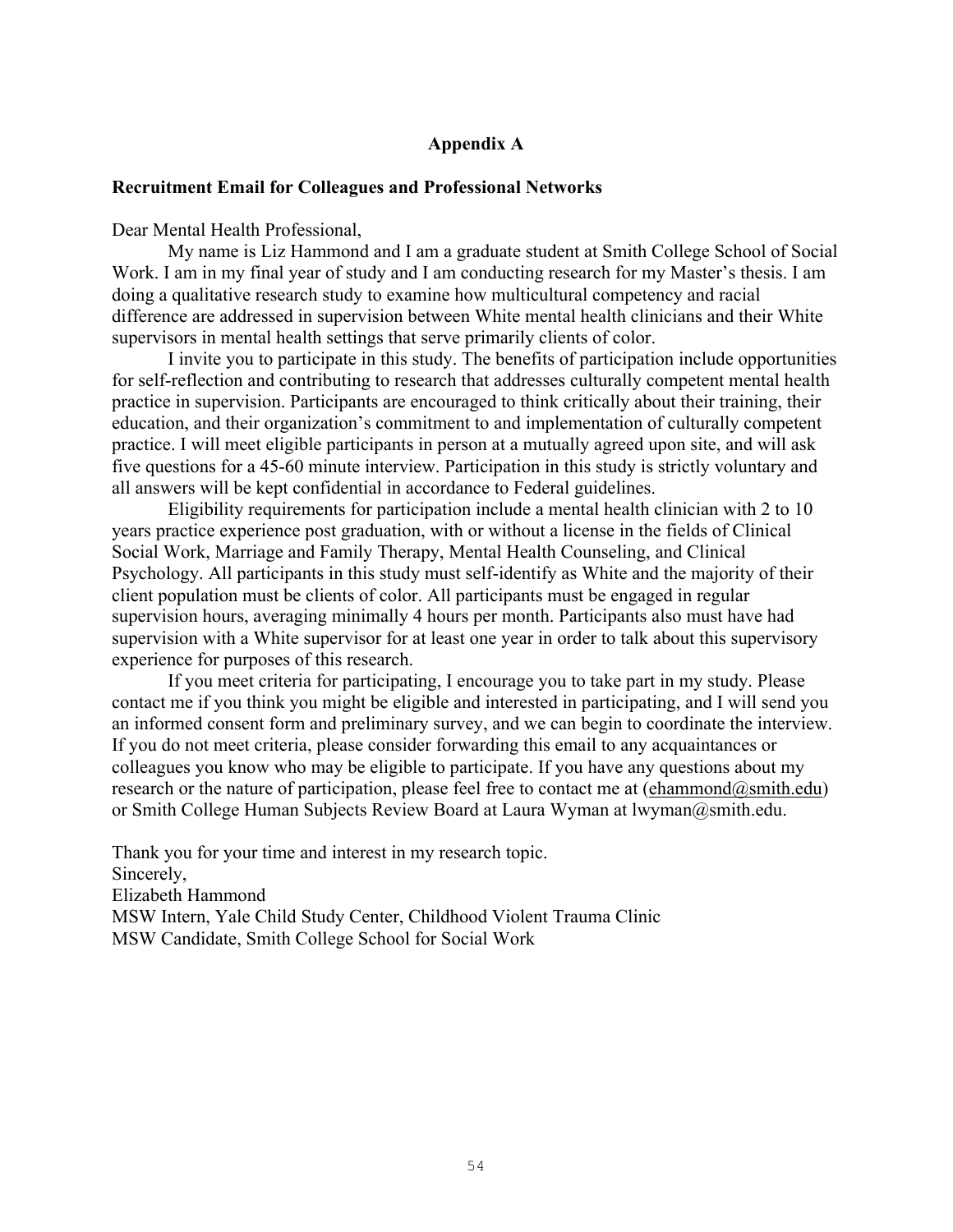# **Appendix B**

Dear interested party,

Thank you for your interest in participating in my research. In order to participate, I must find out if you meet the eligibility requirements for participation. Please read this list, and let me know if you meet all of the criteria.

1. You are a mental health clinician with 2 to 10 years practice experience, with or without a license in the fields of Clinical Social Work, Marriage and Family Therapy, Mental Health Counseling, and Clinical Psychology.

2. You self-identify as White or Caucasian.

3. The majority of your client population are clients of color.

4. You are practicing inpatient or outpatient psychotherapy at various levels of care?

5. You practice mental health services in a social service agencies, hospital inpatient and outpatient clinics, school counseling centers, court, private practice, and/or home-based service.

6. You engage in regular supervision hours, averaging minimally 4 hours per month?

7. You had supervision with a White supervisor for at least one year in order to talk about this supervisory experience for purposes of this research.

8. You practice in the state of Connecticut.

If you DO NOT meet all the criteria on this list, please consider passing on my original recruitment email to colleagues whom you feel are eligible to participate.

If you DO meet the criteria for all eight statements above, please reply to ehammond@smith.edu, and I look forward to discussing your eligibility and further participation.

Thank you again for your time and interest in this study. Sincerely,

Elizabeth Hammond MSW Intern, Yale Child Study Center, Childhood Violent Trauma Clinic MSW Candidate, Smith College School for Social Work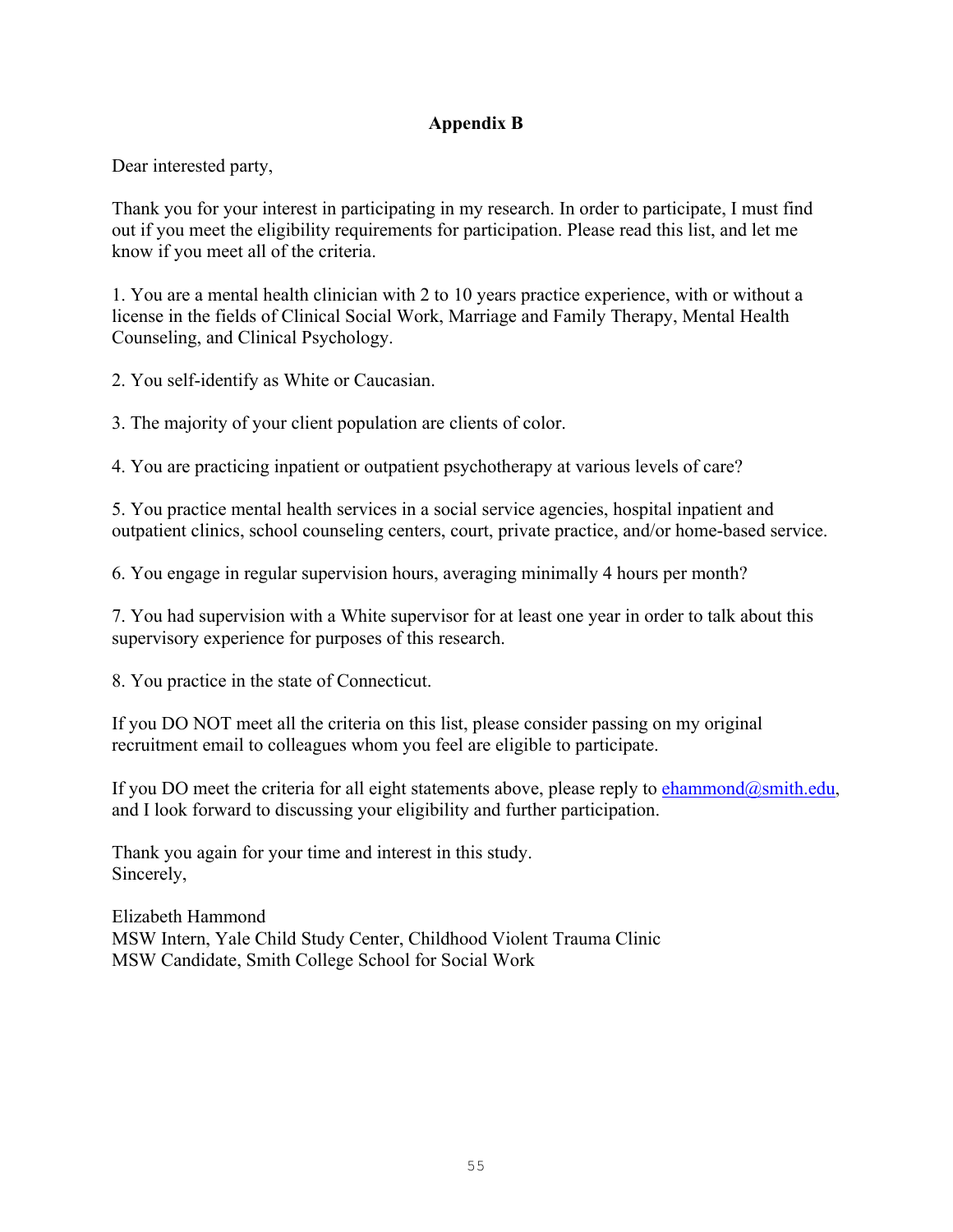### **Appendix C**

### **Informed Consent Form**

### Dear Participant,

My name is Liz Hammond, and I am a graduate student at Smith College School of Social Work. I am conducting research for my Master's thesis, which examines how multicultural competency and racial difference are addressed in supervision between White mental health clinicians and their White supervisors in mental health settings that serve primarily clients of color. The results from this research will be used for presentation and publication.

You have been asked to participate in this study because you meet the following criteria: You are a mental health clinician with 2 to 10 years practice experience post graduation, with or without a license in the fields of Clinical Social Work, Marriage and Family Therapy, Mental Health Counseling, and Clinical Psychology. You self-identify as White and the majority of your client population consist of clients of color. You are practicing inpatient or outpatient psychotherapy at various levels of care. Practice settings for this study include social service agencies, hospital inpatient and outpatient clinics, school counseling centers, court, private practice, and/or home-based service. You are engaged in regular supervision hours, averaging minimally 4 hours per month. You have had supervision with a White supervisor for at least one year and are willing to voluntarily talk about this supervisory experience for the purposes of this research.

As soon as you complete this consent form I will send you a demographics questionnaire that will ask you questions about yourself and the places you have practiced. Then we will set up a time and place to meet for an in-person semi-structured interview will require 45-60 minutes of your time. The interview will include five core questions about how racial difference and multicultural competency issues are addressed in supervision. We will discuss the nature of these conversations in supervision, and how they impact your experience in working with clients of color. I will audio record these interviews and be transcribing them myself. Unfortunately, I will not be able to pay or compensate you monetarily for your participation in this research.

There are minimal risks to participating in this study, but because the questions in the interview will ask you to reflect on how multicultural competency comes into your supervision, mixed or negative emotions could surface. If this happens you may want to discuss your feelings outside the interview with individuals in your own private support network. Participation in this study is completely voluntary. At any time during the interview you may choose to not answer a question and/or remove yourself from the study entirely. You may withdraw by contacting me via email or verbally. If you withdraw, I will immediately destroy all materials related to your participation. Even if you have completed the interview you may choose to remove yourself from the study by contacting me prior to April 1<sup>st</sup>, 2013, when the research analysis will begin. The benefits to participating in this research include opportunities for self-reflection and contributing to a better understanding of multicultural competency in mental health practice and supervision. You will be encouraged to think critically about your training, education, and your organization's commitment and implementation of culturally competent work. This may influence you to discuss how to increase the focus of cultural sensitivity during supervision sessions or clinical staff meetings. Overall, participation in this study will help contribute to the body of knowledge on cultural competence in mental health settings and practice.

It is important to emphasize that all information shared in the interview will be confidential, and all responses will be coded. Any identifying information about yourself, your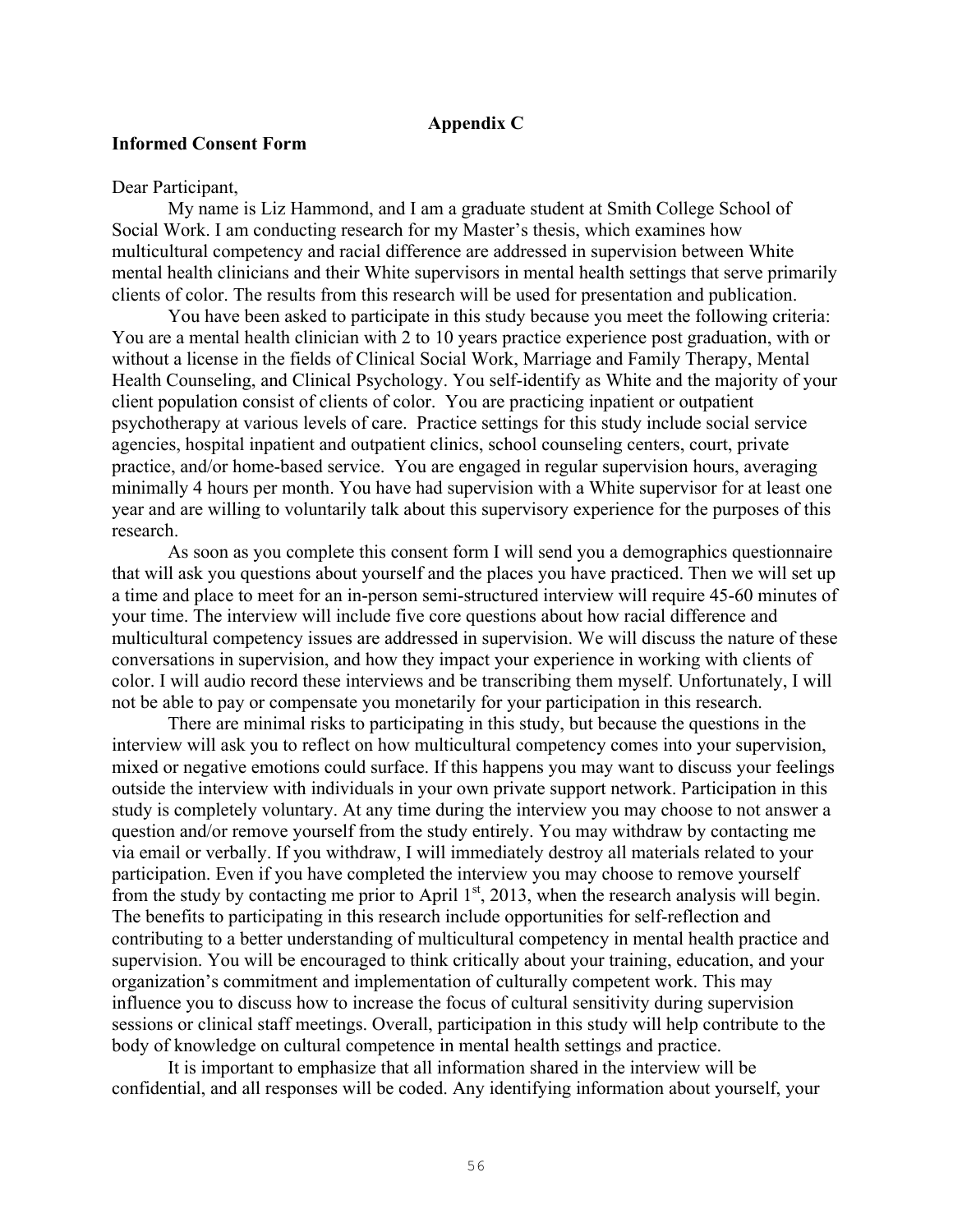supervisor, and your clients will be treated confidentially and removed or identifying information changed to ensure confidentiality. I also ask that in the interview you do not disclose any identifying information about your supervisor or your clients. There will be no mention of the agency where you work, or will there be any reference to specific location of the agency. Initial data will only be seen by myself, and may be seen my research advisor, though the research advisor will view data only after all identifying information is removed and coded. All data from the interview conversation will be kept in a secure location for a period of three years as required by Federal guidelines, and data stored electronically will be fully protected. If the material is needed beyond a three year period, it will continue to be kept in a secure location and will be destroyed when it is no longer needed.

If you have any additional questions, please feel free to contact me directly at ehammond $@s$ smith.edu or by phone. Should you have any concerns about your rights or any aspect of the study, you are encouraged to contact me or the Chair of the Smith College School for Social Work Human Subjects Review Committee at (413) 585-7974.

## **YOUR SIGNATURE INDICATES THAT YOU HAVE READ AND UNDERSTAND THE ABOVE INFORMATION AND THAT YOU HAVE HAD THE OPPORTUNITY TO ASK QUESTIONS ABOUT THE STUDY, YOUR PARTICIPATION, AND YOUR RIGHTS AND THAT YOU AGREE TO PARTICIPATE IN THE STUDY.**

\_\_\_\_\_\_\_ I agree \_\_\_\_\_\_\_I disagree

\_\_\_\_\_\_\_\_\_\_\_\_\_\_\_\_\_\_\_\_\_\_\_\_\_\_\_\_\_\_\_\_\_\_\_\_\_\_\_\_\_

\_\_\_\_\_\_\_\_\_\_\_\_\_\_\_\_\_\_\_\_\_\_\_\_\_\_\_\_\_\_\_\_\_\_\_\_\_\_\_\_\_

Subject signature/Date

Researcher signature/Date

Please email this consent form back to  $ehammond@smith.edu$  with an electronic signature or mail to Elizabeth Hammond.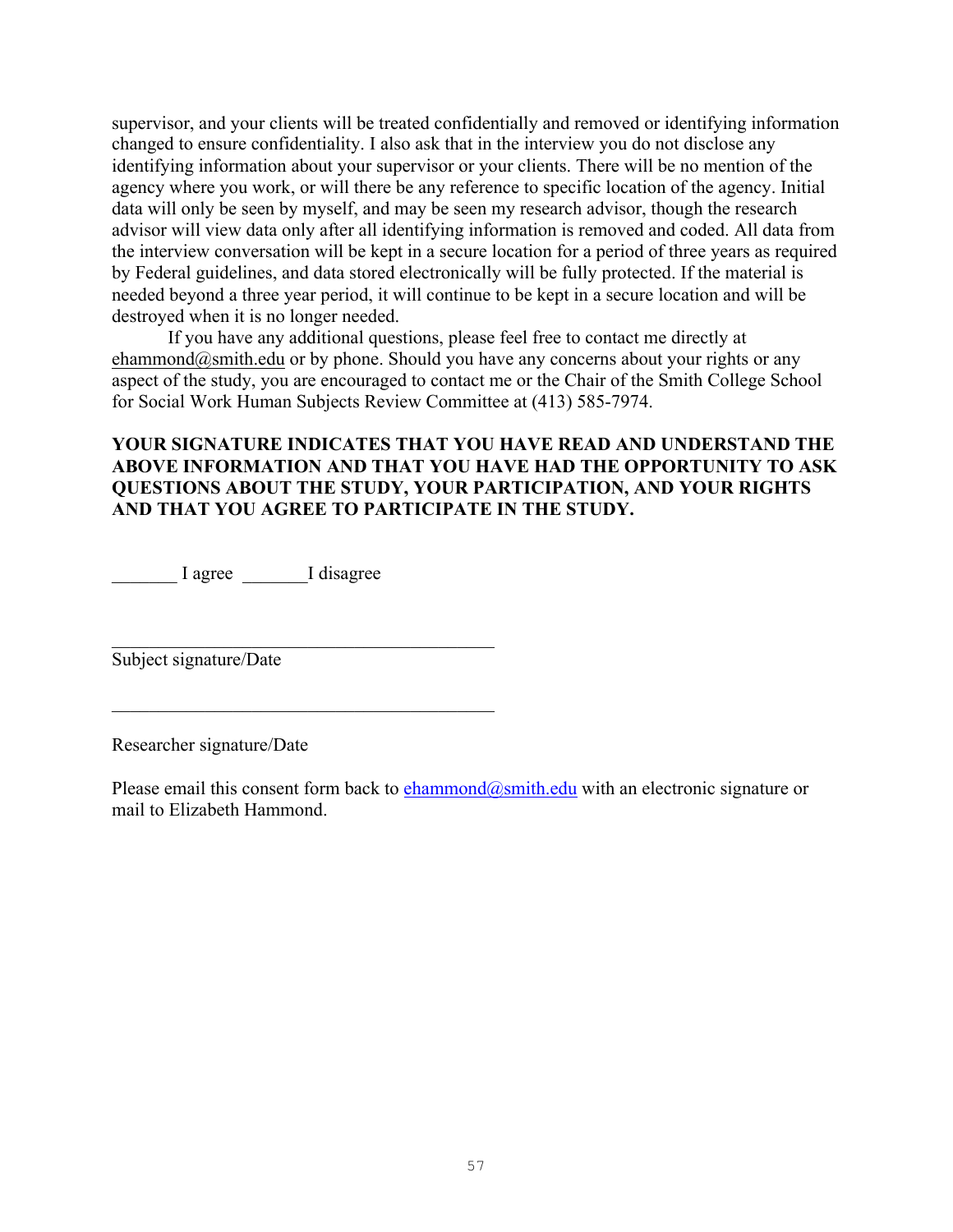## **Appendix D**

### **Demographics Questionnaire**

Please respond to the following demographic questions.

1. What is your discipline?

- o Clinical Social Worker
- o Mental Health Counselor
- o Psychologist
- o Marriage and Family Therapist
- o Psychiatrist
- o Psychiatric Nurse Specialist
- 2. Please list your degrees, certifications, and license(s). If you are not licensed, please write, "Not licensed."
- 3. How many years have you been practicing psychotherapy? Please round to the nearest year?
- \_\_\_\_\_\_\_\_\_\_\_\_\_\_\_\_\_\_\_\_\_\_\_\_\_ 4. How do you identify racially/ethnically?
	- o Black or African American
	- o Hispanic, Latino, or Spanish origin
	- o Asian
	- o Middle Eastern
	- o Native American or Alaskan Native
	- o Pacific Islander
	- o Mixed Race or Biracial
	- o White or Caucasian
	- $\circ$  Other (please specify)
- 5. Please select the gender you most identify with.
	- o Woman
	- o Man
	- o Transgender
	- o Other (please specify) \_\_\_\_\_\_\_\_\_\_\_\_\_\_\_\_\_\_\_\_\_\_\_\_\_\_\_\_\_\_\_
- 6. Approximately what percentage of your caseload are clients or patients of color?
	- $\circ$  None  $(0\%)$
	- $\circ$  Less than 50%
	- o About 50%
	- o More than 50%
	- $\circ$  All  $(100\%)$
- 7. In which type of geographical area do you primarily practice psychotherapy?
	- o Urban
	- o Suburban
	- o Rural

8. In which of the following settings do you primarily practice?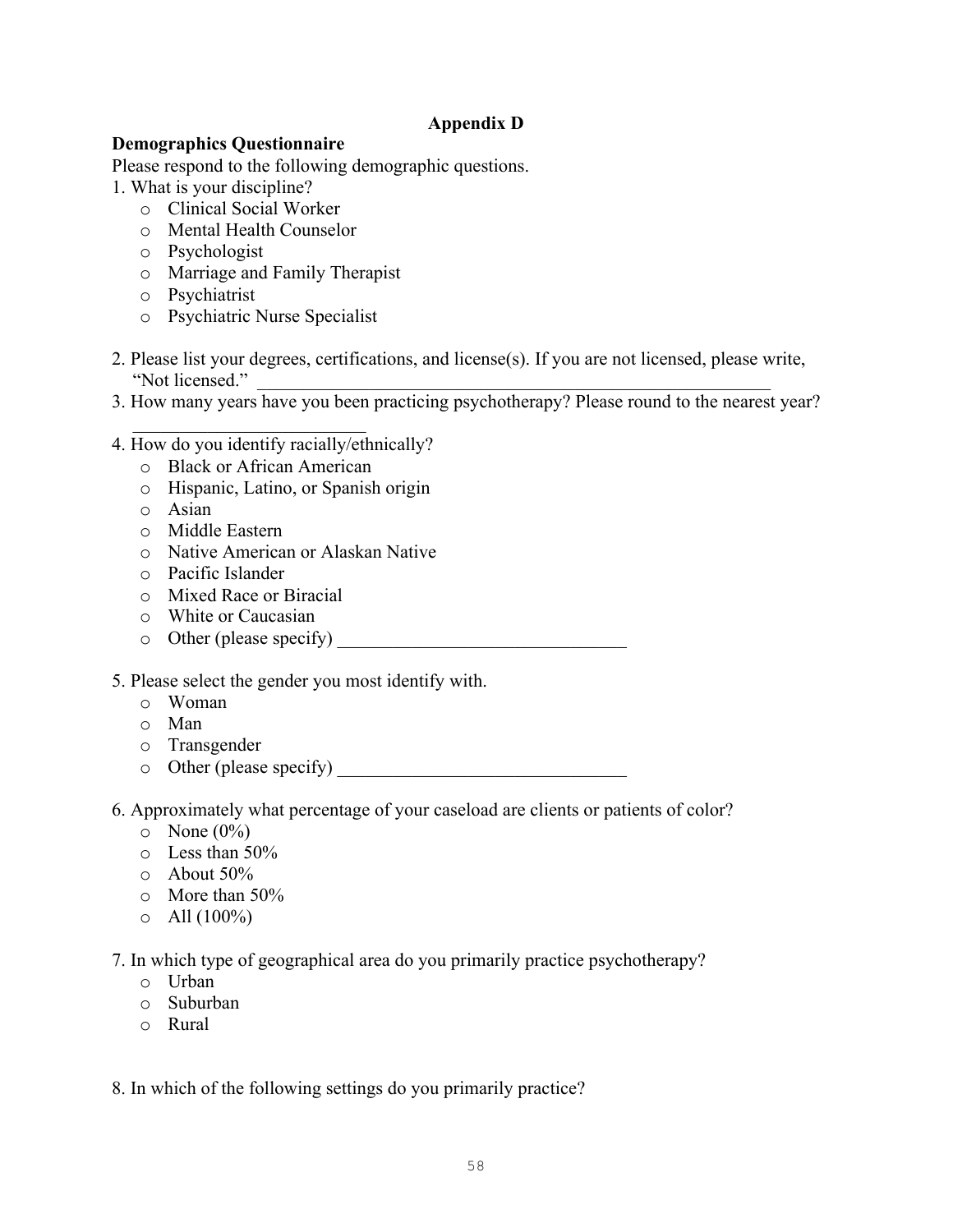- o Agency or community mental health center
- o Hospital outpatient clinic
- o Hospital inpatient
- o School setting
- o Rented office space outside my home
- o Office space inside my home
- o Clients' homes
- $\circ$  Other (please specify)
- 9. Are you involved in clinical or advocacy work with any particular special interest or sociocultural group(s)? Please choose all that apply.
	- o No; I work only with a general population
	- o College or school community
	- o LGBT community
	- o Community of color
	- o Multilingual community

 $\mathcal{L}_\text{max}$ 

- o Religious community
- o Physically or mentally disabled community
- $\circ$  Other (please specify)

10. How many supervisors have you had while working in the mental health profession?

- 11. How many hours do you spend in supervision per month?
	- o Less than 4 hours
	- $\circ$  4 hours
	- o More than 4 hours
- 12. Approximately what percentage of your supervisor's identified as White or Caucasian?
	- $\circ$  None  $(0\%)$
	- $\circ$  Less than 50%
	- o About 50%
	- o More than 50%
	- $\circ$  All  $(100\%)$

Thank you for answering these demographic questions. Before we meet I would like to give you three questions to consider before the interview, as they will be the focus of our discussion.

- 1. How are multicultural issues and race addressed in supervision?
- 2. How does attention to clinician: client cultural and race issues in supervision impact the supervisory relationship?
- 3. How do clinicians conceptualize the development of cultural competence?

a) How does your supervisor aid your development, i.e., case conceptualization, process assignment, techniques?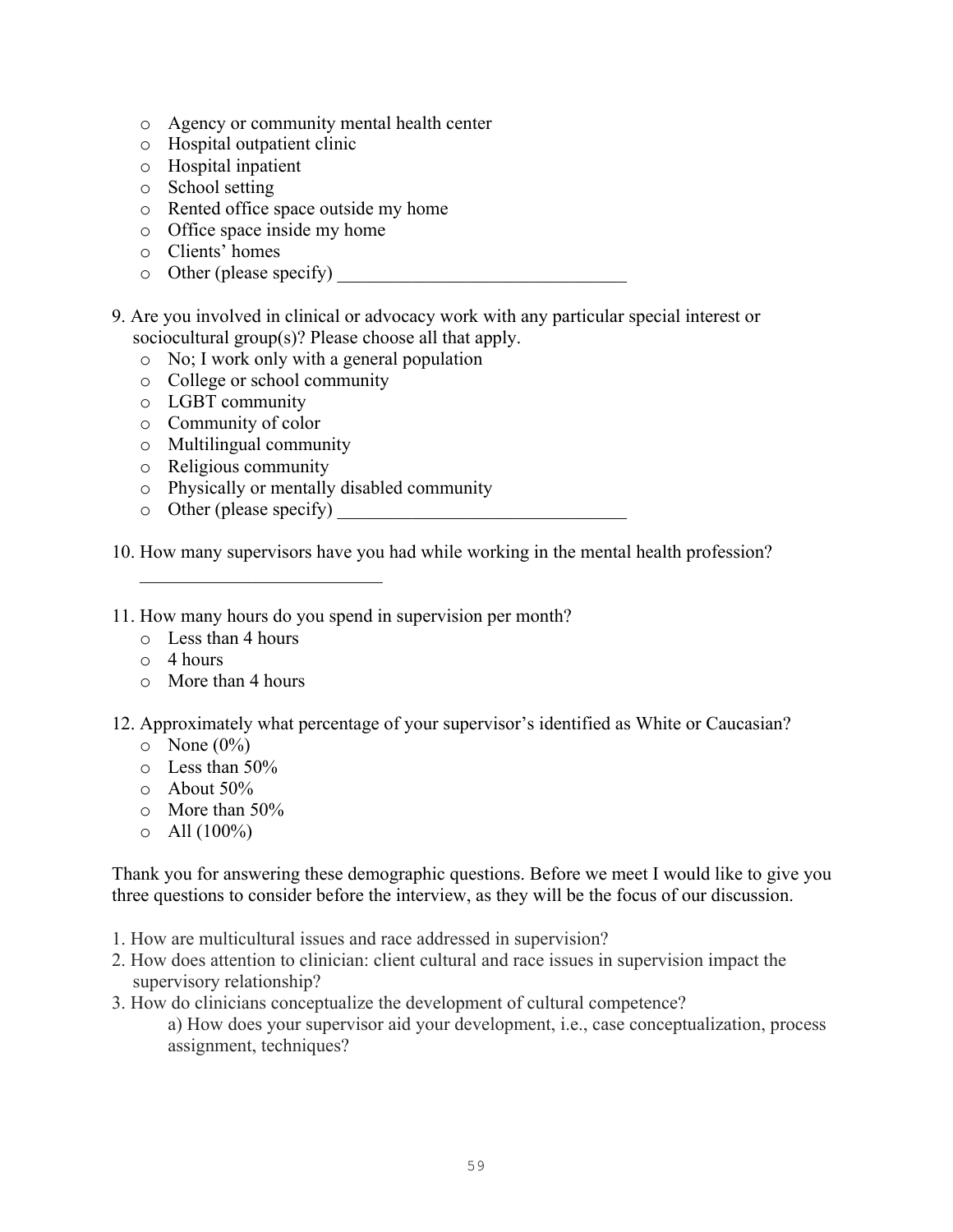# **Appendix E**

## **Interview Protocol**

The following research questions will focus on how, when, and what happens when issues of cultural competency and racial difference come into the supervisory relationship between a White supervisor and a White supervisee. The secondary or probing questions will be used for clarification and to illicit elaboration of responses.

I have reviewed your signed informed consent form. Please remember that participation in this study is completely voluntary. At any time during the interview the participants may choose to not answer a question and/or remove themselves from the study entirely. A participant may withdraw by contacting the researcher via email or verbally. If the participate withdraws, this researcher will immediately destroy all materials related to their participation. The participants may choose to completely remove themselves from the study following the interview, by contacting the researcher prior to April 1, 2013, when the research analysis will begin.

- (1) What exposure, if any, have you had to developing cultural competency in psychotherapy? (Trainings, workshops, classes, casework?)
- (2) How are multicultural issues and race addressed in supervision?
	- c. Who initiates cultural and race discussions in supervision?
	- d. What is the frequency of these discussions?
- (3) How does attention to clinician: client cultural and race issues in supervision impact the supervisory relationship?
	- a. What has been your experience in supervision when addressing issues related to culture and race with your supervisor, i.e., level of comfort, empowerment?
- (4) How do clinicians conceptualize the development of cultural competence?
	- a. How does your supervisor aid your development, i.e., case conceptualization, process, assignment, techniques?
	- b. How do you learn cultural competence through supervision? What does multicultural supervision mean to you?
- (5) How do you address racism with your clients and in supervision? a. Do you believe you have developed a sense of your own White racial identity? If yes, how have you developed this?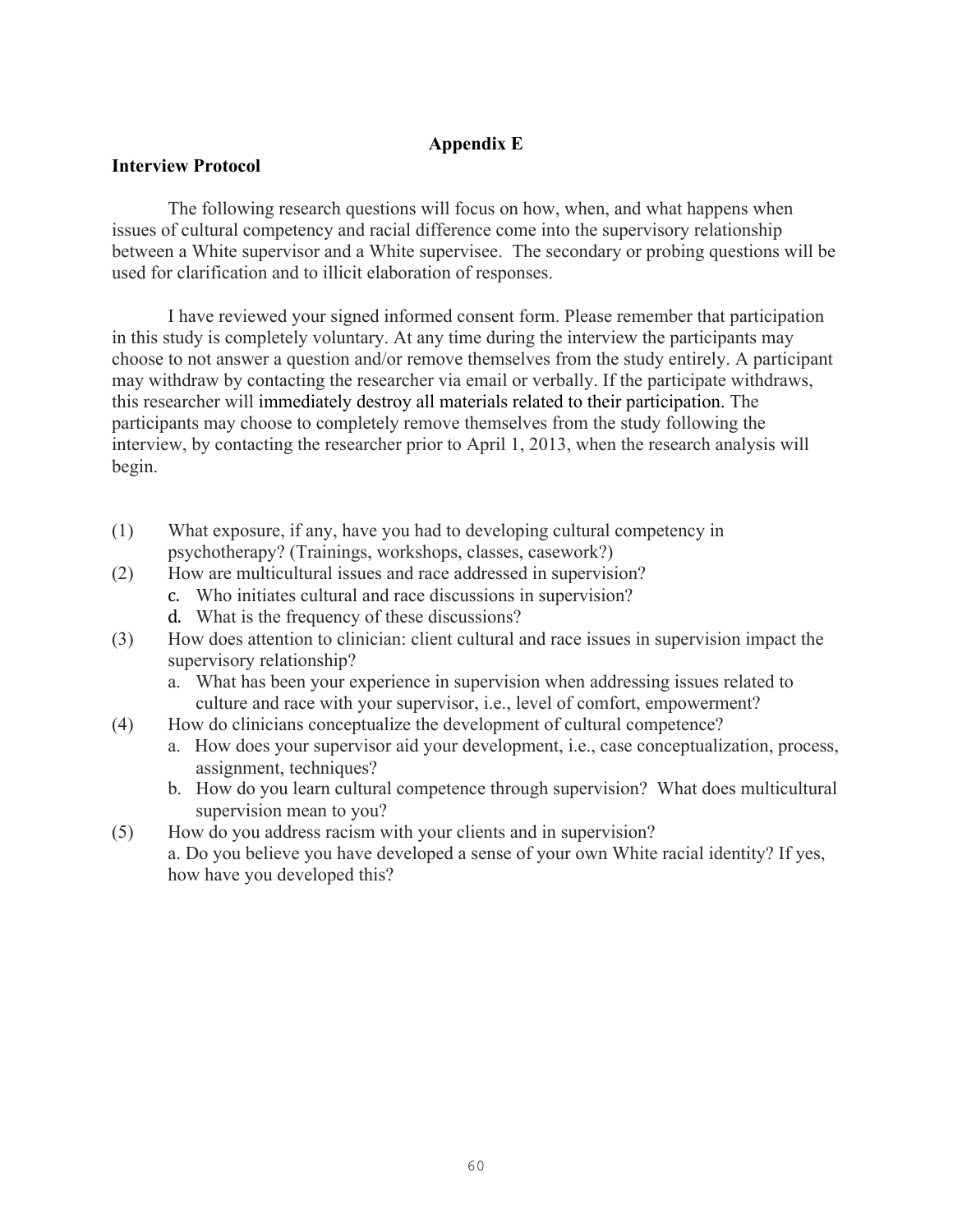| SMITH COLLEGE                                                                           |                                                                                                                                                                                                                |
|-----------------------------------------------------------------------------------------|----------------------------------------------------------------------------------------------------------------------------------------------------------------------------------------------------------------|
|                                                                                         | <b>School for Social Work</b><br>Smith College<br>Northampton, Massachusetts 01063<br>$T(413)$ 585-7950 F (413) 585-7994                                                                                       |
| February 5, 2013                                                                        |                                                                                                                                                                                                                |
| Elizabeth Hammond                                                                       |                                                                                                                                                                                                                |
| Dear Elizabeth,                                                                         |                                                                                                                                                                                                                |
| Subjects Review Committee.                                                              | You did a very nice job on your revisions. Your project is now approved by the Human                                                                                                                           |
| Please note the following requirements:                                                 |                                                                                                                                                                                                                |
| Consent Forms: All subjects should be given a copy of the consent form.                 |                                                                                                                                                                                                                |
| completion of the research activity.                                                    | <b>Maintaining Data:</b> You must retain all data and other documents for at least three (3) years past                                                                                                        |
| In addition, these requirements may also be applicable:                                 |                                                                                                                                                                                                                |
| forms or subject population), please submit these changes to the Committee.             | Amendments: If you wish to change any aspect of the study (such as design, procedures, consent                                                                                                                 |
| active.                                                                                 | <b>Renewal:</b> You are required to apply for renewal of approval every year for as long as the study is                                                                                                       |
| project during the Third Summer.                                                        | <b>Completion:</b> You are required to notify the Chair of the Human Subjects Review Committee when<br>your study is completed (data collection finished). This requirement is met by completion of the thesis |
| Good luck with your very interesting study.                                             |                                                                                                                                                                                                                |
| Sincerely,<br>Marsha Kline Runett / lhw                                                 |                                                                                                                                                                                                                |
| Marsha Kline Pruett, M.S., Ph.D., M.S.L.<br>Vice Chair, Human Subjects Review Committee |                                                                                                                                                                                                                |
| CC: Narviar Barker, Research Advisor                                                    |                                                                                                                                                                                                                |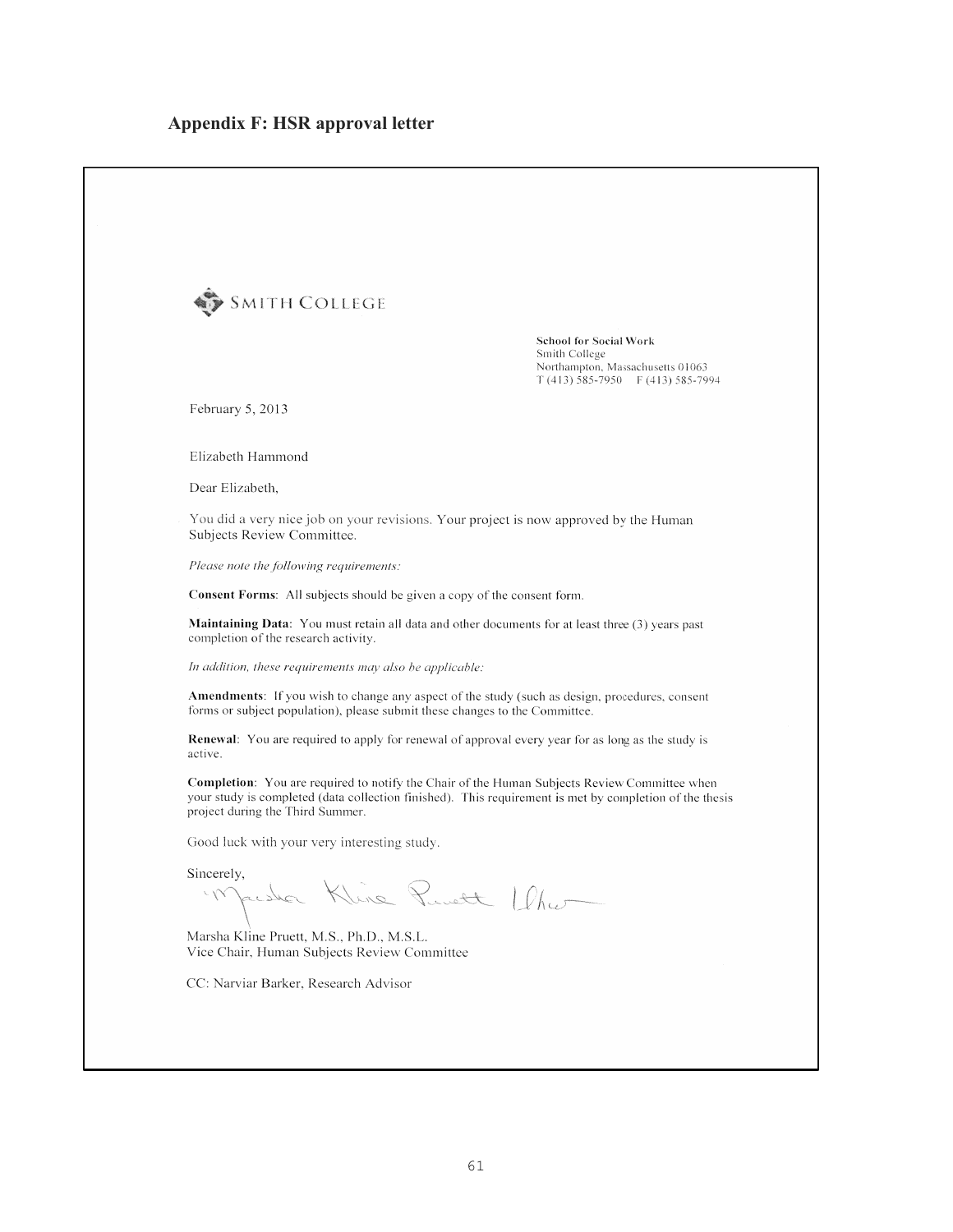#### REFERENCES

- Atkinson, D.R., Casas, A., and Abreu, J. (1992) Mexican-American acculturation, counselor ethnicity and cultural sensitivity, and perceived counselor competence. *Journal of Counseling Psychology, 39*, 515-520.
- Burkard, A. W., Johnson, A. J., Madson, M. B., Pruitt, N. T., Contreras-Tadych, D. A., Kozlowski, J. M., & ... Knox, S. (2006). Supervisor cultural responsiveness and unresponsiveness in cross-cultural supervision. *Journal Of Counseling Psychology*, *53*(3), 288-301.
- Chang, D.F. and Yoon, P. (2011) Ethnic minority clients' perceptions of the significance of race in cross-racial therapy relationships. *Psychotherapy Research, 21*(5), 567-582.
- Constantine, M. G., & Sue, D. (2007). Perceptions of racial microaggressions among black supervisees in cross-racial dyads. *Journal Of Counseling Psychology, 54*(2), 142-153.
- Constantine, M., Warren, A., and Miville, M. (2005) White Racial Identity Dyadic Interactions in Supervision: Implications for supervisees' multicultural counseling competence *Journal of Counseling Psychology 52*(4), 490-496.
- Constantine, M. G. (2002) Predictors of satisfaction with counseling: Racial and ethnic minority client's attitudes toward counseling and ratings of their counselors' general multicultural counseling competence. *Journal of Counseling Psychology, 49*, 255-263.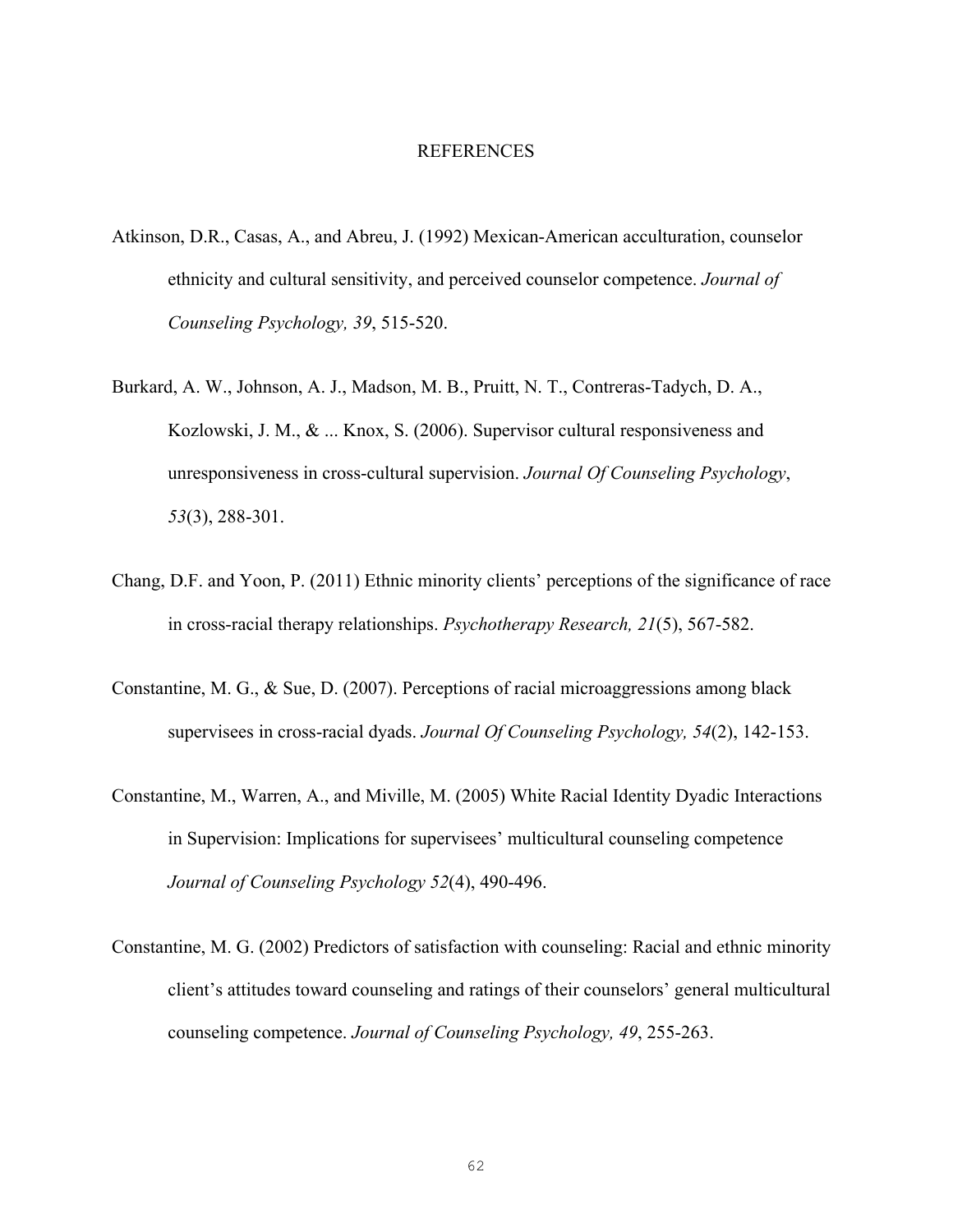- Fukuyama, M. A. (1994). Multicultural training: If not now, when? If not you, who?. *The Counseling Psychologist*, *22*(2), 296-299.
- Gim, R. H. Atkinson, D. R. and Kim, S. J. (1991) Asian-American acculturation, counselor ethnicity and cultural sensitivity, and ratings of counselors. *Journal of Counseling Psychology, 38*(1), 57-62
- Goodman, D. (2011) Promoting Diversity and Social Justice: Educating people from privileged groups. New York: Taylor and Francis. 2nd Ed.
- Goodyear, R. K., & Bernard, J. M. (1998). Clinical supervision: Lessons from the literature. *Counselor Education And Supervision*, *38*(1), 6-22.
- Helms, J. E., & Cook, D. A. (Eds.). (1999). *Using race and culture in counseling and psychotherapy*. Boston: Allyn & Bacon.
- Jernigan, M.; Green, C.; Helms, J.; Perez-Gauldrong, L.; Henze, K. (2010) An examination of people of color supervision dyads: racial identity matters as race. *Training and Education in Professional Psychology, 4*(1), 62-73.
- Jones, E. E. (1982). Psychotherapists' impressions of treatment outcome as a function of race. *Journal of Clinical Psychology, 38*, 722–731.
- Knox, S., Burkard, A. W., Johnson, A. J., Suzuki, L. A., & Ponterotto, J. G. (2003). African American and European American therapists' experiences of addressing race in crossracial psychotherapy dyads. *Journal Of Counseling Psychology, 50*(4), 466-481.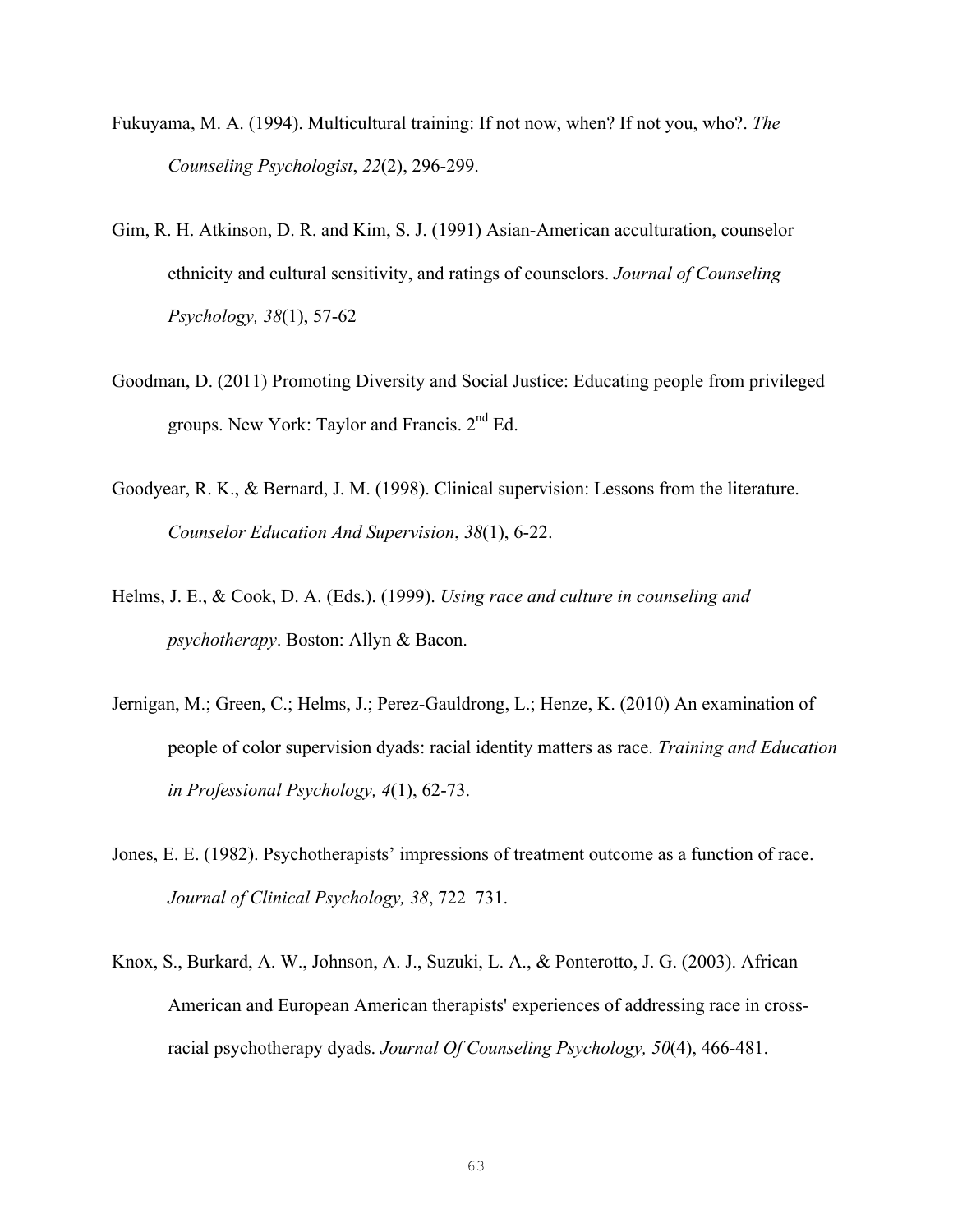- Leary, K. (1995) "Interpreting in the Dark": Race and Ethnicity *Psychoanalytic Psychotherapy Psychoanalytic Psychology, 12* (1), 127-141.
- Maramba, G. G. & Hall, G. C. N. (2002). Meta-analyses of ethnic match as a predictor of dropout, utilization, and level of functioning. *Cultural Diversity and Ethnic Minority Psychology, 8*, 290–297.
- Padgett, D. (2008). *Qualitative methods in social work research* (2nd ed.). Thousand Oaks, CA: Sage Publications, Inc.
- Ponterotto, J., Knox, S., Burkard, A, Johnson, A, and Suzuki, L. (2003) African American and European American therapists' experiences of addressing race in cross-racial psychotherapy dyads. *Journal of Counseling Psychology*. *50* (4), 466-481.
- Richardson, T. Q., & Molinaro, K. L. (1996). White counselor self-awareness: A prerequisite for developing multicultural competence. *Journal of Counseling and Development, 74*, 238- 242.
- Rubin, A. & Babbie, E. (2013). *Essential research methods for social work* (3rd ed.), CA: Brooks/Cole Cengage Learning.
- Sanders Thompson, V., & Alexander, H. (2006). Therapists' race and African American clients' reactions to therapy. *Psychotherapy: Theory, Research, Practice, Training, 43*(1), 99 - 110.
- Sue, D. W., Ivey, A. E., & Pedersen, P. (Eds.). (1996). *A theory of multicultural counseling and therapy*. Pacific Grove, CA: Brooks/Cole.